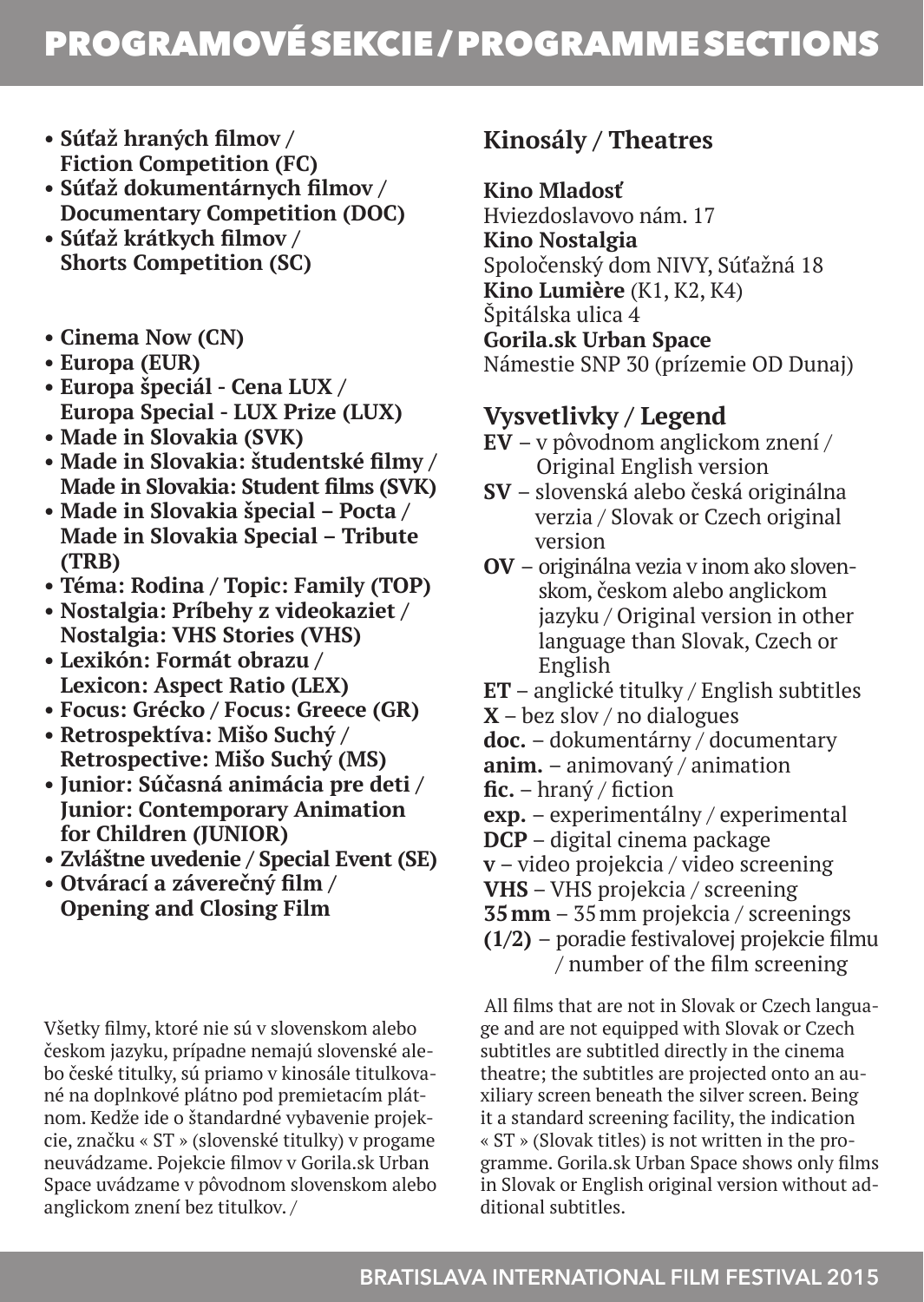| <b>12. NOVEMBER</b> |  |  |  |
|---------------------|--|--|--|
|                     |  |  |  |

# 2 PIATOK / FRIDAY

| <b>KINO NOSTALGIA</b>                                                                                                 | KINO LUMIÈRE (K1)                                                                                   | KINO LUMIÈRE (K2)                                                                                                                                                                                     | KINO LUMIÈRE (K4)                                                                                                                                   |
|-----------------------------------------------------------------------------------------------------------------------|-----------------------------------------------------------------------------------------------------|-------------------------------------------------------------------------------------------------------------------------------------------------------------------------------------------------------|-----------------------------------------------------------------------------------------------------------------------------------------------------|
|                                                                                                                       |                                                                                                     | 13:45                                                                                                                                                                                                 | 13:15                                                                                                                                               |
|                                                                                                                       |                                                                                                     | True Štúr (SVK)<br>Michal Baláž<br>2015, 57 <sup>'</sup> , v, SV<br>(1/2)                                                                                                                             | Remake, Remix, Rip-Off / Re-<br>make, Remix, Rip-Off: About<br>Copy Culture & Turkish Pop<br>Cinema (VHS), Cem Kaya, 2014,<br>110', v, $OV+ET(1/2)$ |
|                                                                                                                       | 15:45                                                                                               | 16:15                                                                                                                                                                                                 | 16:00                                                                                                                                               |
|                                                                                                                       | Stratení v Mníchove /<br>Lost in Munich (EUR)<br>Petr Zelenka<br>2015, 105', DCP, OV+ET<br>(1/2)    | $E$ (CN/SC)<br>Alexandre Wahrhaftig,<br>Helena Grama Ungaretti,<br><b>Miguel Antunes Ramos</b><br>$2014, 18, v, OV+ET$<br>(1/2)<br>Králi mesta duchov /<br>Kings of Nowhere (CN/DC)<br>Betzabé García | Focus: Grécko – krátke filmy /<br>Focus: Greece $-$ shorts $(CN/SC)$<br>rôzni / various<br>$100'$ , DCP+v, OV+ET<br>(1/2)                           |
|                                                                                                                       |                                                                                                     | 2015, 83', DCP, OV+ET<br>(1/2)                                                                                                                                                                        |                                                                                                                                                     |
| 19:00                                                                                                                 | 18:15                                                                                               | 18:30                                                                                                                                                                                                 | 18:45                                                                                                                                               |
| Otvorenie 17. ročníka MFF<br>Bratislava / Opening Projecti-<br>on of 17th Bratislava Inter-<br>national Film Festival | Zvizdan /<br>The High Sun (EUR)<br>Dalibor Matanić<br>2015, 123', DCP, OV+ET<br>(1/2)               | Nemecká mládež /<br>A German Youth (EUR/DC)<br><b>Jean-Gabriel Périot</b><br>2015, 92', v, OV+ET<br>(1/2)                                                                                             | Cinema Now - krátke filmy /<br><b>Cinema Now - Short Films</b><br>(CN/SC)<br>rôzni / various<br>80 <sup>'</sup> , DCP+v, OV+ET (1/2)                |
| <b>Steve Tobs</b><br>Danny Boyle                                                                                      | 20:45                                                                                               | 20:30                                                                                                                                                                                                 | 20:15                                                                                                                                               |
| 2015, 122 <sup>'</sup> , DCP, EV<br>(1/1)                                                                             | O poschodie nižšie /<br><b>One Floor Below (EUR)</b><br>Radu Muntean<br>2015, 93', DCP, OV<br>(1/2) | 16 rokov do leta / 16 Years<br>till Summer (TOP/DC)<br>Lou McLoughlan<br>2015, 82', DCP, EV<br>(1/2)                                                                                                  | Retrospektíva: Mišo Suchý I /<br>Retrospective: Mišo Suchý I<br>(MS)<br>Mišo Suchý<br>$87', DCP+35mm+v, (1/2)$                                      |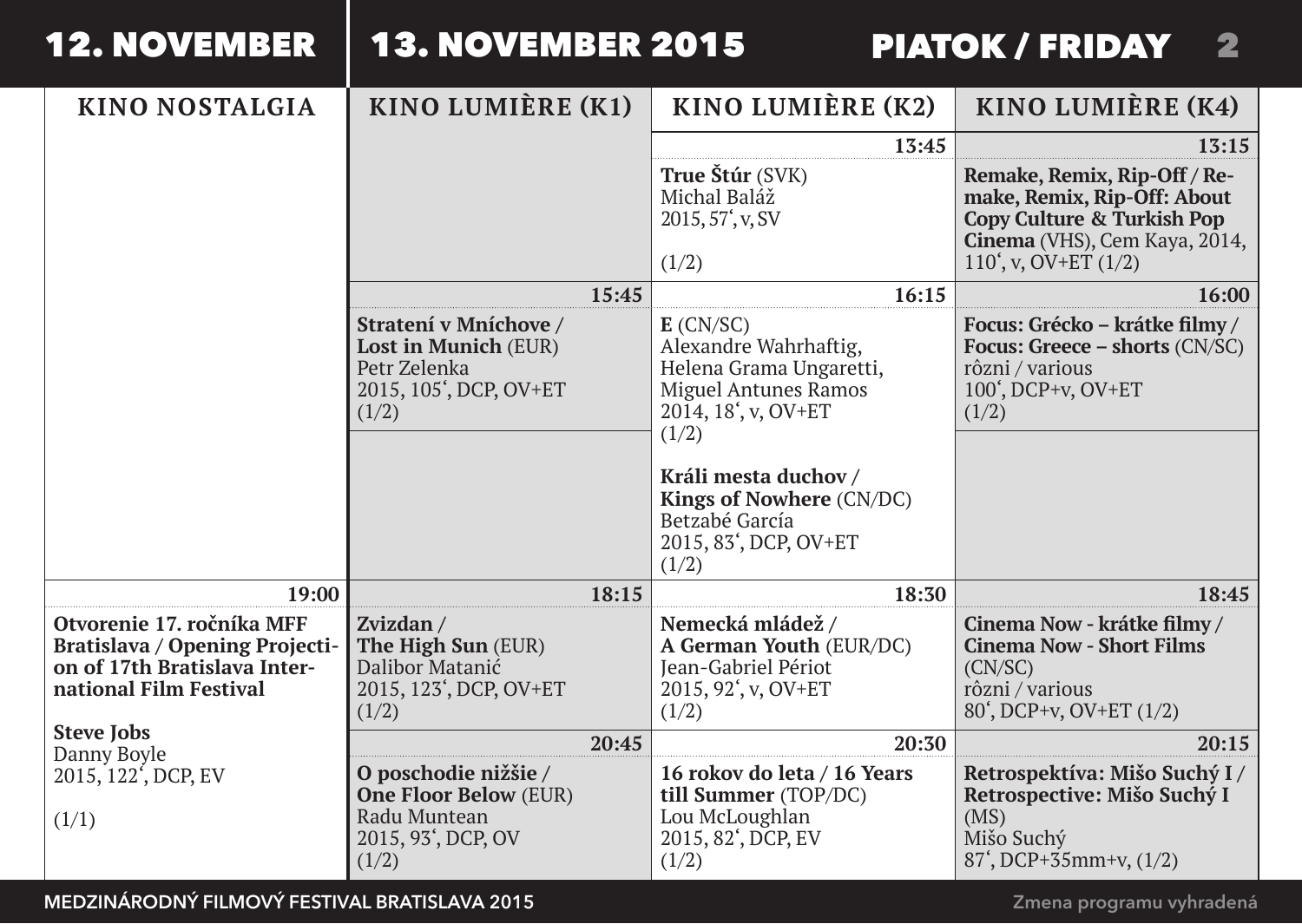# PIATOK / FRIDAY 23

| KINO MLADOSŤ                                                                                        | KINO NOSTALGIA                                                                 | <b>GORILA.SK URBAN SPACE</b>                                                                                                                |
|-----------------------------------------------------------------------------------------------------|--------------------------------------------------------------------------------|---------------------------------------------------------------------------------------------------------------------------------------------|
| 13:30                                                                                               |                                                                                | vstup voľný / free admission                                                                                                                |
| Nahid (TOP/FC)<br>Ida Panahandeh<br>2015, 105', DCP, OV+ET                                          |                                                                                |                                                                                                                                             |
| (1/2)                                                                                               |                                                                                |                                                                                                                                             |
| 15:45                                                                                               |                                                                                | 17:30                                                                                                                                       |
| Kôň Dinheiro / Horse Money (LEX)<br>Pedro Costa<br>2014, 104', DCP, OV+ET                           |                                                                                | Master class: Mišo Suchý                                                                                                                    |
| (1/2)                                                                                               |                                                                                |                                                                                                                                             |
| 18:15                                                                                               | 18:15                                                                          | 20:30                                                                                                                                       |
| Pôda a tieň / Land and Shade (CN/FC)<br>César Augusto Acevedo<br>2015, 97 <sup>°</sup> , DCP, OV+ET | Homár / The Lobster (GR)<br>Jorgos Lanthimos<br>2015, 118', DCP, EV            | Študentské filmy – VŠMU Bratislava /<br><b>Student Films - The Academy of Perfor-</b><br>ming Arts Bratislava (SVK)<br>rôzni / various      |
| (1/2)                                                                                               | (1/2)                                                                          | 2015, 101 <sup>'</sup> , v, (1/1)                                                                                                           |
| 20:15                                                                                               | 20:30                                                                          | 22:15                                                                                                                                       |
| <b>Mustang</b> (LUX $/FC$ )<br>Deniz Gamze Ergüven<br>2015, 97', DCP, OV+ET<br>(1/2)                | Anomalisa (CN)<br>Duke Johnson, Charlie Kaufman<br>2015, 90', DCP, EV<br>(1/2) | Filmový striptíz:<br>One-man-show Petra Gärtnera /<br><b>Film Striptease:</b><br>One-man show by Peter Gärtner                              |
|                                                                                                     |                                                                                | 23:30                                                                                                                                       |
|                                                                                                     |                                                                                | Ninjova nadvláda /<br>Ninja III: The Domination (VHS)<br>Sam Firstenberg<br>1984, 92', VHS, EV<br>$(1/1)$ (projekcia z VHS / VHS screening) |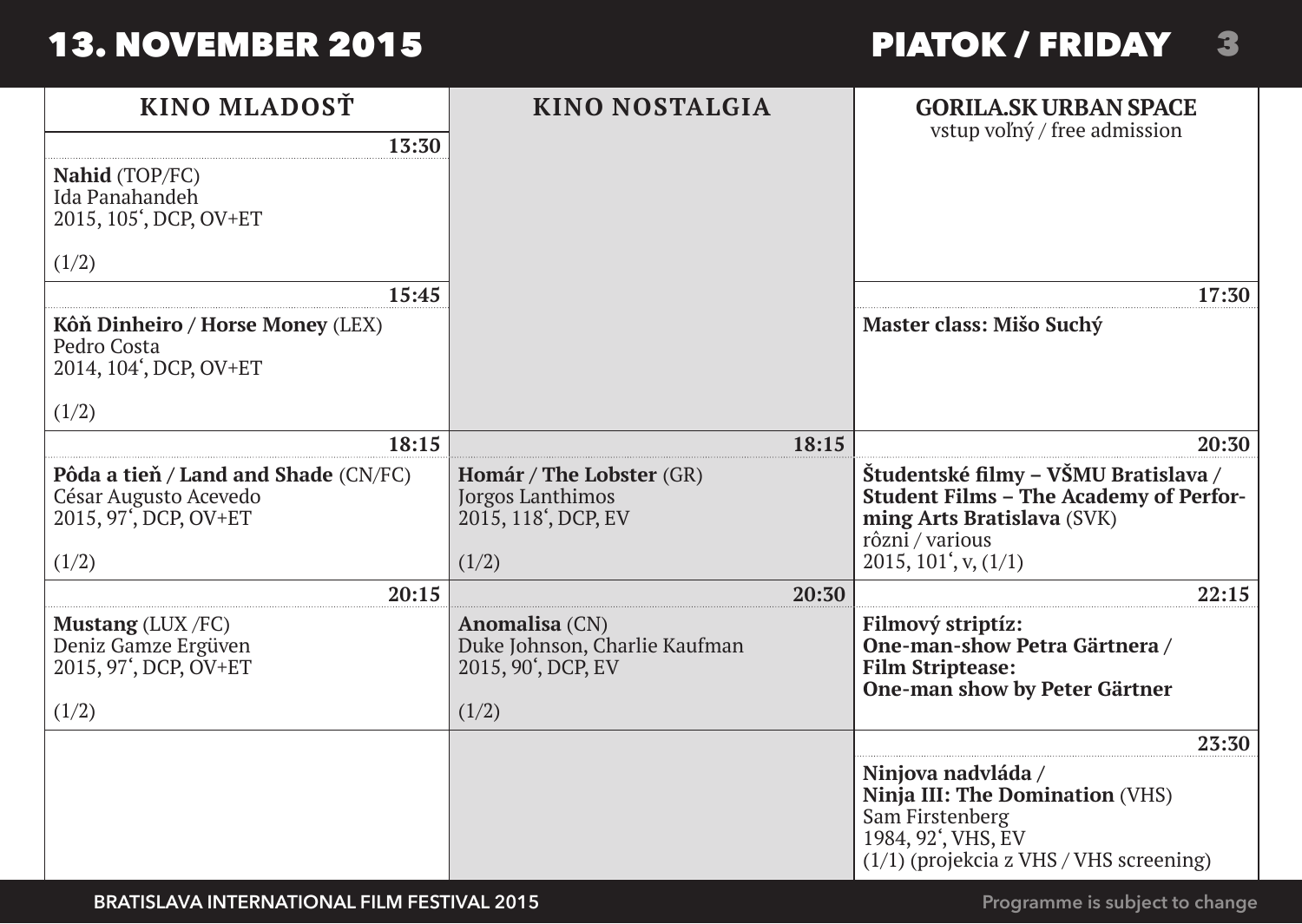# 4 SOBOTA / SATURDAY

| KINO LUMIÈRE (K1)                                                                             | KINO LUMIÈRE (K2)                                                                                                        | KINO LUMIÈRE (K4)                                                                                                                              |
|-----------------------------------------------------------------------------------------------|--------------------------------------------------------------------------------------------------------------------------|------------------------------------------------------------------------------------------------------------------------------------------------|
|                                                                                               | 11:15                                                                                                                    | 11:00                                                                                                                                          |
|                                                                                               | Domácí péče / Home Care (SVK)<br>Slávek Horák<br>2015, 92', DCP, OV+ET<br>(1/1)                                          | Noc sa končí /<br>The Night is Fading (TOP/DC)<br>Cyril Leuthy<br>2015, 100', DCP, OV+ET<br>(1/2)                                              |
| 13:15                                                                                         | 13:45                                                                                                                    | 13:30                                                                                                                                          |
| Mediterranea (LUX)<br>Jonas Carpignano<br>2015, 107 <sup>7</sup> , DCP, OV+ET<br>(1/1)        | Chuck Norris vs komunizmus / Chuck<br>Norris vs Communism (VHS/DC)<br>Ilinca Calugareanu<br>2015, 80', v, OV+ET<br>(1/2) | 16 rokov do leta /<br>16 Years till Summer (TOP/DC)<br>Lou McLoughlan<br>2015, 82', DCP, EV<br>(2/2)                                           |
| 16:00                                                                                         | 15:45                                                                                                                    | 16:15                                                                                                                                          |
| Vlčia svorka / The Wolfpack (TOP/DC)<br><b>Crystal Moselle</b><br>2015, 89', DCP, EV<br>(1/2) | Retrospektíva: Mišo Suchý II /<br>Retrospective: Mišo Suchý II (MS)<br>Mišo Suchý<br>$103', 35$ mm+v<br>(1/1)            | Remake, Remix, Rip-Off / Remake,<br>Remix, Rip-Off: About Copy Culture &<br>Turkish Pop Cinema (VHS)<br>Cem Kava<br>2014, 110', v, OV+ET (2/2) |
| 18:15                                                                                         | 18:30                                                                                                                    | 18:30                                                                                                                                          |
| Streda 4:45 / Wednesday 4:45 (GR)<br>Alexis Alexiou<br>2015, 116', DCP, OV+ET<br>(1/1)        | Medená veža / The Copper Tower (SVK)<br>Martin Hollý<br>1970, 82 <sup>'</sup> , 35mm, SV<br>(1/1)                        | Europa – krátke filmy /<br>Europa - Short Films (EUR/SC)<br>70', DCP+v, OV+ET<br>(1/1)                                                         |
| 20:45                                                                                         | 21:00                                                                                                                    | 21:15                                                                                                                                          |
| Anomalisa (CN)<br>Duke Johnson, Charlie Kaufman<br>2015, 90', DCP, EV                         | Flotel Europa (EUR/DC)<br>Vladimir Tomić<br>2015, 70', v, OV+ET                                                          | True Štúr (SVK)<br>Michal Baláž<br>2015, 57 <sup>'</sup> , v, SV                                                                               |
| (2/2)                                                                                         | (1/2)                                                                                                                    | (2/2)                                                                                                                                          |

**Medzinárodný filmový festival Bratislava 2015**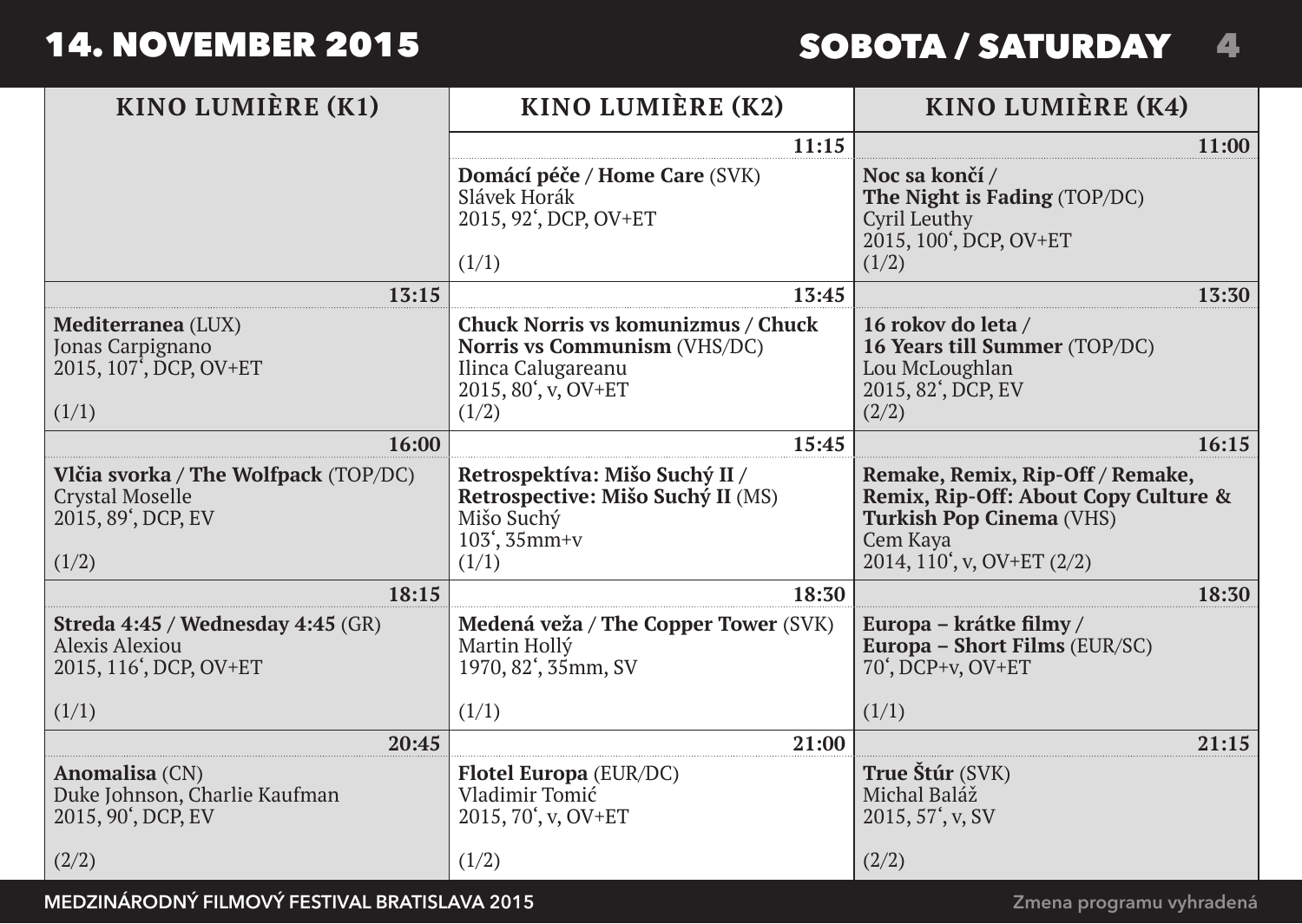# SOBOTA / SATURDAY45

| KINO MLADOST                                                                                         | KINO NOSTALGIA                                                                                     | <b>GORILA.SK URBAN SPACE</b>                                                                                      | KINO MLADOST                                                                                                                            |
|------------------------------------------------------------------------------------------------------|----------------------------------------------------------------------------------------------------|-------------------------------------------------------------------------------------------------------------------|-----------------------------------------------------------------------------------------------------------------------------------------|
| 11:00                                                                                                |                                                                                                    | vstup voľný / free admission                                                                                      | Papučová noc / Slippers Night                                                                                                           |
| Vôňa podzemia / Under-<br>ground Fragrance (CN/FC)<br>Pengfei<br>2015, 75', DCP, OV+ET<br>(1/2)      |                                                                                                    |                                                                                                                   | Vstup iba s lístkom 6,60 $\epsilon$ /<br>Projection only with a ticket $\epsilon$ 6,60                                                  |
| 13:30                                                                                                |                                                                                                    |                                                                                                                   |                                                                                                                                         |
| Mesto ostrovov /<br>Island City (CN/FC)<br>Ruchika Oberoi<br>2015, 111', DCP, OV+ET<br>(1/2)         |                                                                                                    |                                                                                                                   |                                                                                                                                         |
| 15:45                                                                                                |                                                                                                    | 20:30                                                                                                             | 23:59                                                                                                                                   |
| Lekcia / The Lesson (LUX)<br>Kristina Grozeva,<br>Petar Valchanov<br>2015, 105', DCP, OV+ET<br>(1/2) |                                                                                                    | Študentské filmy – AU Banská<br>Bystrica / Student Films (SVK)<br>rôzni / various<br>2015, 75', v, SV+ET<br>(1/1) | Elektrické boogaloo:/<br><b>Electric Boogaloo: (VHS)</b><br>Mark Hartley<br>2014, 107', DCP, EV<br>(1/2)                                |
| 18:15                                                                                                | 18:00                                                                                              | 22:30                                                                                                             | 2:00                                                                                                                                    |
| Streda, 9. máj /<br>Wednesday, May 9 (CN/FC)<br>Vahid Jalilvand<br>2015, 102', DCP, OV+ET<br>(1/2)   | 13 minút / 13 Minutes (EUR)<br>Oliver Hirschbiegel<br>2015, 108 <sup>4</sup> , DCP, OV+ET<br>(1/1) | <b>VHS Karaoke Battle</b><br>(sútaž v improvizovanom<br>dabingu / improvised dubbing<br>competition)              | Delta Force /<br>The Delta Force (VHS)<br>Menahem Golan, 1986, 125 <sup>'</sup> ,<br>VHS, EV (1/1)<br>(projekcia z VHS / VHS screening) |
| 20:45                                                                                                | 20:15                                                                                              | 23:59                                                                                                             | 4:15                                                                                                                                    |
| Rodinný film /<br>Family Film (TOP/FC)<br>Olmo Omerzu<br>2015, 95', DCP, OV+ET<br>(1/2)              | Sledovačka / Spotlight (CN)<br>Thomas McCarthy<br>2015, 128', DCP, EV<br>(1/2)                     | <b>Bulb</b><br>(hudobný live set / music live<br>set)                                                             | Brejkuj / Breakin' (VHS)<br>Joel Silberg<br>1984, 90 <sup>'</sup> , VHS, EV (1/2)<br>(projekcia z VHS /<br>VHS screening)               |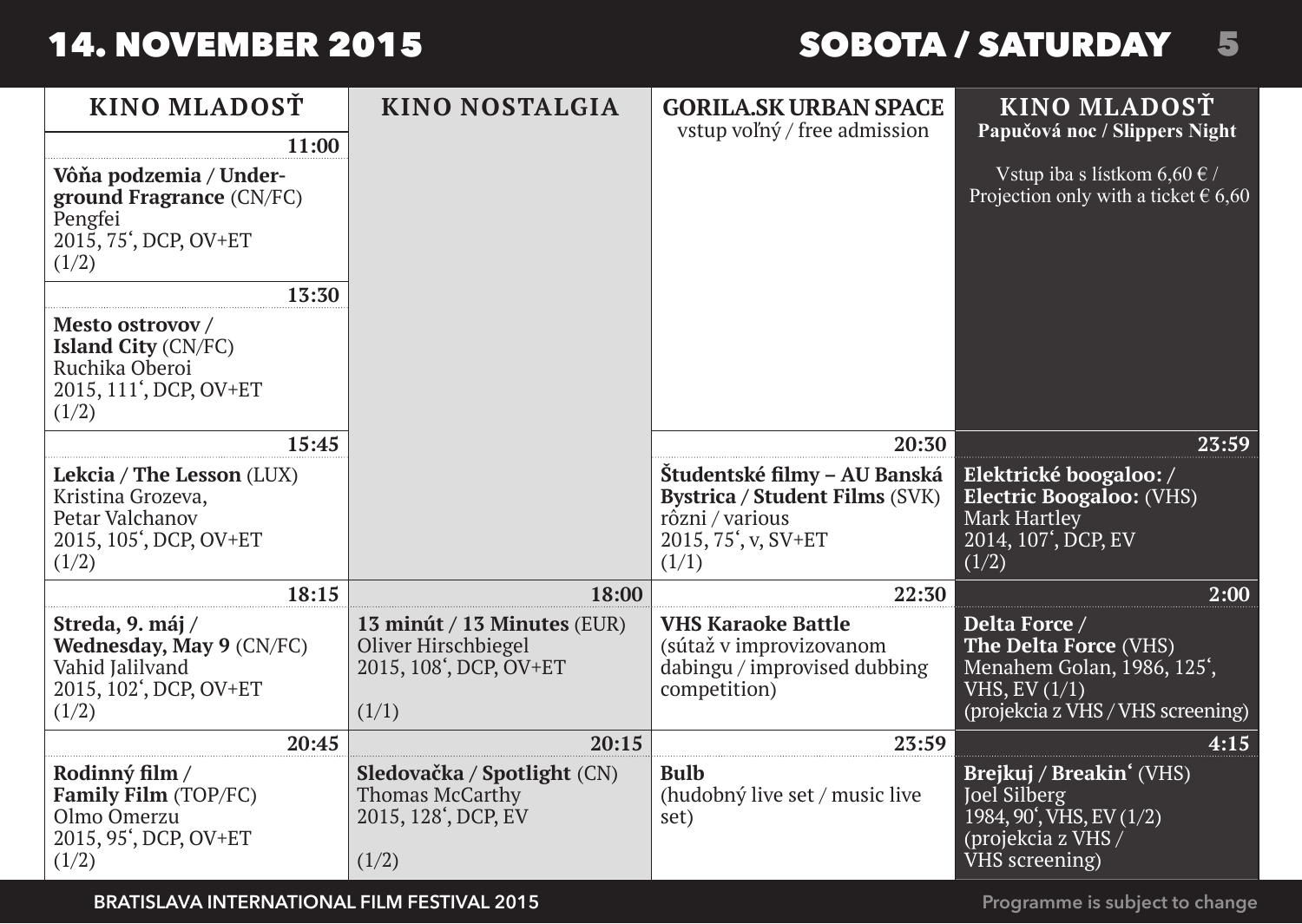|  | <b>NEDELA / SUNDAY</b> |  |
|--|------------------------|--|
|--|------------------------|--|

| KINO LUMIÈRE (K1)                                                                                        | KINO LUMIÈRE (K2)                                                                                | KINO LUMIÈRE (K4)                                                                                                                                                                                                 |  |
|----------------------------------------------------------------------------------------------------------|--------------------------------------------------------------------------------------------------|-------------------------------------------------------------------------------------------------------------------------------------------------------------------------------------------------------------------|--|
|                                                                                                          | 10:45                                                                                            | 11:15                                                                                                                                                                                                             |  |
|                                                                                                          | Ja som ľud / I Am the People $(CN/DC)$<br>Anna Roussillon<br>2014, 111', DCP, OV+ET<br>(1/2)     | #YA (CN/SC), Ygor Gama, Florencia<br>Rovlich, 2015, 15', DCP, OV+ET (2/2)<br>Vôňa podzemia /<br><b>Underground Fragrance (CN/FC)</b><br>Pengfei, 2015, 75', DCP, OV+ET (2/2)                                      |  |
| 12:15                                                                                                    | 13:15                                                                                            | 13:30                                                                                                                                                                                                             |  |
| Ben-Hur (LEX)<br>William Wyler<br>1959, 217 <sup>'</sup> , DCP, EV<br>(1/1)                              | Vrabčiaci / Sparrows (EUR/FC)<br>Rúnar Rúnarsson<br>2015, 99', DCP, OV+ET<br>(1/2)               | Téma: Rodina – krátke filmy /<br>Topic: Family - Shorts (TOP/SC)<br>rôzni / various<br>2015, 75', DCP+v, OV+ET<br>(1/1)                                                                                           |  |
| 16:15                                                                                                    | 16:00                                                                                            | 15:45                                                                                                                                                                                                             |  |
| Pôda a tieň / Land and Shade (CN/FC)<br>César Augusto Acevedo<br>2015, 97, DCP, OV+ET<br>(2/2)           | Rodinný film / Family Film (TOP/FC)<br>Olmo Omerzu<br>2015, 95', DCP, OV+ET<br>(2/2)             | Noc sa končí /<br>The Night is Fading (TOP/DC)<br>Cyril Leuthy<br>2015, 100', DCP, OV+ET<br>(2/2)                                                                                                                 |  |
| 18:15                                                                                                    | 18:30                                                                                            | 18:45                                                                                                                                                                                                             |  |
| Sledovačka / Spotlight (CN)<br>Thomas McCarthy<br>2015, 128', DCP, EV<br>(2/2)                           | Doma / At Home (GR)<br>Athanasios Karanikolas<br>2014, 103', v, OV+ET<br>(1/1)                   | E (CN/SC), A. Wahrhaftig, H. G. Ungaretti,<br>M. A. Ramos, 2014, 18 <sup>'</sup> , v, OV+ET (2/2)<br>Králi mesta duchov /<br>Kings of Nowhere (CN/DC)<br>Betzabé García, 2015, 83 <sup>'</sup> , DCP, OV+ET (2/2) |  |
| 20:45                                                                                                    | 20:30                                                                                            | 20:45                                                                                                                                                                                                             |  |
| Nekonečná rieka / The Endless River (CN)<br>Oliver Hermanus<br>2015, 108 <sup>'</sup> , DCP, EV<br>(1/2) | Stratení v Mníchove /<br>Lost in Munich (EUR)<br>Petr Zelenka<br>2015, 105', DCP, OV+ET<br>(2/2) | Lucifer (LEX)<br>Gust Van den Berghe<br>2014, 108', DCP, OV+ET<br>(1/2)                                                                                                                                           |  |

**Medzinárodný filmový festival Bratislava 2015**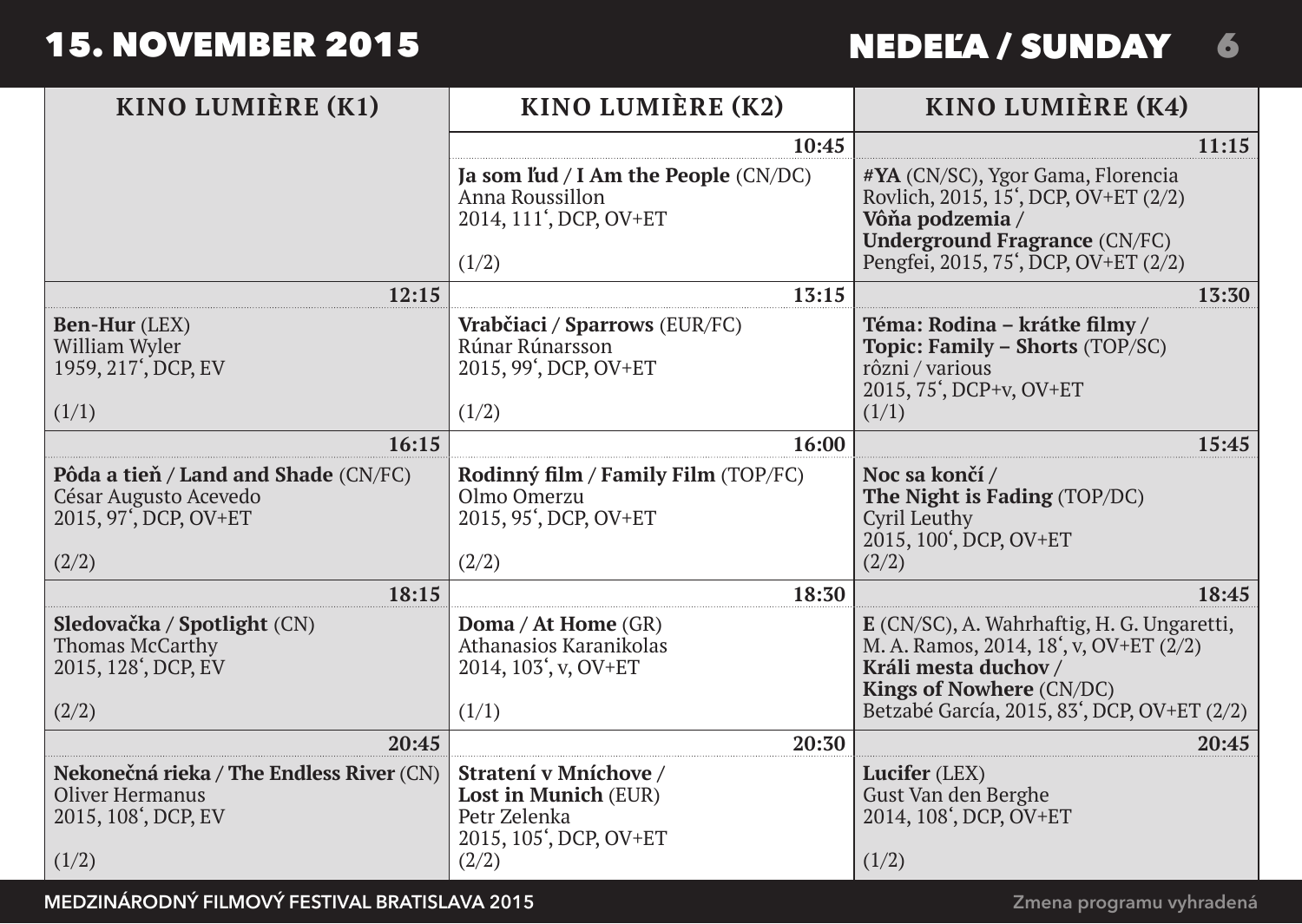# NEDEĽA / SUNDAY PIATOK / FRIDAY67

| KINO MLADOSŤ                                                                                                                                                     | KINO NOSTALGIA                                                                        | <b>GORILA.SK URBAN SPACE</b>                                                                                                                     |
|------------------------------------------------------------------------------------------------------------------------------------------------------------------|---------------------------------------------------------------------------------------|--------------------------------------------------------------------------------------------------------------------------------------------------|
| 11:00                                                                                                                                                            |                                                                                       | vstup voľný / free admission                                                                                                                     |
| Tri dni v septembri /                                                                                                                                            |                                                                                       | 11:00                                                                                                                                            |
| Three Days in September (EUR/FC)<br>Darijan Pejovski<br>2015, 90', DCP, OV+ET<br>(1/2)                                                                           |                                                                                       | Junior: Súčasná animácia pre deti /<br><b>Junior: Contemporary Animation for</b><br>Children (JUNIOR)<br>rôzni / various, 67 <sup>°</sup> , v, X |
| 13:30                                                                                                                                                            |                                                                                       | (1/1)                                                                                                                                            |
| <b>Mustang</b> (LUX/FC)<br>Deniz Gamze Ergüven<br>2015, 97', DCP, OV+ET                                                                                          |                                                                                       |                                                                                                                                                  |
| (2/2)                                                                                                                                                            |                                                                                       |                                                                                                                                                  |
| 16:00                                                                                                                                                            |                                                                                       |                                                                                                                                                  |
| Čistič / The Cleaner (SVK)<br>Peter Bebjak<br>2015, 94', DCP, SV+ET                                                                                              |                                                                                       |                                                                                                                                                  |
| (1/1)                                                                                                                                                            |                                                                                       |                                                                                                                                                  |
| 18:45                                                                                                                                                            | 19:15                                                                                 |                                                                                                                                                  |
| Raj / Paradise (EUR/SC)<br>Max Philipp Schmid<br>2015, 15 <sup>'</sup> , DCP, OV+ET (2/2)<br>Flotel Europa (EUR/DC)<br>Vladimir Tomić, 2015, 70', v, OV+ET (2/2) | Zvizdan /<br>The High Sun (EUR)<br>Dalibor Matanić<br>2015, 123', DCP, OV+ET<br>(2/2) |                                                                                                                                                  |
| 20:30                                                                                                                                                            |                                                                                       | 21:30                                                                                                                                            |
| Supersvet / Superworld (EUR)<br>Karl Markovics                                                                                                                   |                                                                                       | <b>Gramophon Brothers</b>                                                                                                                        |
| 2015, 120', v, OV+ET                                                                                                                                             |                                                                                       | (DJ set)                                                                                                                                         |
| (1/2)                                                                                                                                                            |                                                                                       |                                                                                                                                                  |

**BRATISLAVA INTERNATIONAL FILM FESTIVAL 2015**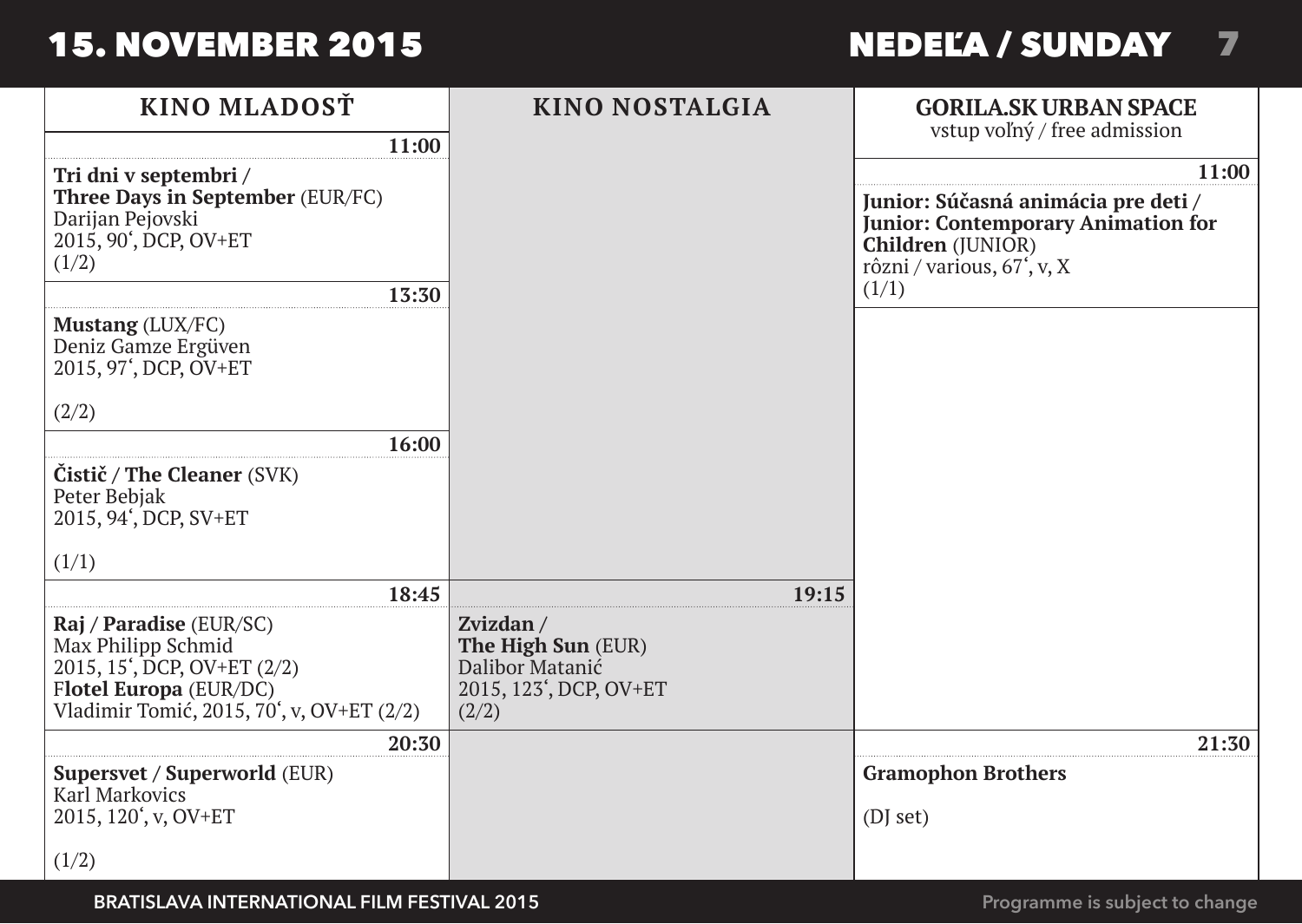# 8 PONDELOK / MONDAY

| KINO LUMIÈRE (K1)                                                                                                                                       | KINO LUMIÈRE (K2)                                                                                              | KINO LUMIÈRE (K4)                                                                             | KINO MLADOSŤ                                                                                                            |
|---------------------------------------------------------------------------------------------------------------------------------------------------------|----------------------------------------------------------------------------------------------------------------|-----------------------------------------------------------------------------------------------|-------------------------------------------------------------------------------------------------------------------------|
| 13:45                                                                                                                                                   | 13:15                                                                                                          | 13:30                                                                                         | 13:30                                                                                                                   |
| Vrabčiaci / Sparrows (EUR/FC)<br>Rúnar Rúnarsson<br>2015, 99', DCP, OV+ET<br>(2/2)                                                                      | Elektrické boogaloo:/<br>Electric Boogaloo: (VHS)<br>Mark Hartley<br>2014, 107 <sup>'</sup> , DCP, EV<br>(2/2) | Mesto ostrovov /<br>Island City (CN/FC)<br>Ruchika Oberoi<br>2015, 111', DCP, OV+ET<br>(2/2)  | Kôň Dinheiro /<br>Horse Money (LEX)<br>Pedro Costa<br>2014, 104', DCP, OV+ET<br>(2/2)                                   |
|                                                                                                                                                         | 15:30                                                                                                          | 15:45                                                                                         | 16:00                                                                                                                   |
|                                                                                                                                                         | Lekcia / The Lesson (LUX)<br>Kristina Grozeva, Petar Valchanov<br>2015, 105', DCP, OV+ET<br>(2/2)              | Ja som ľud /<br>I Am the People (CN/DC)<br>Anna Roussillon<br>2014, 111', DCP, OV+ET<br>(2/2) | Tri dni v septembri / Three Days<br>in September (EUR/FC)<br>Darijan Pejovski<br>2015, 90', DCP, OV+ET<br>(2/2)         |
|                                                                                                                                                         | 18:00                                                                                                          | 18:30                                                                                         | 18:15                                                                                                                   |
|                                                                                                                                                         | Supersvet / Superworld (EUR)<br>Karl Markovics<br>2015, 120', v, OV+ET<br>(2/2)                                | Slovensko 2.35 / Slovakia 2.35<br>(LEX)<br>rôzni / various,<br>78', 35mm, SV<br>(1/1)         | Dal mi meno Malala /<br>He Named Me Malala (SE)<br>Davis Guggenheim<br>2015, 88, DCP, EV<br>(1/1)                       |
| 19:00<br>Záverečný ceremoniál 17.<br>ročníka MFF Bratislava /<br><b>Closing Ceremony</b><br>Milenci tých druhých /<br><b>Sleeping with Other People</b> |                                                                                                                |                                                                                               | charitatívne premietanie<br>Vstup iba s lístkom 3,30 €/<br>Entry to charity projection only<br>with a ticket $\in$ 3.30 |
| Leslye Headland                                                                                                                                         | 20:30                                                                                                          | 20:45                                                                                         | 20:30                                                                                                                   |
| 2015, 101', DCP, EV<br>len na pozvánky / invitation only                                                                                                | Homár / The Lobster (GR)<br>Jorgos Lanthimos<br>2015, 118', DCP, EV<br>len na pozvánky / invitation only       | Lucifer (LEX)<br>Gust Van den Berghe<br>2014, 108', DCP, OV+ET<br>(2/2)                       | Vlčia svorka / The Wolfpack<br>(TOP/DC)<br>Crystal Moselle<br>2015, 89', DCP, EV<br>(2/2)                               |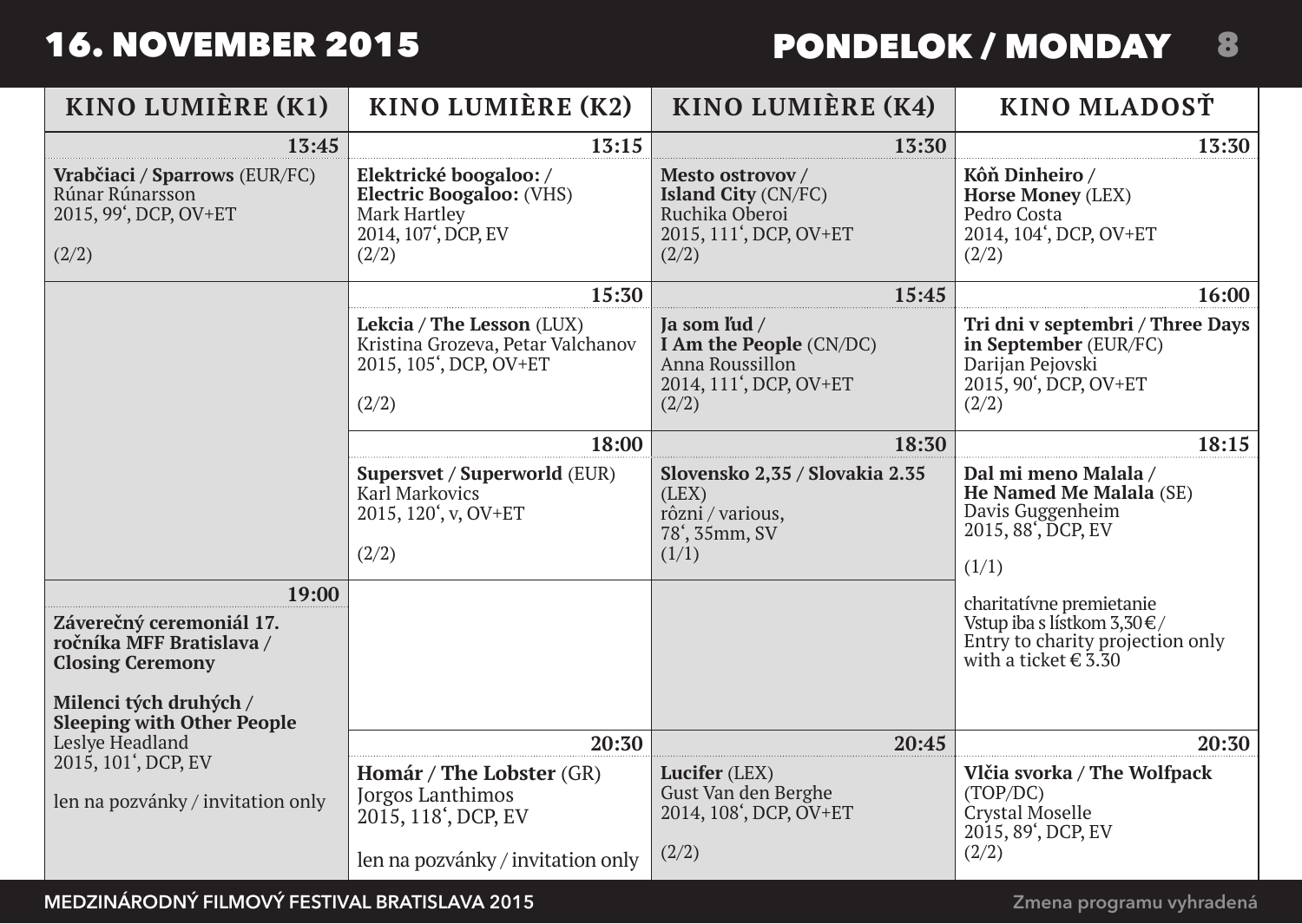# **17. NOVEMBER 2015**

| KINO NOSTALGIA                                                                                         | <b>GORILA.SK URBAN SPACE</b><br>vstup voľný / free admission                                                              | KINO LUMIÈRE (K2)                                                                                           | KINO MLADOST                                                                                                   |
|--------------------------------------------------------------------------------------------------------|---------------------------------------------------------------------------------------------------------------------------|-------------------------------------------------------------------------------------------------------------|----------------------------------------------------------------------------------------------------------------|
|                                                                                                        |                                                                                                                           | 16:15<br><b>Chuck Norris vs komunizmus</b>                                                                  | 16:00                                                                                                          |
|                                                                                                        |                                                                                                                           | / Chuck Norris vs<br>Communism (VHS/DC)<br>Ilinca Calugareanu<br>$2015, 80', v, OV+ET(2/2)$                 | Streda, 9. máj /<br>Wednesday, May 9 (CN/FC)<br>Vahid Jalilvand<br>2015, 102', DCP, OV+ET<br>(2/2)             |
| 19:00                                                                                                  |                                                                                                                           | 18:15                                                                                                       | 18:15                                                                                                          |
| O poschodie nižšie /<br><b>One Floor Below (EUR)</b><br>Radu Muntean<br>2015, 93', DCP, OV+ET<br>(2/2) |                                                                                                                           | Nahid (TOP/FC)<br>Ida Panahandeh<br>2015, 105 <sup>'</sup> , DCP, OV+ET<br>(2/2)                            | <b>Tato / Babai (TOP)</b><br>Visar Morina<br>2015, 103', v, OV+ET<br>(1/1)                                     |
|                                                                                                        | 21:00                                                                                                                     | 20:30                                                                                                       | 20:30                                                                                                          |
|                                                                                                        | Brejkuj / Breakin' (VHS)<br>Joel Silberg<br>1984, 90 <sup>'</sup> , VHS, EV (2/2)<br>(projekcia z VHS /<br>VHS screening) | Nekonečná rieka /<br>The Endless River (CN)<br>Oliver Hermanus<br>2015, 108 <sup>'</sup> , DCP, EV<br>(2/2) | Milenci tých druhých /<br><b>Sleeping with Other People</b><br>Leslye Headland<br>2015, 101', DCP, EV<br>(1/1) |
|                                                                                                        | 22:30<br><b>Stroon</b><br>(DI set)                                                                                        |                                                                                                             |                                                                                                                |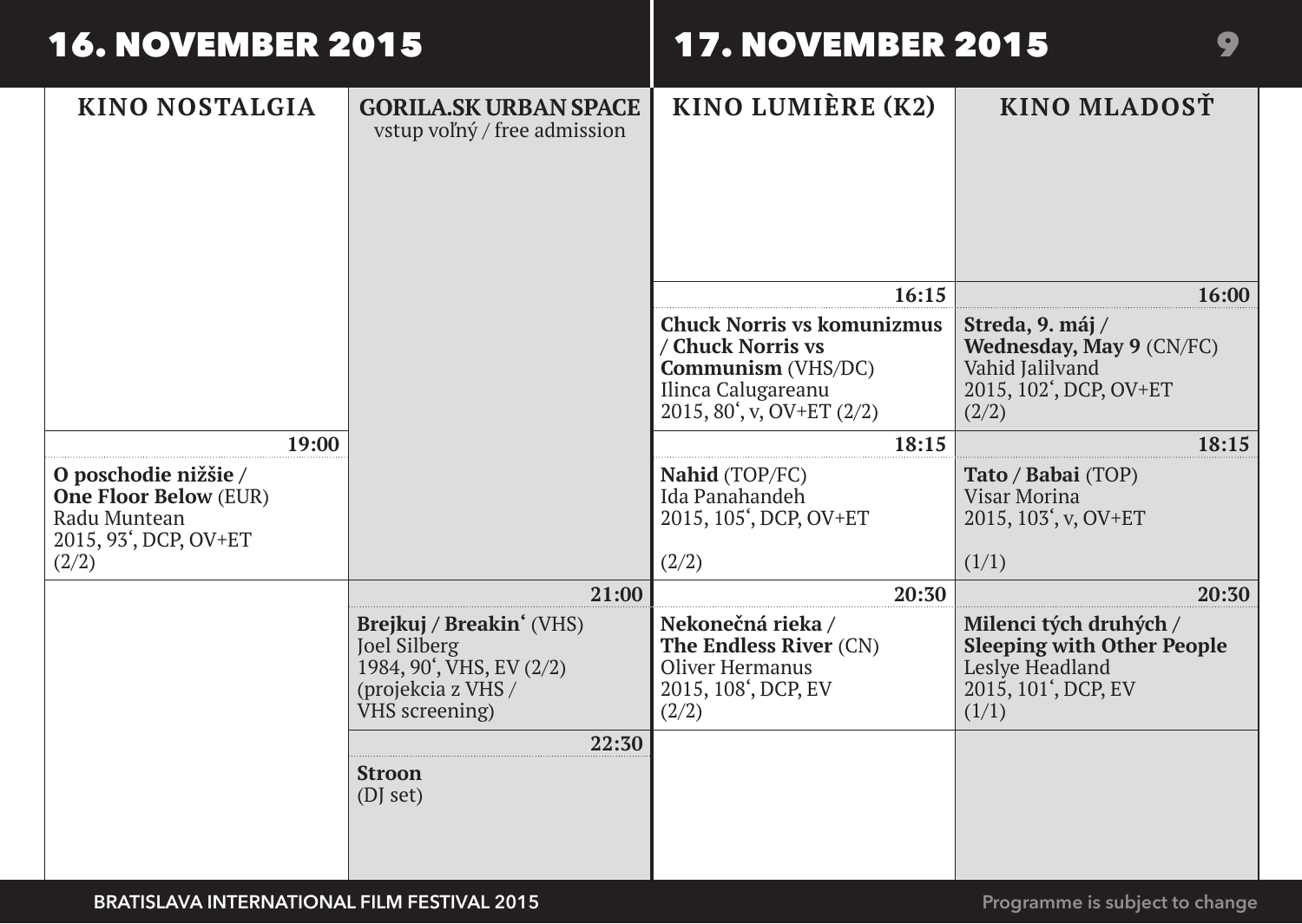#### **13 minút /**

#### **13 Minutes / Elser – Er hätte die Welt verändert** (EUR)

*Oliver Hirschbiegel*, 2015, Germany, 108', fic., DCP, far./col., OV+ET 14. 11.: Kino Nostalgia 18:00 Film založený na skutočnom príbehu Georga Elsera, obyčajného tesára, ktorému chýbalo iba 13 minút, aby zvrátil chod svetových dejín, keď nastražil časovanú bombu za rečnícky pult Adolfa Hitlera v Mníchovskom mestskom pivovare 8. novembra 1939.

The film is based on a true story of Georg Elser, an ordinary carpenter who came just 13 minutes shy of changing the course of world history when he planted a time-bomb behind Adolf Hitler's lectern in the Munich beer cellar on November 8, 1939.

### **16 rokov do leta /**

**16 Years till Summer** (TOP/DC) *Lou McLoughlan*, 2015, Scotland/Iceland, 82', doc., DCP, far./col., EV 13. 11.: Kino Lumière K2 20:30  $14.11 \cdot$  Kino Lumière K4 13:30 Päťdesiatnik Uisdean sa po 16 rokoch vo väzení vracia na Škótsku vysočinu, aby zaopatril svojho starnúceho otca a vykúpil sa z hriechov minulosti. Uisdean, a man in his fifties, returns to Scottish Highland after 16 years in prison to nurse his father and seek redemption from past sins.

#### **Anomalisa** (CN)

*Duke Johnson*, *Charlie Kaufman*, 2015, USA, 90', fic., DCP, far./col., EV 13. 11.: Kino Nostalgia 20:30

#### 14. 11.: Kino Lumière K1 20:45

Vo svojom prvom filme využívajúcom bábkovú animáciu rozpráva Charlie Kaufman príbeh muža sužovaného všednosťou vlastného života. The first stop-motion film by Charlie

Kaufman tells a story of a man crippled by the mundanity of his life.

#### **Ben-Hur** (LEX)

*William Wyler*, 1959, USA, 217', fic., DCP, far./col., EV 15. 11.: Kino Lumière K1 12:15 Slávny výpravný epos o zrade a pomste z čias Rímskej ríše, ktorý naplno využíva možnosti širokého plátna.

A legendary spectacular epic of betrayal and revenge set in the time of the Roman Empire, the film fully benefits from all the possibilities of the panoramic screen.

### **Brejkuj / Breakin**' (VHS)

*Joel Silberg*, 1984, USA, 90', fic., VHS, far./ col., EV

14. 11.: Kino Mladosť 04 $\cdot$ 15

(Papučová noc / Slippers Night) 16.11.: Gorila.sk Urban Space 21:00 V tomto kultovom tanečnom filme z počiatkov hiphopovej kultúry sa tanečnica Kelly márne snaží preraziť, kým nudnú džezgymnastiku nevymení za break dance a konečne nájde svoj štýl. In this cult dance movie that defined early hip-hop culture, dancer Kelly fruitlessly tries to make it big until she replaces boring jazz dancing with break dance and finally finds her calling.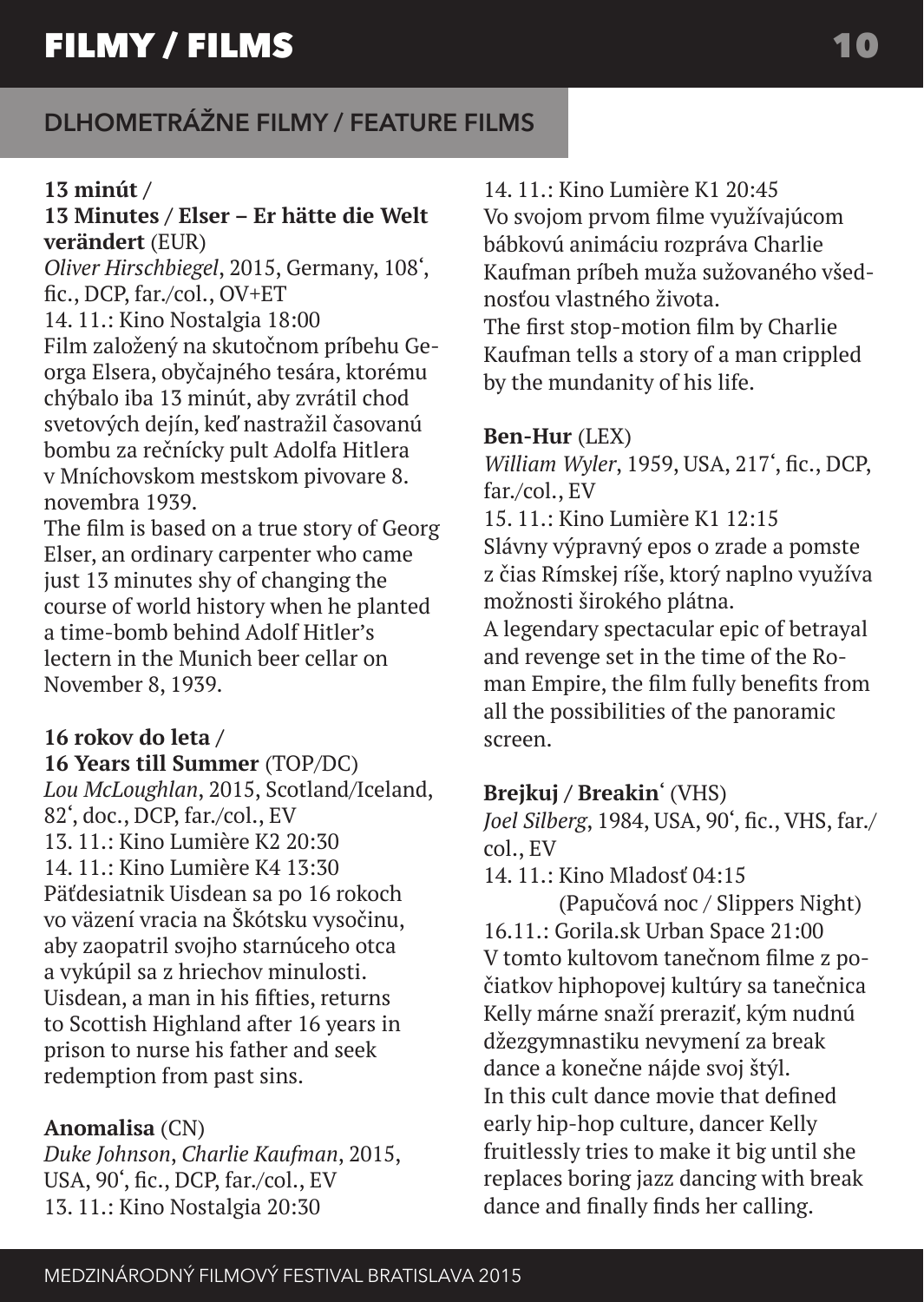#### **Čistič / The Cleaner** (SVK)

*Peter Bebjak*, 2015, Slovakia, 94', fic., DCP, far./col., SV+ET 15. 11.: Kino Mladosť 16:00 Film o problémoch v medziľudskej komunikácii a o tom, ako silno nás môžu ovplyvniť udalosti z nášho detstva a ako ťažko sa s nimi vieme vyrovnať. The Cleaner explores problems in human communication, showing how strongly we can be affected by childhood events and how difficult it can be to come to terms with them.

#### **Dal mi meno Malala / He Named Me Malala** (SE)

*Davis Guggenheim*, 2015, USA/UAE, 88', doc., DCP, far./col., EV 16. 11.: Kino Mladosť 18:15 (charitatívne premietanie / charity projection) Intímny portrét nositeľky Nobelovej ceny za mier Malály Júsufzajovej, ktorú Taliban ťažko zranil výstrelom z pušky, keď sa školským autobusom vracala domov; vtedy 15-ročné dievča sa stalo terčom útoku len za to, že propagovala právo dievčat na vzdelanie. An intimate portrait of Nobel Peace Prize Laureate Malala Yousafzai who was targeted by the Taliban and severely wounded by a gunshot when returning home on her school bus; then-15-yearold girl was singled out for advocating girls' education.

#### **Delta Force / The Delta Force** (VHS)

*Menahem Golan*, 1986, USA/Israel, 125', fic., VHS, far./col., EV 14. 11.: Kino Mladosť 02:00

(Papučová noc / Slippers Night) Päť rokov potom, čo major Scott McCoy rezignoval zo svojho postu v jednotke Delta Force, sa vracia, aby zažehnal rukojemnícku krízu a eliminoval libanonských teroristov, ktorí uniesli Boeing 707 so 144 pasažiermi na palube. Five years after Major Scott McCoy resigned from his post in the Delta Force combat unit, he returns to extinguish a hostage crisis and eliminate Lebanon terrorists who have hi-jacked Boeing 707 with 144 passengers on board.

#### **Doma / At Home / Sto spiti** (GR)

*Athanasios Karanikolas*, 2014, Germany/ Greece, 103', fic., v, far./col., OV+ET 15. 11.: Kino Lumière K2 18:30 Nadja je šťastnou gazdinou v domácnosti gréckej rodiny z vyššej vrstvy až do chvíle, keď jej diagnostikujú vážnu chorobu a hlava rodiny sa súčasne dostane do finančných ťažkostí v dôsledku hospodárskej krízy.

Nadja is happy housekeeping for an upper class Greek family until she is diagnosed with a serious illness and the man of the house runs into financial difficulties due to the economic crisis.

#### **Domácí péče / Home Care** (SVK) *Slávek Horák*, 2015, Czech Republic/Slovakia, 92', fic., DCP, far./col., OV+ET 14. 11.: Kino Lumière K2 11:15 Tento film o najdôležitejších životných otázkach vtipne a pritom úprimne rozpráva o konečnosti ľudskej existencie a o tom, ako si s ňou poradiť. The film focuses on serious issues of life and death in an elevated and entertaining fashion, discussing hilariously yet honestly the terminal nature of human existence and its acceptance.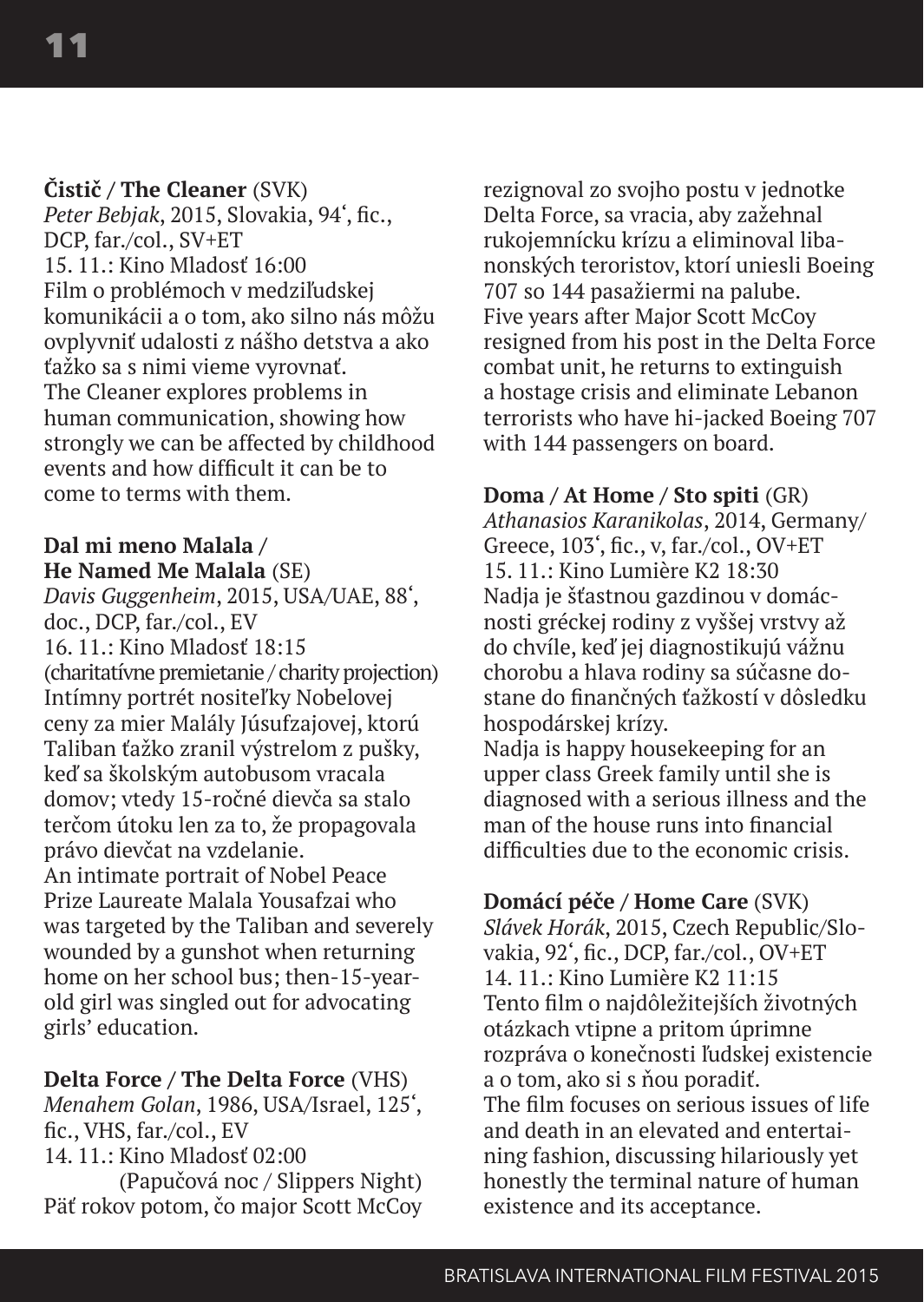**Elektrické boogaloo: Divoký, nevypovedaný príbeh štúdia Cannon Films / Electric Boogaloo: The Wild, Untold Story of Cannon Films** (VHS) *Mark Hartley*, 2014, Australia/USA/Israel/ UK, 107', doc., DCP, far./col., EV 14. 11.: Kino Mladosť 23:59

(Papučová noc / Slippers Night) 16.11.: Kino Lumière K2 13:15 Šialený príbeh svojskej producentskej dvojice, ktorá pod značkou Cannon Films navždy zmenila filmový priemysel úžasnou kavalkádou hitov i béčkových prepadákov. A hilarious story of the one-of-a-kind duo of producers, which under the brand of Cannon Films forever changed the face of the film industry by their breathtaking cavalcade of hits and misses.

#### **Flotel Europa** (EUR/DC)

*Vladimir Tomić*, 2015, Denmark/Serbia, 70', doc., v, far./col., OV+ET 14. 11.: Kino Lumière K2 21:00 15. 11.: Kino Mladosť 18:45 Denníková spoveď o dospievaní v nezvyčajnom utečeneckom tábore na odstavenej lodi, vyskladaná z dobových rodinných videí juhoslovanských migrantov. A diary-like story of growing up in an unusual refugee camp built on a decommissioned ocean liner, composed of Yugoslav migrants' family videos of the period.

#### **Homár / The Lobster** (GR)

*Jorgos Lanthimos*, 2015, Ireland/UK/France/Greece/Netherlands, 118', fic., DCP, far./col., EV 13. 11.: Kino Nostalgia 18:15 16.11.: Kino Lumière K2 20:30 (len na pozvánky / invitation only)

A love story set in the near future

where single people are obliged to find a matching mate in 45 days; if they fail, they are transformed into an animal of their choosing.

Ľúbostný príbeh zasadený do neďalekej budúcnosti, kde sú slobodní ľudia povinní nájsť si vhodný objekt na spárenie v lehote 45 dní; ak zlyhajú, sú premenení na zviera podľa vlastného výberu.

**Chuck Norris vs komunizmus / Chuck Norris vs Communism** (VHS/DC) *Ilinca Calugareanu*, 2015, UK/Romania/

Germany, 80', doc., v, far./col., OV+ET 14. 11.: Kino Lumière K2 13:45 17. 11.: Kino Lumière K2 16:15 Zakázané filmy na pašovaných videokazetách boli v komunistickom Rumunsku jedinou škárou, ktorá umožňovala pohľad na svet za Železnou oponou. In communist Romania, banished films on smuggled videotapes were the only window that provided a view to the world behind the Iron Curtain.

#### **Ja som ľud / I Am the People / Je suis le peuple** (CN/DC)

*Anna Roussillon*, 2014, France/Egypt, 111', doc., DCP, far./col., OV+ET 15. 11.: Kino Lumière K2 10:45 16.11.: Kino Lumière K4 15:45 Kým ľudia v egyptskej metropole Káhira sa zhromažďovali na námestí Tahrír, aby zvrhli režim Husního Mubaraka, dedinčania z juhu sledovali revolúciu na televíznej obrazovke.

As people in the Egyptian metropolis of Cairo flock Tahrir Square to bring down the regime of Hosni Mubarak, rural villagers in the south are watching the revolution on TV.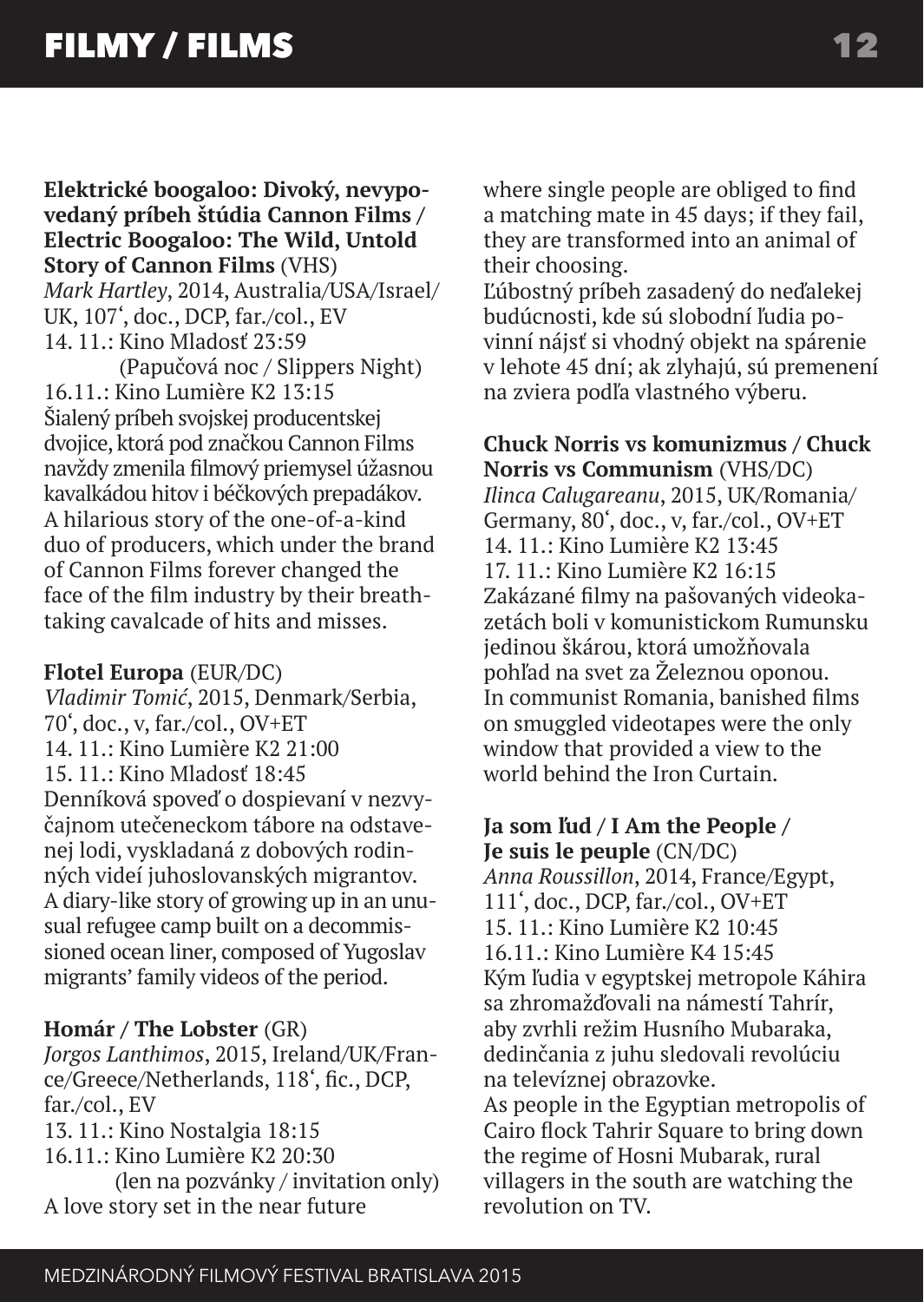#### **Kôň Dinheiro /**

#### **Horse Money / Cavalo Dinheiro** (LEX) *Pedro Costa*, 2014, Portugal, 104', fic., DCP, far./col., OV+ET

 $15.11 \cdot$  Kino Mladosť 15:45 16.11.: Kino Mladosť 13:30 Snivá cesta, či skôr halucinácia alebo nočná mora, životom starca a modernými dejinami Portugalska; príbeh plný duchov v metaforickom a možno i doslovnom zmysle.

A dreamy journey (or rather a hallucination or a nightmare) through an old man's life and the modern history of Portugal, this is a story full of ghosts, both metaphorically and perhaps literally.

#### **Králi mesta duchov /**

**Kings of Nowhere / Los reyes del pueblo que no existe** (CN/DC) *Betzabé García*, 2015, Mexico, 83', doc., DCP, far./col., OV+ET 13. 11.: Kino Lumière K2 16:15 15. 11.: Kino Lumière K4 18:45 Hoci koloniálne mestečko San Marcos padlo za obeť výstavbe vodnej priehrady, niekoľko rodín odmietlo opustiť domovy a zaplavené ruiny mesta obývajú dodnes. Although the colonial town of San Marcos had been sacrificed to building a water dam, several families refused to leave their homes and carry on with their lifestyle in its inundated ruins until the present day.

#### **Lekcia / The Lesson / Urok** (LUX)

*Kristina Grozeva*, *Petar Valchanov*, 2015, Bulgaria/Greece, 105', fic., DCP, far./col.,  $OVI + ET$ 14. 11.: Kino Mladosť 15:45

16.11.: Kino Lumière K2 15:30

Film upiera prenikavý pohľad na to, ako finančné ťažkosti dokážu otriasť pohodlným životom a rozvrátiť ľudskú dôstojnosť.

The film takes an incisive insight into how financial adversity can shatter a comfortable existence and undermine human dignity.

#### **Lucifer** (LEX)

*Gust Van den Berghe*, 2014, Belgium/Mexico, 108', fic., DCP, far./col., OV+ET 15. 11.: Kino Lumière K4 20:45 16.11.: Kino Lumière K4 20:45 V odvážnom filme, nakrútenom v kruhovom obrazovom formáte, navštívi mexickú dedinu, akýsi pozemský raj, padlý anjel, aby ľuďom priniesol vedomosť o dobre a zle.

Shot boldly in a round picture format, the film follows a fallen angel en route from Heaven to Hell as he stops by in a Mexican village, an earthly Paradise of sort, to teach people a thing or two about good and evil.

**Medená veža / The Copper Tower** (SVK) *Martin Hollý*, 1970, Czechoslovakia, 82',

fic., 35mm, far./col., SV 14. 11.: Kino Lumière K2 18:30 Dobrodružno-romantický príbeh troch kamarátov žijúcich v horskej chate vo Vysokých Tatrách, ktorých jednoduchý život sa zamotá a pevné priateľstvo je vystavené ťažkým skúškam po príchode mladej ženy.

An adventure romance of three friends living in a mountain chalet in the High Tatra whose simple life gets complicated and their solid friendship is put to the test upon the arrival of a young woman.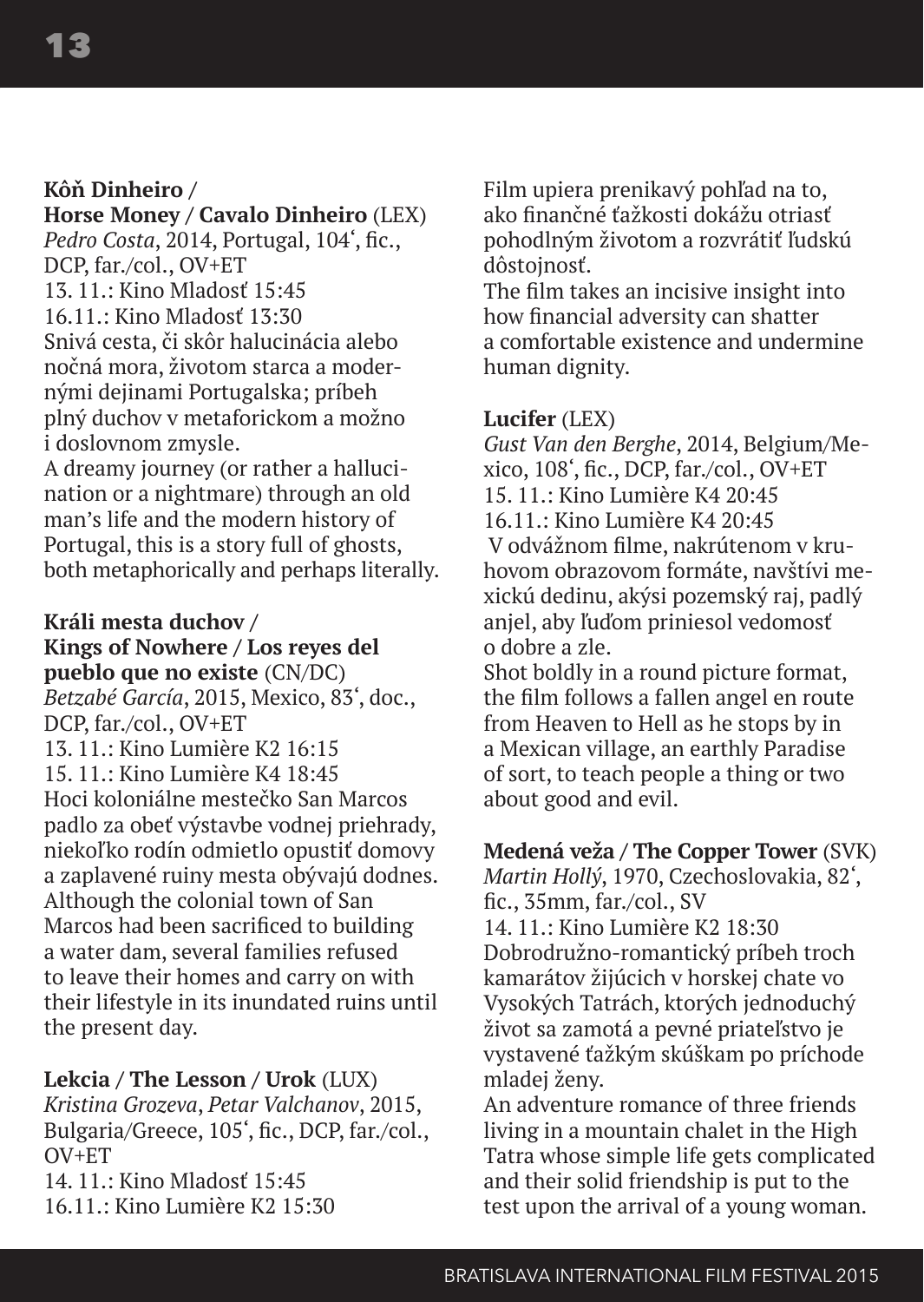#### **Mediterranea** (LUX)

*Jonas Carpignano*, 2015, Italy/USA/Germany/France/Qatar, 107', fic., DCP, far./ col., OV+ET

 $11.11 \cdot$  Kino Mladosť 19 $\cdot$ 30 (Festivalový warm-up / Festival warm-up)

14. 11.: Kino Lumière K1 13:15

Celovečerný debut Jonasa Carpignana skúma veľmi citlivý a aktuálny problém migrantov plaviacich sa cez Stredozemné more za vidinou slobody a lepšieho života. Jonas Carpignano's feature-length debut explores a very sensitive and topical issue of migrants crossing the Mediterranean in search of freedom and better life.

#### **Mesto ostrovov / Island City** (CN/FC)

Ruchika Oberoi, 2015, India, 111', fic., DCP, far./col., OV+ET 14. 11.: Kino Mladosť 13:30 16.11.: Kino Lumière K4 13:30 Pendlujúc medzi absurditou, komikou a tragikou, film sleduje tri súvisiace no vzájomne neprepletené príbehy zasadené do dnešného Bombaja. Following three related but not intertwined stories set in Mumbai, the film shuttles between the absurd, the comic and the tragic.

#### **Milenci tých druhých / Sleeping with Other People**

*Leslye He*adland, 2015, USA, 101', fic., DCP, far./col., EV 16. 11.: Kino Lumière K1 19:00 (záverečný film / closing film) 17. 11.: Kino Mladosť 20:30 Táto smiešna, sexi a obscénna romantická komédia sleduje nezdary lásky Jakea

a Lainey, ktorí sa v priebehu času menia zo vzájomných deflorátorov na cudzincov, neskôr priateľov a napokon možno aj milencov.

This funny, sassy, and bawdy romantic comedy follows romantic failures of Jake and Lainey as they go from cherry-poppers to strangers to friends to possibly lovers, throughout the years.

#### **Mustang** (LUX /FC)

*Deniz Gamze Ergüven*, 2015, France/Germany/Turkey/Qatar, 97', fic., DCP, far./ col., OV+ET 13. 11.: Kino Mladosť 20:15

15. 11.: Kino Mladosť 13:30

Päť "problémových" sestier, ktoré spája spoločná túžba po slobode, sa vzbúri v tureckej dedine ležiacej tisíc kilometrov od Istanbulu no storočie od akéhokoľvek pojmu o ženských právach. The five "troublesome" Turkish sisters who share a common passion for freedom revolt in a village located a thousand kilometres from Istanbul but a century from any notion of women's rights.

#### **Nahid** (TOP/FC)

*Ida Panahandeh*, 2015, Iran, 105', fic., DCP, far./col., OV+ET 13. 11.: Kino Mladosť 13:30 17. 11.: Kino Lumière K2 18:15 Jeden z priekopníckych iránskych filmov, ktoré poukazujú na problémy rozvedených žien, vrátane ich práva na opateru detí, a nastoľujú otázku o dočasnosti manželstva.

One of pioneer Iranian movies that discuss divorced women's problems, including their right to custody of children and the issue of temporary marriage.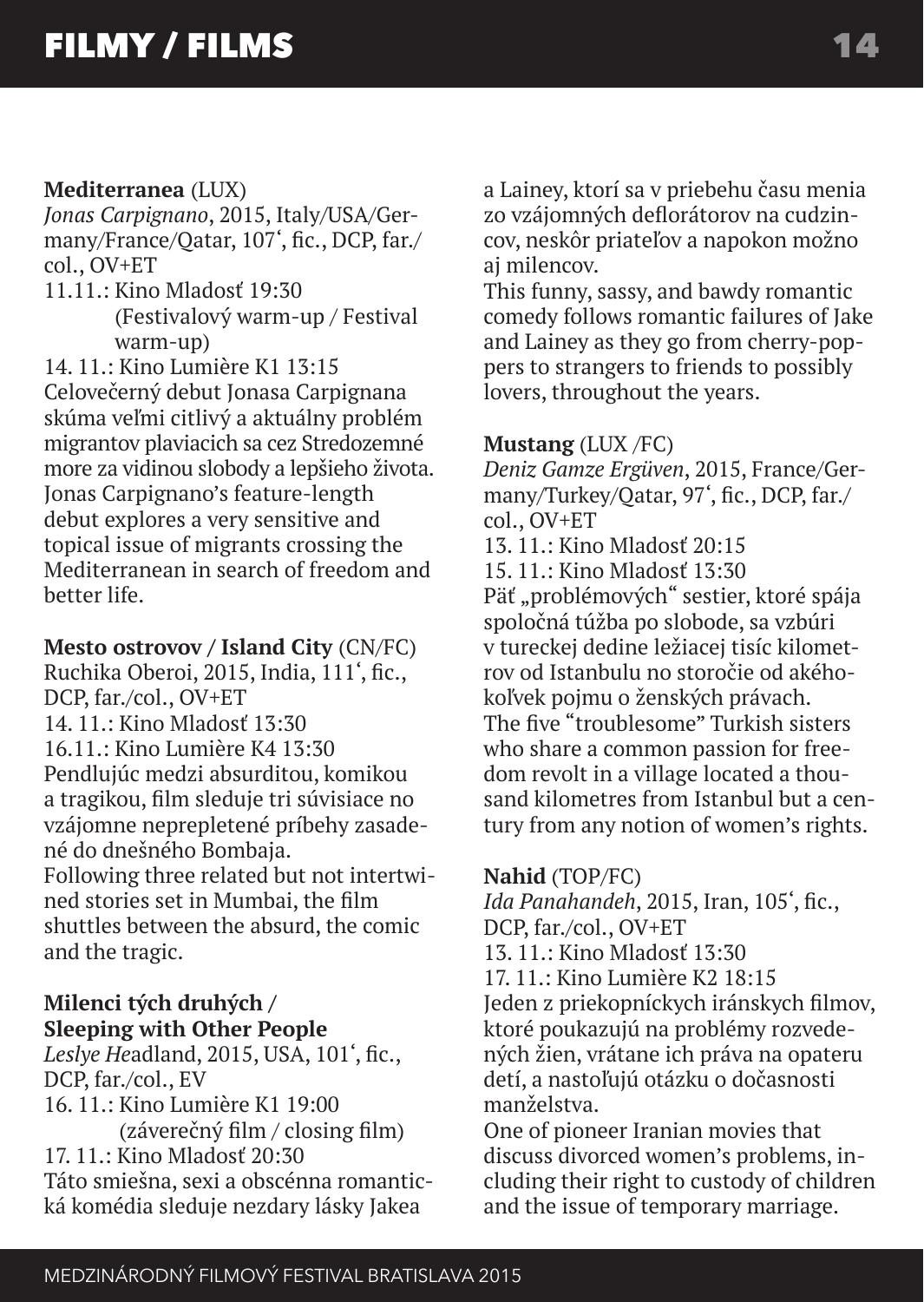#### **Nekonečná rieka / The Endless River** (CN)

*Oliver Hermanus*, 2015, South Africa/ France, 108', fic., DCP, far./col., EV 15. 11.: Kino Lumière K1 20:45  $17.11 \cdot$  Kino Lumière K2 20:30 V centre filmu stojí rodiaci sa vzťah medzi mladou domorodkyňou a francúzskym imigrantom, ktorí obaja utŕžili hlboké rany osudu.

The film focuses on the fledgling relationship between a young native woman and a French émigré who both recently suffered harsh blows of fate.

#### **Nemecká mládež / A German Youth / Une Jeunesse Allemande** (EUR/DC)

*Jean-Gabriel Périot*, 2015, France/Switzerland/Germany, 92', doc., v, far./col.,  $O$ V+FT

13. 11.: Kino Lumière K2 18:30 Strihový film prostredníctvom dobových obrazových materiálov podáva svedectvo o politickej radikalizácii nemeckej mládeže, ktorá viedla k zrodu Frakcie Červenej armády.

Using period video footage, this montage film chronicles the political radicalisation of some German youth that gave birth to the Red Army Faction.

#### **Ninjova nadvláda /**

**Ninja III: The Domination** (VHS) *Sam Firstenberg*, 1984, USA, 92', fic., VHS, far./col., EV

13. 11.: Gorila.sk Urban Space 23:30 Bláznivý film založený na hromadení populárnych fenoménov 80. rokov od neónovej módy, cez aerobik až po bezostyšne vykrádané kinohity ako Flashdance či Vymetač diabla, ktoré by nikoho príčetného nenapadlo spojiť.

Piling up and profiting from popular period phenomena such as neon-colour fashion and aerobics, this grotesque picture shamelessly steals from smash hits such as Flashdance or The Exorcist, which nobody sane would ever dream of combining.

#### **Noc sa končí / The Night is Fading / La nuit s'achève** (TOP/DC)

*Cyril Leuthy*, 2015, France/Algeria, 100', doc., DCP, far./col., OV+ET  $14.11 \cdot$  Kino Lumière K4  $11 \cdot 00$ 15. 11  $\cdot$  Kino Lumière K4 15 $\cdot$ 45 Otec, syn a synov milenec na ceste do otcovho rodiska v Alžírsku; ceste, ktorá odkrýva rodinné príbehy a zároveň komplikovanú koloniálnu minulosť. A father, his son and his son's lover embark on a trip to the father's longabandoned birthplace in Algeria; their journey will lay bare some family stories and remind them of the country's complicated colonial past.

#### **O poschodie nižšie / One Floor Below / Un etaj mai jo**s (EUR)

*Radu Muntean*, 2015, Romania/France/ Germany/Sweden, 93', fic., DCP, far./ col., OV

13. 11.: Kino Lumière K1 20:45

16.11.: Kino Nostagia 19:00 Po tom, čo sa stane svedkom domácej hádky končiacej sa vraždou, sa Patrascu ocitá v spore s dvomi veľmi blízkymi susedmi: jedným je bizarný vrah; druhým je jeho vlastné svedomie.

After becoming the witness to a domestic quarrel that ends up in murder, Patrascu finds himself at odds with two very close neighbours: one is the bizarre murderer; the other is his very own conscience.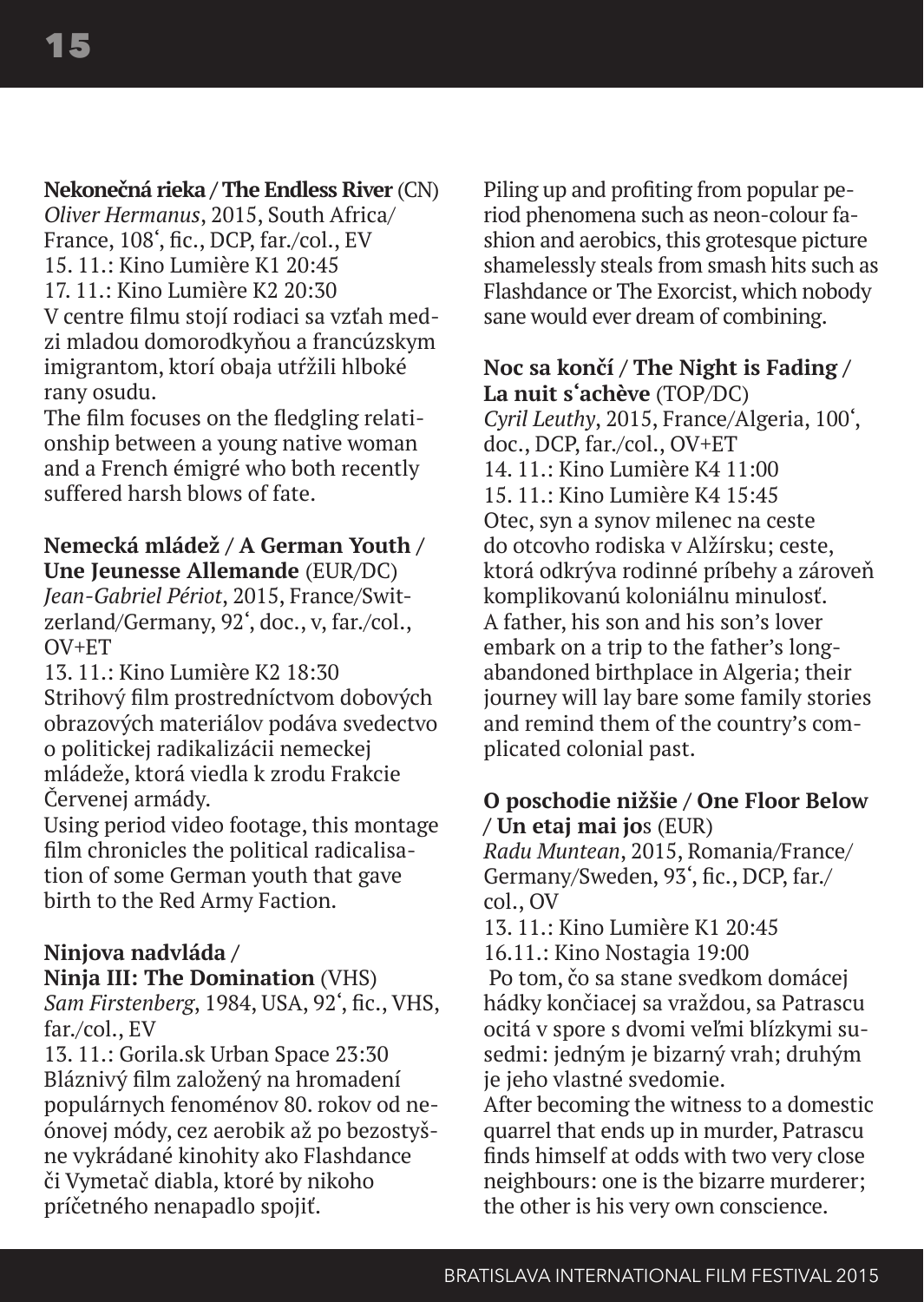#### **Pôda a tieň / Land and Shade /**

**La tierra y la sombr**a (CN/FC) *César Augusto Acevedo*, 2015, Colombia, 97', fic., DCP, far./col., OV+ET  $13.11 \cdot$  Kino Mladosť  $18.15$ 15. 11  $\cdot$  Kino Lumière K1 16 $\cdot$ 15 Starý farmár Alfonso sa vracia na svoj statok, aby sa postaral o chorého syna, a opätovne nachádza svoj starý dom a rodinu, ktorú pred 17 rokmi opustil. An old farmer, Alfonso, returns home to tend to his ill son, only to rediscover his old house and a family he abandoned 17 years ago.

#### **Remake, Remix, Rip-Off /**

**Remake, Remix, Rip-Off: About Copy Culture & Turkish Pop Cinema**(VHS) Cem Kaya, 2014, Germany/Turkey, 110',

doc., v, far./col., OV+ET

13. 11  $\cdot$  Kino Lumière K4 13 $\cdot$ 15

14. 11.: Kino Lumière K4 16:15

V 70. a 80. rokoch turecké zákony prakticky nepoznali autorské právo, čo umožňovalo tunajšiemu filmovému priemyslu bezostyšne a nechcene komicky vykrádať európske a americké filmy.

In the 1970s and 1980s, Turkish law was virtually unaware of copyright, enabling the country's film industry shamelessly and often comically plagiarise European and American films.

**Rodinný film / Family Film** (TOP/FC) *Olmo Omerzu*, 2015, Czech Republic/Ger-

many/France/Slovenia/Slovakia, 95', fic., DCP, far./col., OV+ET

14. 11.: Kino Mladosť  $20.45$ 

15. 11.: Kino Lumière K2 16:00 Film skúma odcudzenie v rodine ako aj úlohu, ktorú rodina zohráva v modernej spoločnosti, a hodnoty, aké by mala predstavovať.

The film explores alienation within family as well as the role family plays and the values it represents in modern society.

#### **Sledovačka / Spotlight** (CN)

*Thomas McCarthy*, 2015, USA, 128', fic., DCP, far./col., EV 14. 11.: Kino Nostalgia 20:15 15. 11.: Kino Lumière K1 18:15 Pravdivý príbeh o tíme reportérov Boston Globe, ktorý odhalil dlho ututlávaný škandál masívneho zneužívania detí v rámci miestnej arcidiocézy, v dôsledku ktorého sa celá katolícka cirkev otriasla v základoch. A true story of how a team of Boston Globe reporters unmasked the massive child-abuse scandal and cover-up within the local Catholic Archdiocese, shaking the entire Catholic Church to its core.

#### **Steve Jobs**

*Danny Boyle*, 2015, USA, 122', fic., DCP, far./col., EV

12. 11.: Kino Nostalgia 19:00

(úvodný film / opening film) Film diváka zavedie do zákulisia Jobsovej firmy počas vyhrotených momentov pred uvedením ikonických produktov, ktoré zmenili nielen počítačové dejiny, od Macintosh v polovici 80. rokov až po iMac v roku 1998.

The film takes the viewers backstage into Jobs' company during the critical moments before launching the iconic products that changed not only computer history, from Macintosh in the mid-1980s to iMac in 1998.

#### **Stratení v Mníchove / Lost in Munich / Ztracení v Mnichově** (EUR)

*Petr Zelenka*, 2015, Czech Republic, 105', fic., DCP, far./col., OV+ET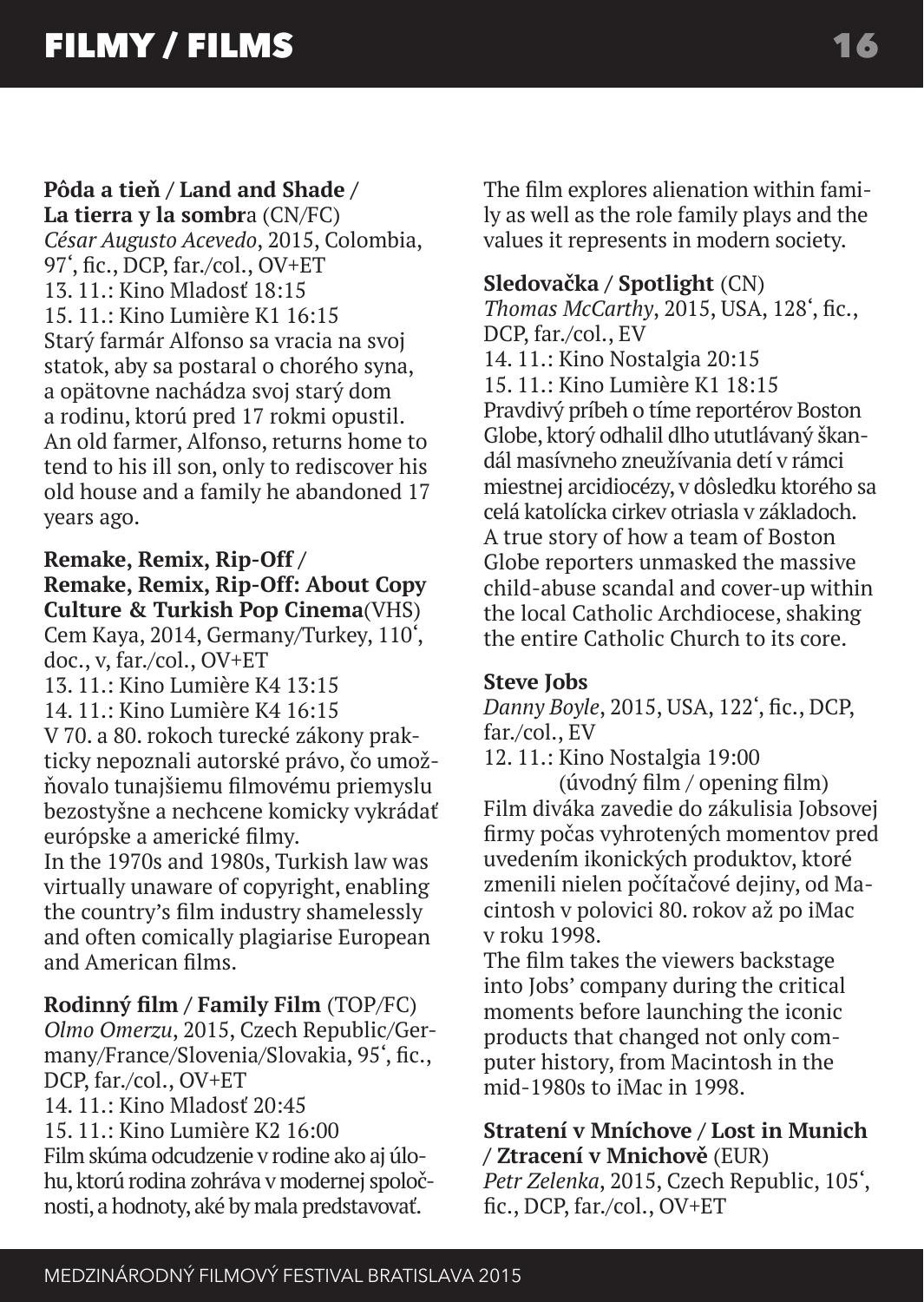13. 11.: Kino Lumière K1 15:45 15. 11.: Kino Lumière K2 20:30 Nový film Petra Zelenku, v ktorom Sir "P", deväťdesiatročný sivý papagáj bývalého francúzskeho premiéra Édouarda Daladiera, vyvolá diplomatický škandál; alebo je to všetko iba vo filme? A new film by Petr Zelenka in which Sir "P", a 90-year-old grey parrot that once belonged to former French Prime Minister Édouard Daladier, causes a diplomatic scandal; or is it all just a movie?

#### **Streda 4:45 /**

**Wednesday 4:45 / Tetarti 4:45** (GR) *Alexis Alexiou*, 2015, Germany/Greece/ Israel, 116', fic., DCP, far./col., OV+ET 14. 11.: Kino Lumière K1 18:15 Sledujúc, ako sa mu celý život rúca pred očami, si Stelios, majiteľ džezového klubu v Aténach, uvedomí, že má 32 hodín na to, aby ochránil svoj podnik a zabezpečil budúcnosť svojej rodiny. Watching his life crumbling before his very eyes, Stelios, owner of a live jazz club in Athens, realizes that he has got 32 hours to protect his business and safeguard the future of his family.

#### **Streda, 9. máj / Wednesday, May 9 / Chaharshanbeh, 19 Ordibehesht** (CN/FC) *Vahid Jalilvand*, 2015, Iran, 102', fic., DCP, far./col., OV+ET

14. 11.: Kino Mladosť 18:15

17. 11.: Kino Mladosť 16:00

Streda, 9. máj je kritikou spoločnosti a spôsobu, akým je riadená, a zároveň poctou ľuďom, ktorí si uvedomujú jej utrpenie. Wednesday, May 9 presents criticism of the society and the way it is managed, paying tribute to the human beings who are aware of the society's suffering.

#### **Supersvet / Superworld / Superwelt** (EUR)

*Karl Markovics*, 2015, Austria, 120', fic., v, far./col., OV+ET  $15.11 \cdot$  Kino Mladosť 20:30 16.11.: Kino Lumière K2 18:00 Gabi pracuje v supermarkete a žije nenápadným životom, avšak jedného dňa príde domov a všetko sa zdá byť iné: Gabi pocítila prítomnosť Boha. Gabi works in a supermarket and leads a quiet life but one day she comes home and everything is different as she feels the presence of God.

#### **Tato / Babai** (TOP)

*Visar Morina*, 2015, Germany/Kosovo/Macedonia/France, 103', fic., v, far./col., OV+ET  $17.11 \cdot$  Kino Mladosť  $18.15$ Desaťročný Nori opustí predvojnové Kosovo 90-tych rokov a odhodlane nasleduje svojho otca, ktorý ho opustil a vydal sa za lepším životom do Nemecka. 10-year-old Nori leaves behind pre-war Kosovo of the 1990s and courageously follows his father who abandoned him and went to seek better life in Germany.

#### **Tri dni v septembri / Three Days in September /**

**Tri dena vo septemvri** (EUR/FC) *Darijan Pejovski*, 2015, Macedonia/Kosovo, 90', fic., DCP, far./col., OV+ET 15. 11.: Kino Mladosť 11:00 16.11.: Kino Mladosť 16:00 V centre tohto komorného dramatického thrilleru stoja dve celkom odlišné ženy – prostitútka a pomstiteľka. Two completely different women – a prostitute and an avenger – stand in the centre of this intimate drama thriller.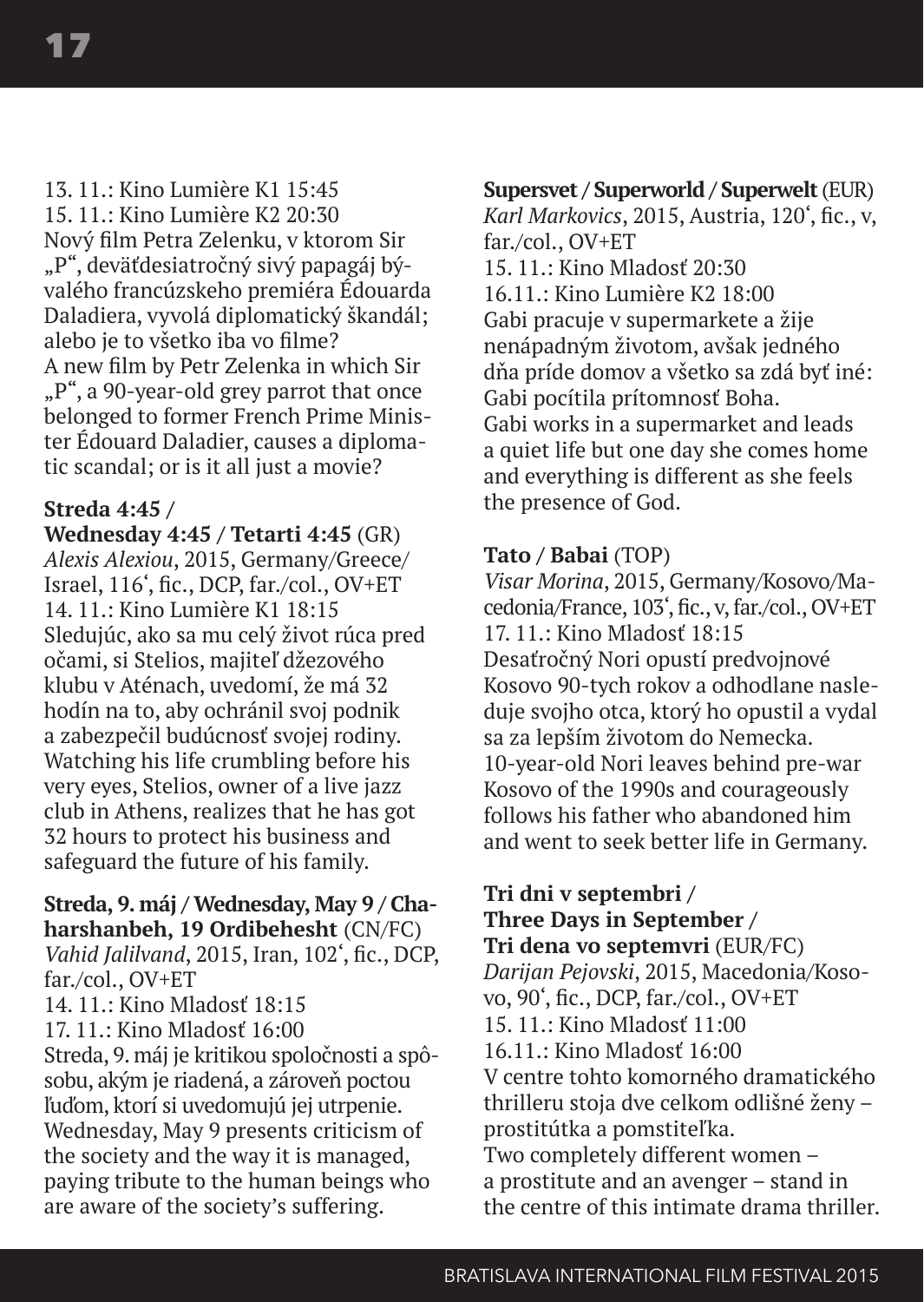#### **True Štúr** (SVK)

*Michal Baláž*, 2015, Slovakia, 57', doc., v, far./col., SV

13. 11.: Kino Lumière K2 13:45  $14.11 \cdot$  Kino Lumière K4 21:15 Vzrušujúca dokudráma o pátraní po okolnostiach nečakanej a nezvyčajnej smrti významného slovenského národného dejateľa Ľudovíta Štúra zručne kombinuje prvky hraného a dokumentárneho filmu s vizuálne príťažlivými animáciami.

This exciting documentary drama about investigating the circumstances of an untimely and unusual death of a prominent Slovak national revivalist, Ľudovít Štúr, skilfully combines elements of feature and documentary film with visually attractive animations.

#### **Vlčia svorka / The Wolfpack** (TOP/DC)

*Crystal Moselle*, 2015, USA, 89', doc., DCP, far./col., EV

 $14.11 \cdot$  Kino Lumière K1  $16:00$ 

 $16.11 \cdot$  Kino Mladosť 20 $\cdot$ 30

Bratia Angulovci vyrástli v totálnej spoločenskej izolácii uprostred manhattanskej Lower East Side, utvárajúc si predstavy o živote za dverami bytu prostredníctvom filmov.

The Angulo brothers grew up in complete social isolation in the middle of Manhattan's Lower East Side, shaping their notions about the world outside based on the films they watch.

#### **Vôňa podzemia /**

**Underground Fragrance** (CN/FC) *Pengfei*, 2015, France/China, 75', fic., DCP, far./col., OV+ET  $14.11 \cdot$  Kino Mladosť  $11:00$ 

15. 11.: Kino Lumière K4 11:15

Tento citlivý a inteligentný film odhaľuje vnútro modernej čínskej spoločnosti a obrovský taviaci kotol, ktorým je čínska metropola Peking.

This sensitive and intelligent film explores the underbelly of modern Chinese society and the vast melting pot of the Beijing metropolis.

#### **Vrabčiaci / Sparrows** (EUR/FC)

*Rúnar Rúnarsson*, 2015, Iceland/Denmark/Croatia, 99', fic., DCP, far./col.,  $O$ V+ $ET$ 

15. 11.: Kino Lumière K2 13:15 16.11.: Kino Lumière K1 13:45 Rozprávajúc príbeh o ceste od nevinnosti k dospelosti, Vrabčiaci sú filmom o láske v čase adolescencie a o vzťahu medzi otcom a synom, ktorý sa pretrhol. A journey from innocence to adulthood, Sparrows is a film about love in the time of adolescence and about the father-and-son relationship that has broken down.

#### **Zvizdan / The High Sun** (EUR)

*Dalibor Matanić*, 2015, Croatia/Slovenia/ Serbia, 123', fic., DCP, far./col., OV+ET 13. 11.: Kino Lumière K1 18:15 15. 11.: Kino Nostagia 19:15 Hoci sa táto snímka o zakázanej láske zaoberá etnickou nenávisťou, ktorá je v bývalej Juhoslávii hlboko zakorenená, príbeh sa vo všeobecnosti venuje nenávisti a nedôvere k cudziemu. While this film about forbidden love deals with interethnic hatred that is deeply rooted in former Yugoslavia, the story generally speaks of hatred and mistrust of another.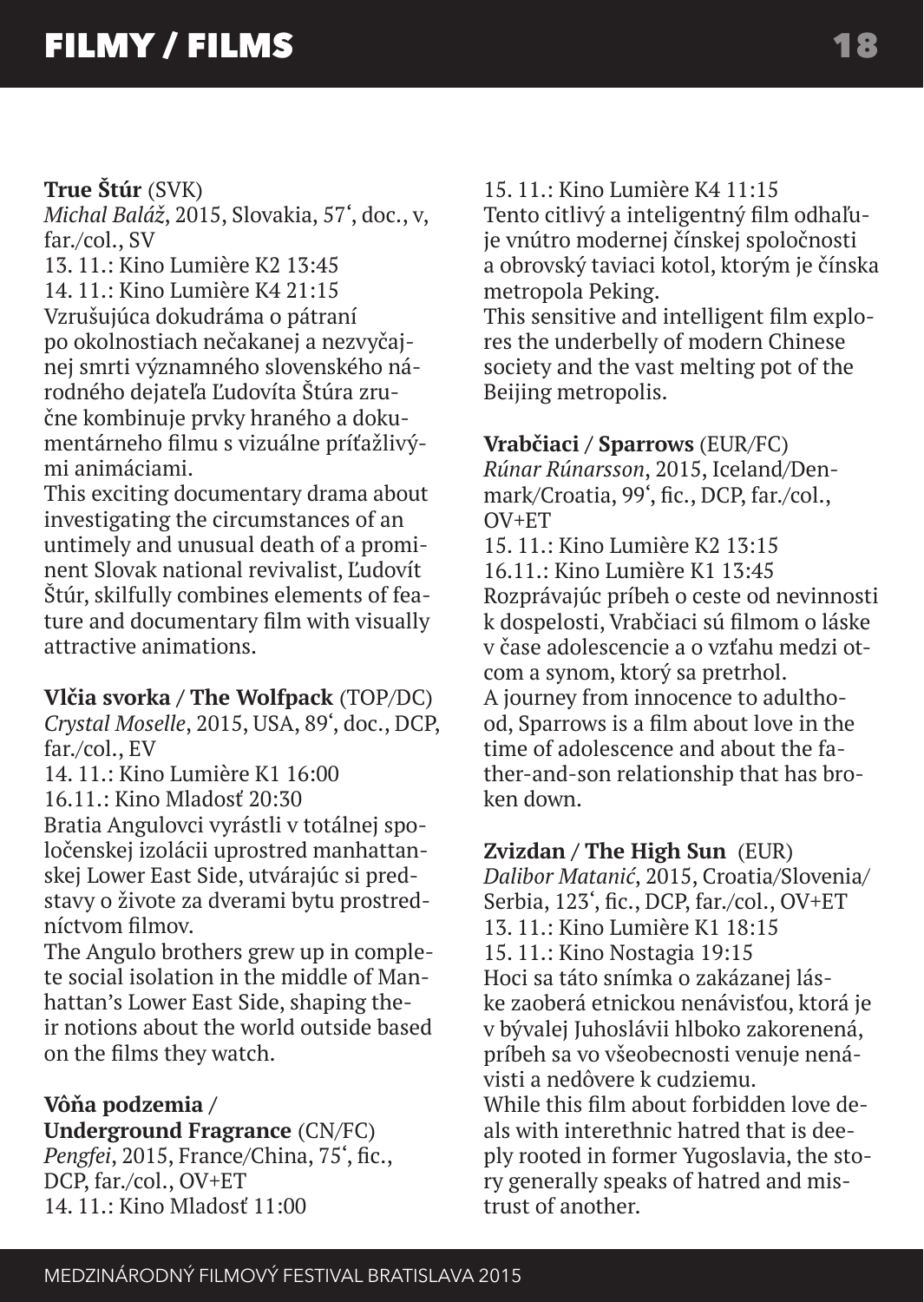# **Cinema Now – krátke filmy / Cinema Now – Short Films**

(CN/SC) rôzni / various, 80', DCP+v, far./col.,  $OVI + FT$ 13. 11.: Kino Lumière K4 18:45 **Vybuchnuté bejrútske pohľady / Beirut Exploded Views** (SC) *Akram Zaatari*, 2014, Lebanon, 30', exp., DCP, far./col., X  **#YA** (SC) *Ygor Gama*, *Florencia Rovlich*, 2015, Argentina/Chile/Germany, 15', exp., DCP, far./col., OV+ET 15. 11.: Kino Lumière K4 11:15 **Plážový týždeň / Beach Week** (SC) *David Raboy*, 2014, USA, 18', fic., v, far./ col., EV **Mynarského smrtiaca šmykľavka /** 

**Mynarski Death Plummet / Mynarski chute mortelle** (SC) *Matthew Rankin*, 2014, Canada, 8', fic., v,

far./col., EV

#### **Pýcha Strathmooru / The Pride of Strathmoor** (SC) *Einar Baldvin*, 2014, USA, 9', anim., DCP,

far./col., EV

**Europa – krátke filmy / Europa – Short Films** (EUR/SC) rôzni / various, 70', DCP+v, OV+ET 14. 11.: Kino Lumière K4 18:30 **Chromatická aberácia / Chromatic Aberration** (SC) *Aura Satz*, 2014, UK, 9', exp., v, far./col., X **Judášova vášeň / The Passion of Judas / La pasión de Judas** (SC) *David Pantaleón*, 2014, Spain, 10', fic., DCP, far./col., OV+ET **Raj / Paradise / Paradies** (SC) *Max Philipp Schmid*, 2015, Switzerland,

# **KRÁTKE FILMY / SHORT FILMS**

15', exp., DCP, far./col., OV+ET + 15. 11.: Kino Mladosť 18:45 **Play**! (SC) *Andrej Kolenčík*, 2014, Serbia, 12', doc., v, far./col., OV+ET **Washingtonia** (SC) *Konstantina Kotzamani*, 2014, Greece, 24', fic., DCP, far./col., OV+ET + 13. 11.: Kino Lumière K4 16:00

# **Focus: Grécko – krátke filmy / Focus: Greece – shorts** (GR/SC)

rôzni / various, 100', DCP+v, far./col., OV+ET 13. 11.: Kino Lumière K4 16:00 **Washingtonia** (SC) *Konstantina Kotzamani*, 2014, Greece, 24', fic., DCP, far./col., OV+ET  $+14.11 \cdot$  Kino Lumière K4 18:30 **Večera pre vyvolených / Dinner for Few**  *Nassos Vakalis*, 2014, Greece/USA, 10', anim., DCP, far./col., X **45 stupňov / 45 Degrees / 45 vathmi**  *George Grigorakis*, 2012, Greece, 14', fic., v, far./col., OV+ET **Portrét / A Portrait**  *Aristotelis Maragos*, 2014, Greece, 2', anim., DCP, far./col., EV **Smutná trinástka / Thirteen Blue**  *Jacqueline Lentzou*, 2014, Greece/UK, 18', fic., DCP, far./col., OV+ET **4. marec / March 4 / 4 Martiou**  *Dimitris Nakos*, 2015, Greece, 15', fic., DCP, far./col., OV+ET **Masaj / Maasai**  *Harry Lagoussis*, 2014, Greece, 17', fic., DCP, far./col., OV+ET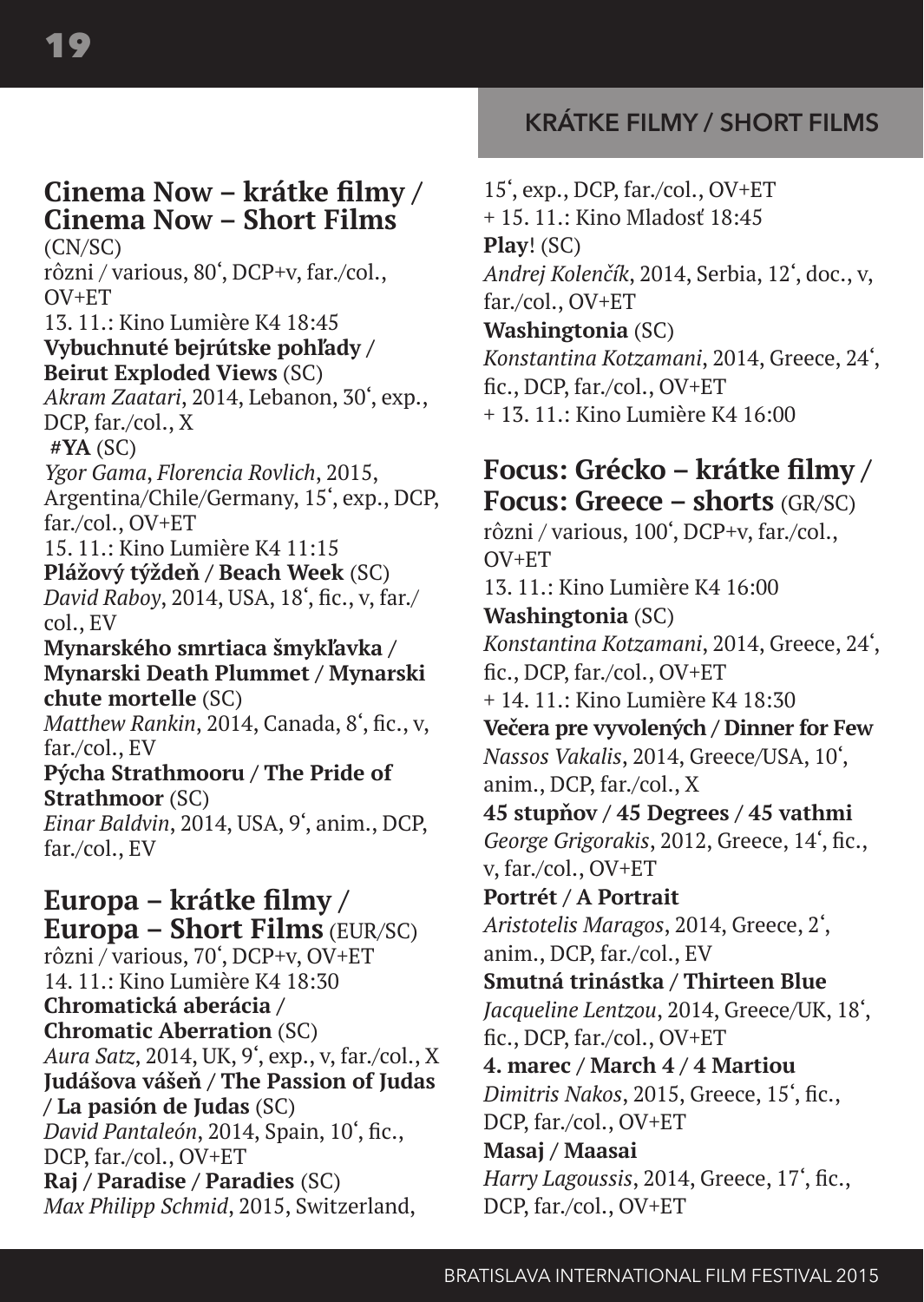# **Junior: Súčasná animácia pre deti / Junior: Contemporary Ani- mation for Children** (JUNIOR)

rôzni / various, 67', anim., v, far./col., X 15. 11.: Gorila.sk Urban Space 11:00 **My / Us**

*Ulrich Totier*, 2014, Belgium/France, 9', anim., v, far./col., X

#### **Mythopolis**

*Alexandra Hetmerová*, 2014, Czech Republic, 11', anim., v, far./col., X

**Snehová vločka / Snowflake**  *Natalia Chernysheva*, 2012, Russia, 6',

anim., v, far./col., X

**Zajačik a jeleň / Rabbit and Deer / Nyuszi és Öz** 

*Péter Vácz*, 2013, Hungary, 17', anim., v, far./col., X

**Prekliaty / Damned**  *Richard Phelan*, 2011, UK, 9', anim., v, far./col., X

**Zbohom, králik Hop Hop / Goodbye Rabbit, Hop Hop**  *Caleb Wood*, 2013, USA/Japan, 5', anim., v, far./col., X

**V klietke / Cooped**  *Mike A. Smith*, 2014, USA, 10', anim., v, far./col., X

**Retrospektíva: Mišo Suchý I / Retrospective: Mišo Suchý I** (MS) *Mišo Suchý*, Slovakia/USA, 87', doc.,  $DCP+35mm+v$ 13. 11.: Kino Lumière K4 20:15 **Návraty / Returns**  2014, Slovakia, 10', doc., DCP, far./col., SV **Home Movie** 2002, Slovakia/USA, 53', doc., v, far./ col., SV **Virtuálna babička / Transmitting Baba**  2001, USA, 19', doc., v, far./col., EV **Krátky film pre Lidu / A Short Film for Lida** Mišo Suchý, 2003, Slovakia/USA, 5', doc., v, far./col., X

### **Retrospektíva: Mišo Suchý II / Retrospective: Mišo Suchý II** (MS)

*Mišo Suchý*, 103', doc., 35mm+v 14. 11.: Kino Lumière K2 15:45

**Šiel som dlhou cestou / I Have Come a Long Way / Džavas mange dlugone dromeha** 

1988, Czechoslovakia, 28', doc., v, čb./ bw., SV

**O psoch a ľuďoch / About Dogs and People** 

1993, Slovakia/USA, 43', doc., 35mm, far./col., EV

**Ikonopis / Pictograph**  2007, Slovakia/USA, 21', doc., 35mm, far./ col., EV

**Paraskina záhrada (pracovná verzia) / Prysia's Garden (work in progress)**  2015, SK/USA, 11', doc., v, far./col., EV

## **Slovensko 2,35 / Slovakia 2.35** (LEX)

rôzni / various, Czechoslovakia, 78', doc., 35mm, far./col.+čb./bw., SV 16. 11.: Kino Lumière K4 18:30 **Angkorvat**

*Vlado Kubenko*, 1959, Czechoslovakia, 11', doc., 35mm, far./col., SV

**Obrázky z Tatranského národného parku / Pictures from Tatra National Park**  *Karol Skřipský*, 1960, Czechoslovakia, 12', doc., 35mm, far./col., SV

**To bolo včera / That Was Yesterday**  *Vlado Kubenko*, 1962, Czechoslovakia, 13', doc., 35mm, far./col., SV

**Jachtári / Yachtsmen**  *Milan Černák*, 1963, Czechoslovakia, 9', doc., 35mm, čb./bw., SV

**Variácie kľudu /** 

**Variations of Tranquillity**  *Dušan Hanák*, 1966, Czechoslovakia, 13', doc., 35mm, čb./bw., SV

**The Worker X / The Worker X**  *Dušan Trančík*, 1970, Czechoslovakia, 9', doc., 35mm, far./col., SV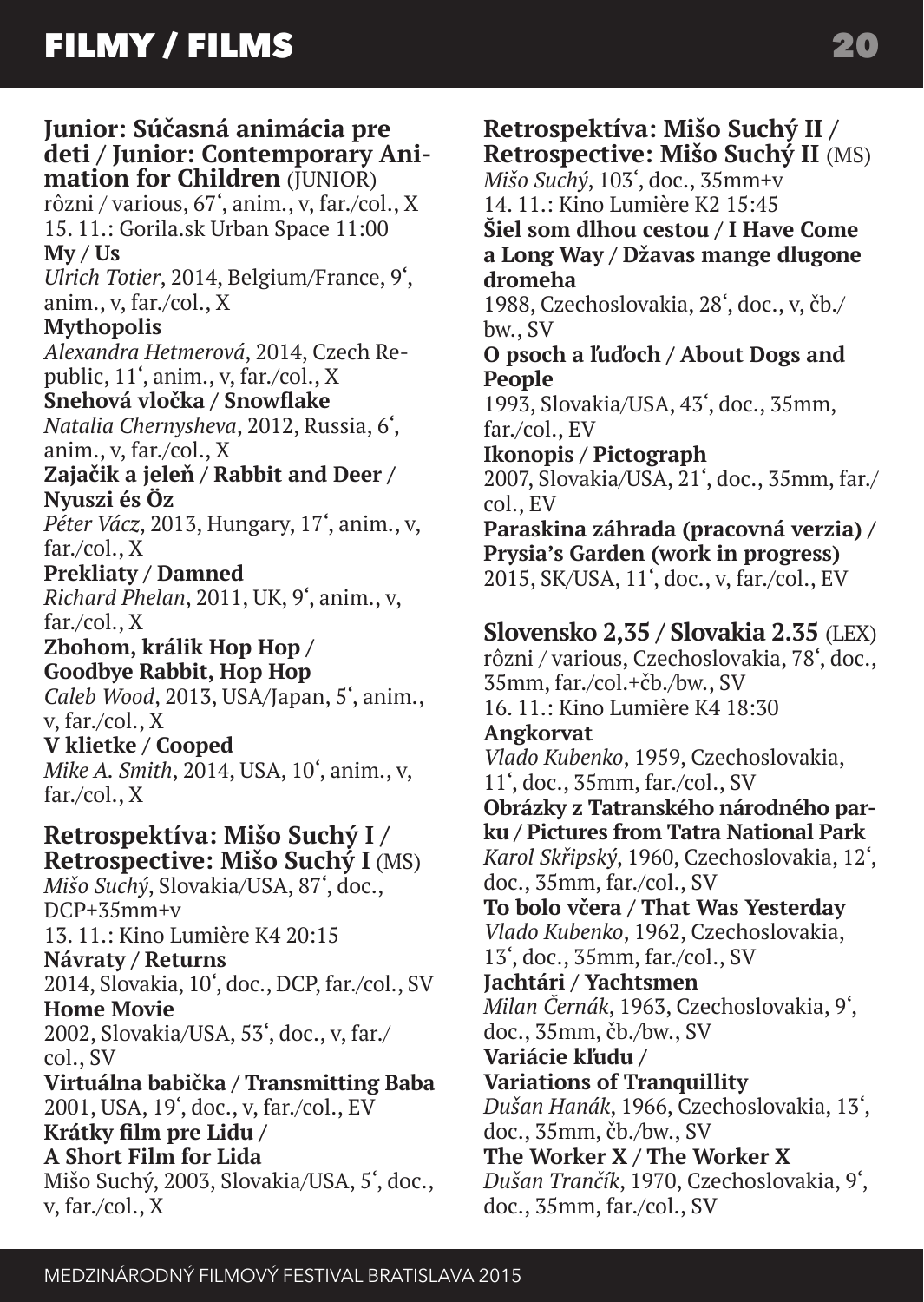**Miliardy kvapiek životana / Billions of Drops of Life**  Milan Černák, 1975, Czechoslovakia, 11', doc., 35mm, far./col., SV **Študentské filmy - Akadémia umení Banská Bystrica / Student Films - The Academy of Arts Banská Bystrica** (SVK) rôzni / various, 2015, Slovakia, 75', doc., v, far./col., SV+ET 14. 11.: Gorila.sk Urban Space 20:30 **AFK: Preč od klávesnice / AFK: Away from Keyboard**  *Patrik Kováč*, 2015, Slovakia, 15', doc., v, far./col., SV+ET **Jozef Kuchár**  *Róbert Bošeľa*, 2015, Slovakia, 21', doc., v, far./col., SV+ET **Kontakt / Contact**  Marek Pupák, 2015, Slovakia, 11', doc., v, far./col., SV+ET **Ľalie pre Danielu / Lilies for Daniela**  *Barbora Vaculová*, 2015, Slovakia, 16', doc., v, far./col., SV+ET **Vidieť nevidené / To See the Unseen** *Michal Kočiš*, 2015, Slovakia, 12', doc., v, far./col., SV+ET **Študentské filmy - Vysoká škola múzických umení Bratislava / Student Films - The Academy of Performing Arts Bratislava** (SVK) rôzni / various, 2015, SK, 101', v, far./col. 13. 11.: Gorila.sk Urban Space 20:30 **Prvá operácia / First Surgery** *Daniel Rihák*, 2015, Slovakia, 26', fic., v, far./col., SV+ET **Strach / Fear**  *Michal Blaško*, 2015, Slovakia/Czech Republic, 28', fic., v, far./col., SV+ET **Matky a dcéry / Mothers and Daughters** 

*Ivana Hucíková*, 2015, Slovakia, 26', doc., v, far./col., SV+ET

#### **Mor ho!**

*Martin Machálik*, 2015, Slovakia, 11', anim., v, far./col., SV+ET **Kovbojsko / Cowboyland**  *Dávid Štmupf*, 2015, Slovakia, 5', anim., v, far./col., X **Rosso Papavero**  *Martin Smatana*, 2014, Slovakia, 5', anim., v, far./col., X

#### **Téma: Rodina – krátke filmy / Topic: Family – Shorts** (TOP/SC)

rôzni / various, 2015, 75', fic., DCP+v, , OV+ET

 $15.11 \cdot$  Kino Lumière K4  $13:30$ 

**Dva svety / Two Worlds**  *Stéphane Moukarzel*, Meryam Joobeur, 2015, Canada/Switzerland/Italy, 15', fic., v, far./col., OV+ET

**Vaňa / The Bathtub / Die Badewanne**  *Tim Ellrich*, 2015, Austria/Germany, 13', fic., v, far./col., OV+ET

**Pieseň starého otca / The Grandpa´s Song / La Canción del Abuelo**  *Carlos Alcázar*, 2015, Mexico, 17', fic., v,

far./col., OV+ET

**Všetko bude v poriadku / Everything Will Be Okay / Alles Wird Gut** (SC) *Patrick Vollrath*, 2015, Austria/Germany, 30', fic., DCP, far./col., OV+ET

#### **E** (SC)

*Alexandre Wahrhaftig*, *Helena Grama Ungaretti*, *Miguel Antunes Ramos*, 2014, Brazil, 18', doc., v, far./col., OV+ET 13. 11.: Kino Lumière K2 16:15 15. 11  $\cdot$  Kino Lumière K4 18 $\cdot$ 45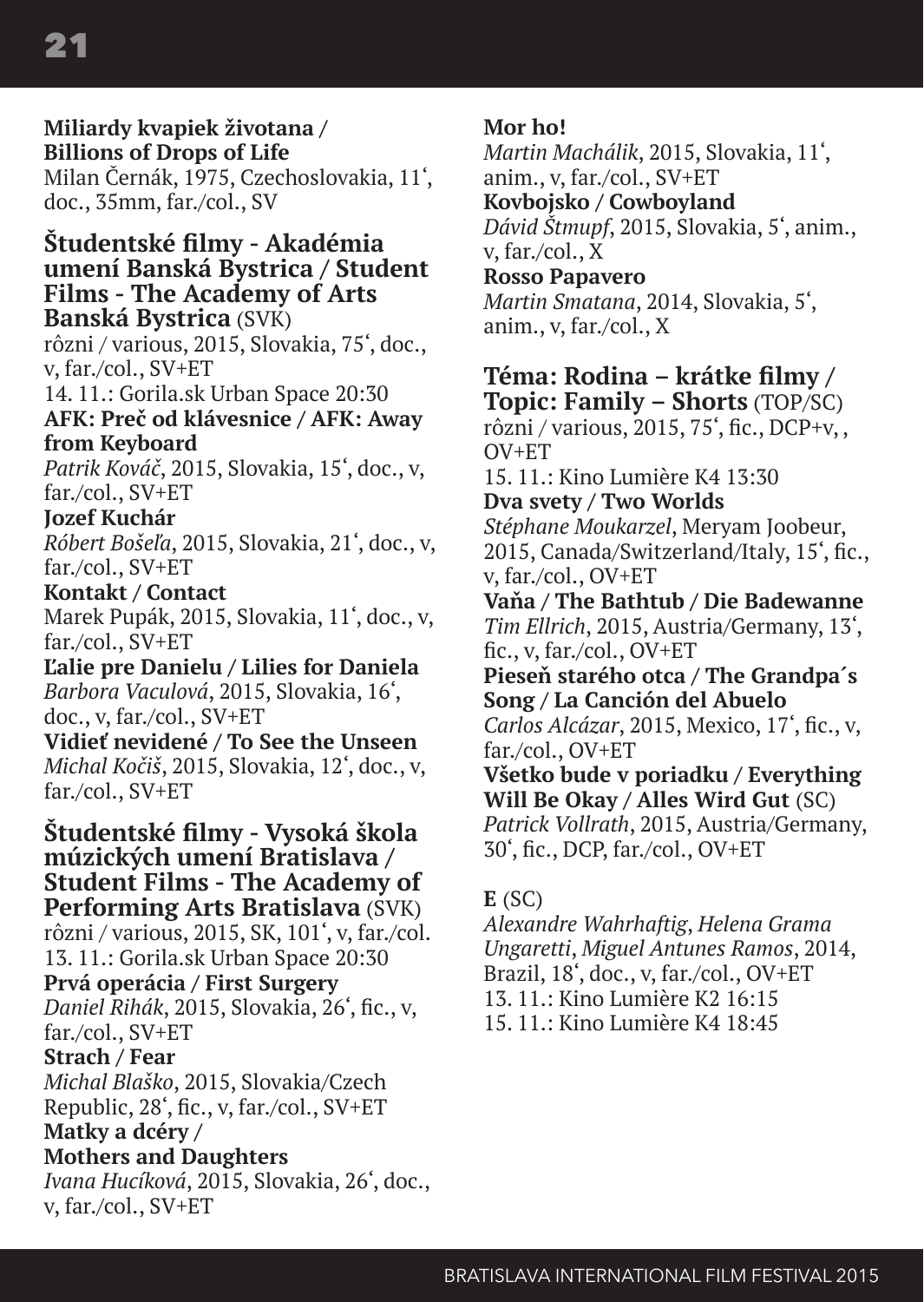#### **04.11. – 29.11.**

#### **Výstava: Lida Suchy – Portrét dediny**

Fotografka Lida Suchy fotografuje život komunít vo východnej Európe, ako aj život v jej novom domove v USA. Výstava sa koná v rámci 25.ročníka Mesiaca fotografie. SNM – Archeologické múzeum, Žižkova 16, Bratislava

### **11.11.**

#### **Master Class: Mišo Suchý**

Slovensko-americký filmár Mišo Suchý často portrétuje vlastnú rodinu. Jeho filmy však nie sú len banálnymi domácimi videami, obrázkami z rodinného albumu. Suchý sa vo svojej tvorbe dotýka tém domova, identity, života v emigrácii.

11:30 – Fakulta dramatických umení Akadémie umení, Horná 95, Banská Bystrica

#### **Festivalový warm-up**

Simultánna projekcie filmu *Mediterranea* spojená s diskusiou s režisérom Jonasom Carpignanom, ktorá bude z Bruselu naživo streamovaná do ďalších zúčastnených kín. Vstup voľný!

19:30 – Kino Mladosť,

Hviezdoslavovo nám. 17, BA

#### **13.11.**

### **Master Class: Mišo Suchý**

Slovensko-americký filmár Mišo Suchý často portrétuje vlastnú rodinu. Jeho filmy však nie sú len banálnymi domácimi videami, obrázkami z rodinného albumu. Suchý sa vo svojej tvorbe dotýka tém domova, identity, života v emigrácii. 17:30 – Gorila.sk Urban Space, Námestie SNP 30, Bratislava

### **Filmový striptease:**

#### **One-man-show Petra Gärtnera**

Niektoré filmy sú k smrti nudné, ale sú ľudia, ktorí o nich vedia aspoň vtipne rozprávať. Peter Gärtner je majster svojho remesla, človek od premietačky, ktorý videl viac filmov, než váš na seagalovkách odchovaný strýko, a tie zlé ho stále dokážu poriadne vytočiť. Svoje štipľavé hejty podáva s vášňou. Pozývame vás na jeho zbesilú stand-up show, ktorá inteligentne stína všetky cajdáky, šumienky a zúfalstá strieborného plátna. Ako bonus prináša šťavnaté historky zo slovenského filmového podsvetia. A príde aj jeho alterego - stroskotaný scenárista Dušan závislý na xanaxe. 22:15 – Gorila.sk Urban Space,

**Ninja III: The Domination**

(Sam Firstenberg, USA, 1984, 92') Premietame z originálnej VHS kazety! Čudesný film, v ktorom by ste márne hľadali logiku či realistickú motiváciu postáv, je založený na hromadení a exploatovaní populárnych fenoménov doby, od neónovej módy cez aerobik až po bezostyšne vykrádané kinohity ako Flashdance, Poltergeist či Vymetač diabla, ktoré by nikoho príčetného nenapadlo spojiť. Lahôdka pre milovníkov filmových bizarností.

23:30 – Gorila.sk Urban Space, Námestie SNP 30, Bratislava

Námestie SNP 30, Bratislava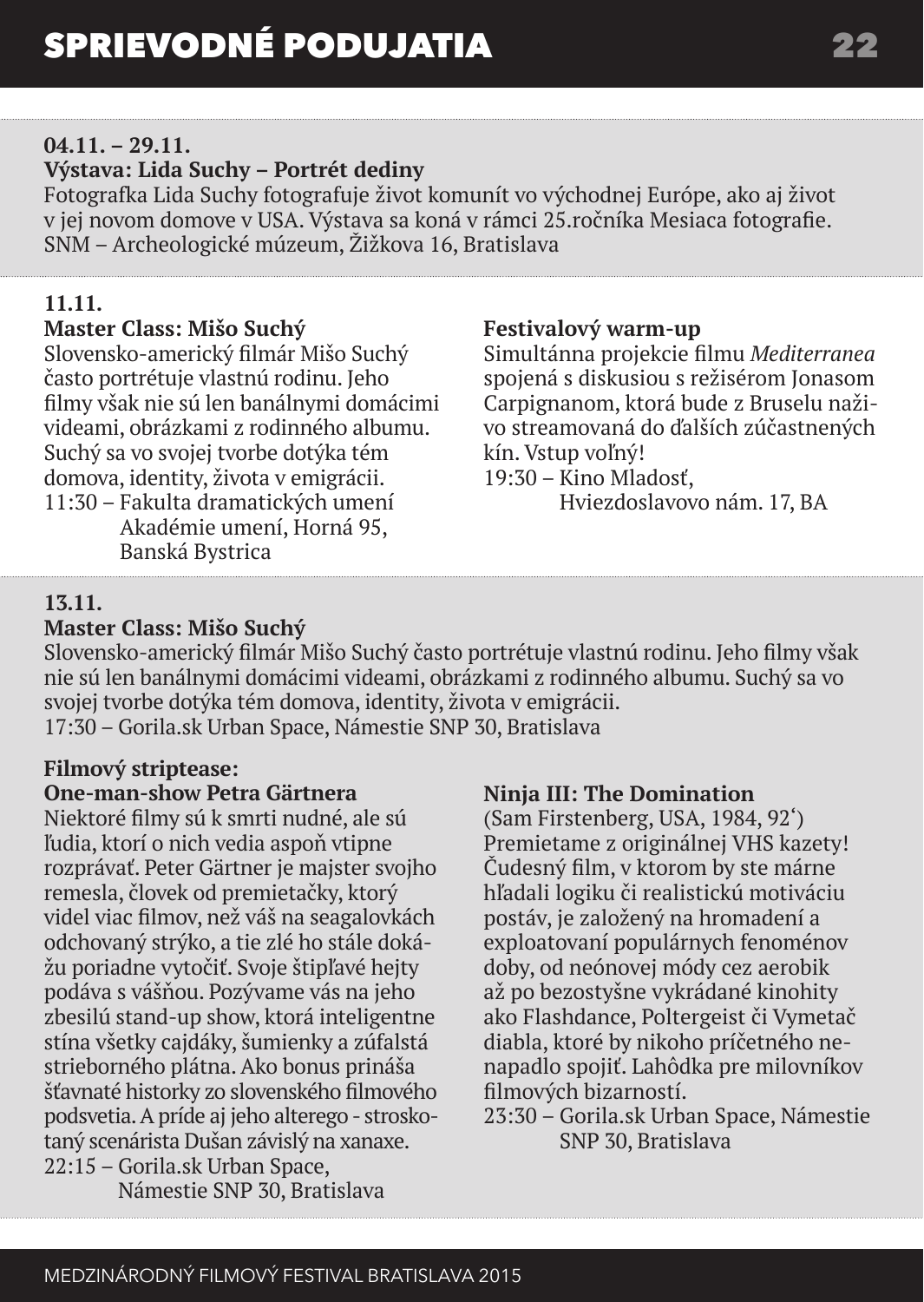#### **November 4 – 29**

#### **Exhibition: Lida Suchy – Portrait of a Village**

Photographer Lida Suchy takes interest in documenting the life of communities in Eastern Europe as well as the life in her new home in the United States. The exhibition forms part of the 25th edition of the Month of Photography.

Slovak National Museum – Archaeological Museum, Žižkova 16, Bratislava

#### **November 11**

#### **Master Class: Mišo Suchý**

Slovak-American filmmaker Mišo Suchý often portraits his own family; however, his films are far from banal home videos or pictures from the family album. In his works, Suchý likes to contemplate the themes of home, identity and living in emigration.

11:30 – Faculty of Dramatic Arts at the Academy of Arts, Horná 95, BB

#### **Festival warm-up**

A simultaneous projection of *Mediterranea* and subsequent discussion with its director, Jonas Carpignano, which will be streamed live from Brussels' Bozar cinema to a number of participating cinemas across Europe. Free entry! 19:30 – Kino Mladosť,

Hviezdoslavovo nám. 17, BA

#### **November 13 Master Class: Mišo Suchý**

Slovak-American filmmaker Mišo Suchý often portraits his own family; however, his films are far from banal home videos or pictures from the family album. In his works, Suchý likes to contemplate the themes of home, identity and living in emigration. 17:30 – Gorila.sk Urban Space, Námestie SNP 30, Bratislava

#### **Movie striptease:**

#### **One-man-show by Peter Gärtner**

Some films can be dead-boring but, luckily, there are always people who can at least talk about them in a hilarious yet clever way. A projectionist who has seen more movies than your Seagal-film-bred uncle, Peter Gärtner is the true master of his craft whose blood still boils at the sight of a bad film. He serves his scoffs with an ample side dish of irony and enthusiasm. We invite you to his wild stand-up show, which will mercilessly grind every slush, schmaltz and smooch of the silver screen. As a bonus, Gärtner will present some juicy behind-the-scenes stories from the history of Slovak cinema. And maybe there will also be his alter ego – a washed-out screenwriter Dušan who is addicted to Xanax. 22:15 – Gorila.sk Urban Space,

Námestie SNP 30, Bratislava

#### **Ninja III: The Domination**

(Sam Firstenberg, USA, 1984, 92') Projected from an original VHS videocassette!

Completely free of any signs of logic or reality, this grotesque picture piles up and profits from the popular phenomena of the period such as neon-colour fashion and aerobics, shamelessly stealing from smash hits such as Flashdance, Poltergeist or The Exorcist, which nobody sane would ever dream of combining. This is a titbit for aficionados of movie oddities.

23:30 – Gorila.sk Urban Space, Námestie SNP 30, Bratislava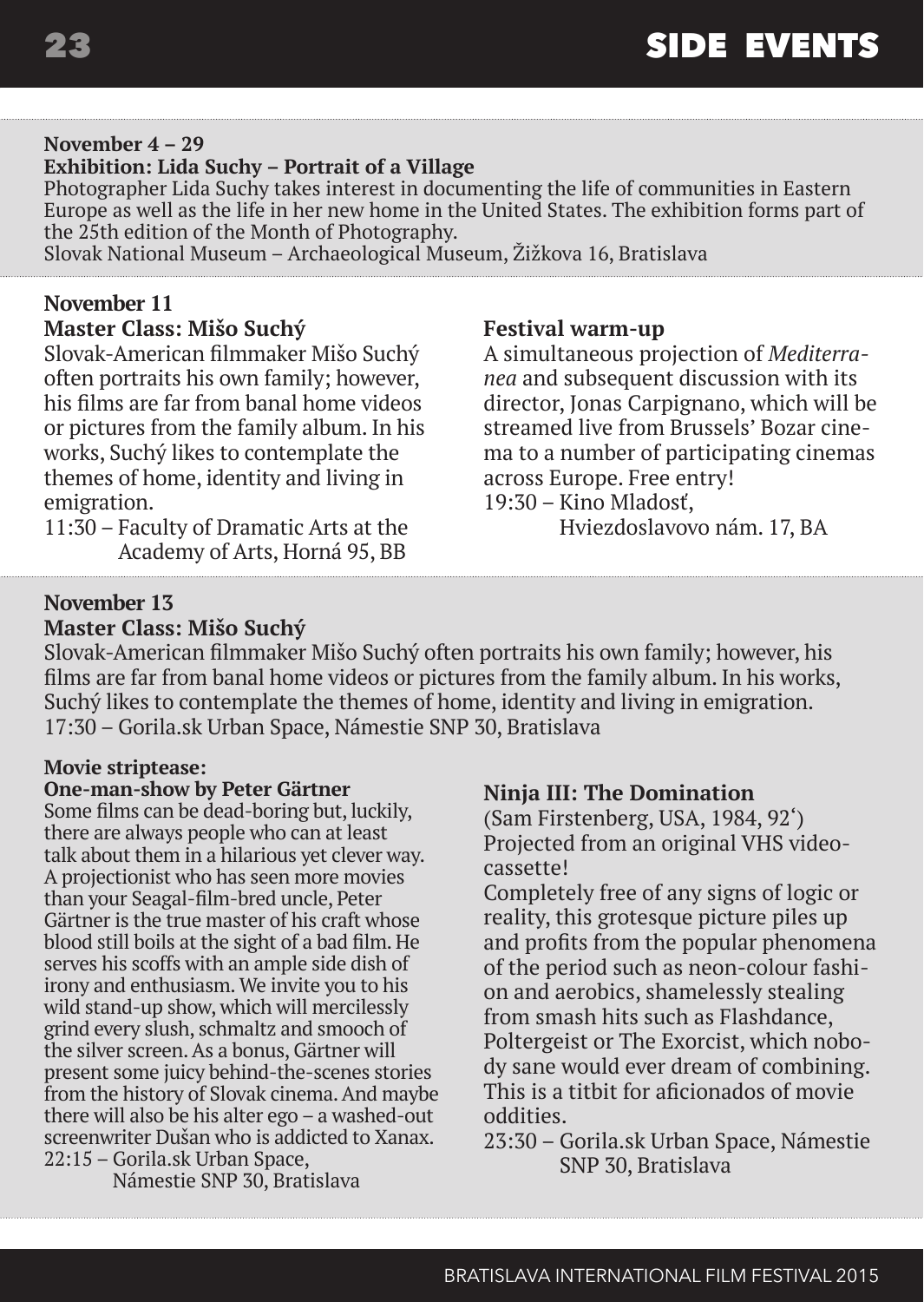### **14.11.**

# **Pocta: Emília Vášáryová**

Výnimočná herečka a prvá dámá slovenskej filmovej a divadelnej scény je tohtoročnou laureátkou ocenenia za dlhoročnú umeleckú tvorbu a držiteľkou pamätnej dlaždice na Filmovom chodníku slávy. Výhlásenie ocenenia je spojené s premietaním obľúbeného filmu *Medená veža*.

18:30 – kinosála č.2, Kino Lumière, Špitálska 4, Bratislava

### **VHS Karaoke Battle**

Súťaž v improvizovanom dabovaní béčkových filmov z 80.tych rokov. Prepožičaj svoj hlas a dôvtip Chuckovi, Jean-Claudeovi, Silvestrovi, Dolphovi a vyhraj bombastické ceny.

22:30 – Gorila.sk Urban Space, Námestie SNP 30, BA

# **Bulp**

Bulp je alter ego mladého producenta elektronickej hudby Sama Štefanca, ktorého tvorba sa pohybuje naprieč žánrami súčasnej inteligentnej tanečnej elektroniky. Jeho debutové EP Endian je najnovším prírastkom v katalógu Deadred Records / Starcastic Records. 23:59 – Gorila.sk Urban Space, Námestie SNP 30, BA

# **Papučová noc s pivom Zlatý Bažant**

Obľúbené nočné premietanie trojice filmov z festivalového programu do skorého rána, tentokrát v znamení 80's nostalgie a videokaziet. Filmy z produkcie legandami opradeného štúdia Cannon Films premietame tak, ako im pristane najviac – z originánych VHS kaziet! 23:59 – Kino Mladosť, Hviezdoslavovo nám. 17, BA

# **15.11.**

### **Junior: Súčasná animácia pre deti**

Projekcia pásma animovaných filmov pre najmeších divákov a ich rodičov. Program vznikol pod záštitou Medzinárodného festivalu animácie Fest Anča. 11:00 – Gorila.sk Urban Space,

Námestie SNP 30, BA

# **Gramophon Brothers**

DJské duo hrajúce foxtrot, swing a tango 30. až 50. rokov zo starých šelakových platní.

21:30 – Gorila.sk Urban Space, Námestie SNP 30, BA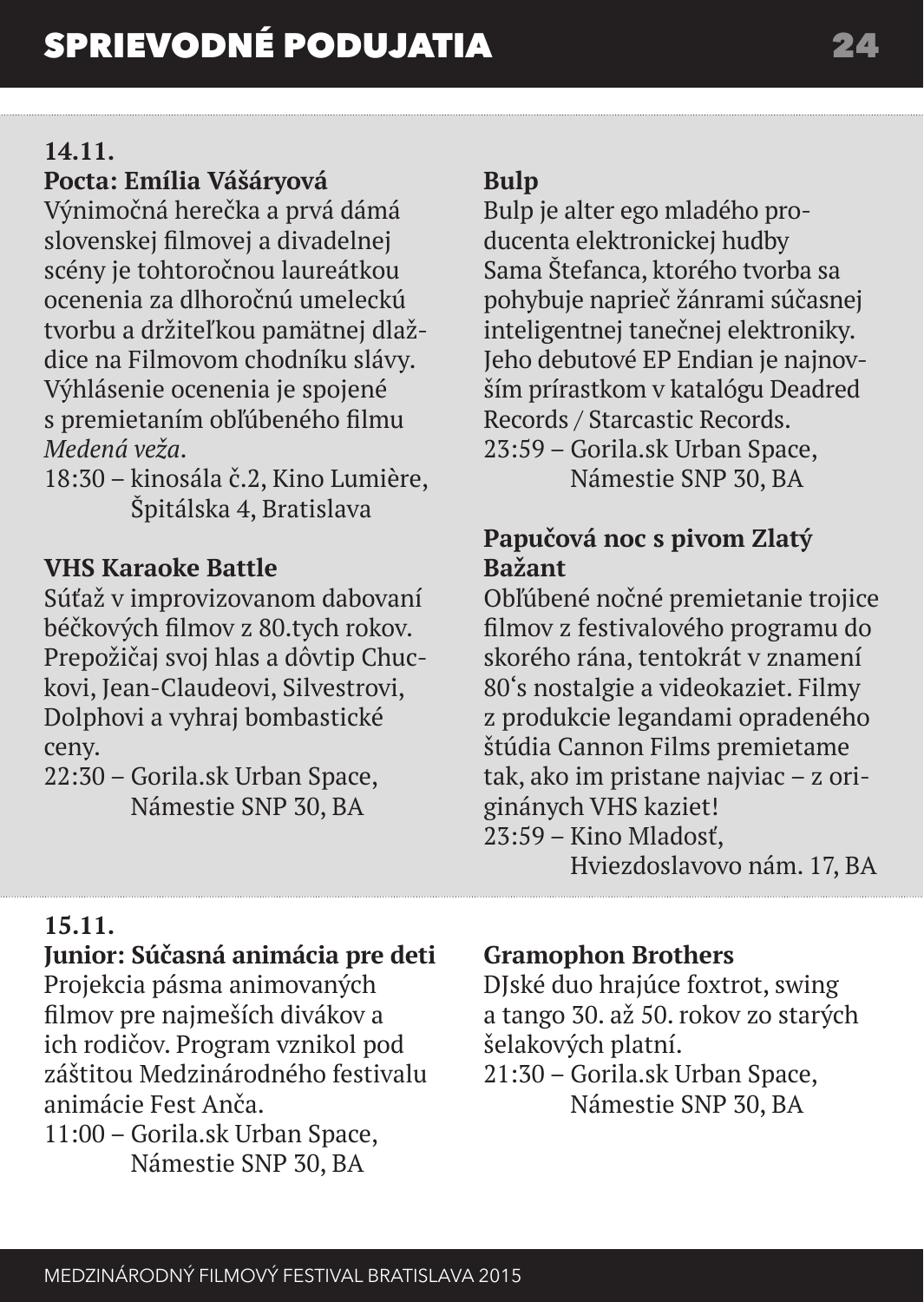#### **November 14 Tribute: Emília Vášáryová**

Emília Vášáryová, an exceptional artist and the first lady of Slovak cinema and theatre, is the latest laureate of the lifetime artistic achievement award and holder of the memorial tile on the Film Walk of Fame. As part of the gala evening in her honour, IFF Bratislava will proudly present *The Copper Tower* (Medená veža), a legendary 1970 film by director Martin Hollý, Jr.

18:30 – kinosála č.2, Kino Lumière, Špitálska 4, Bratislava

#### **VHS Karaoke Battle**

We invite all cinema buffs to take part in a competition in improvised dubbing of most notorious B-movies of the 1980s. Lend your voice and your savvy to Chuck, Jean-Claude, Sylvester, Dolph and other stars and try to win bombastic prizes! 22:30 – Gorila.sk Urban Space, Námestie SNP 30, BA

#### **15.11.**

#### **Junior: Contemporary Animation for Children**

A projection of a block of animated films for the youngest generation of cinema aficionados but also their parents; the programme was prepared in cooperation with Fest Anča, Slovakia's largest international festival of animated films.

11:00 – Gorila.sk Urban Space, Námestie SNP 30, BA

### **Bulp**

Bulp is alter ego of Samo Štefanec, young electronic music producer whose work moves freely across all genres of modern intelligent dance electronic music. His debut EP, Endian, is the latest arrival to the catalogue of Deadred Records / Starcastic Records. 23:59 – Gorila.sk Urban Space, Námestie SNP 30, BA

### **Papučová noc s pivom Zlatý Bažant**

This time, the popular nocturnal projection of a triplet of films from the festival programme will take you through the night in the spirit of nostalgia for B-movies of the 1980s. To enhance your experience, we decided to screen the films produced by the legendary Cannon Films studio the way we all remember – from original VHS cassettes! 23:59 – Kino Mladosť,

Hviezdoslavovo nám. 17, BA

# **Gramophon Brothers**

In this unique music show, a duo of DJs will invite you to dance by playing foxtrot, swing and tango of the 1930s through 1950s from vintage shellac records.

21:30 – Gorila.sk Urban Space, Námestie SNP 30, BA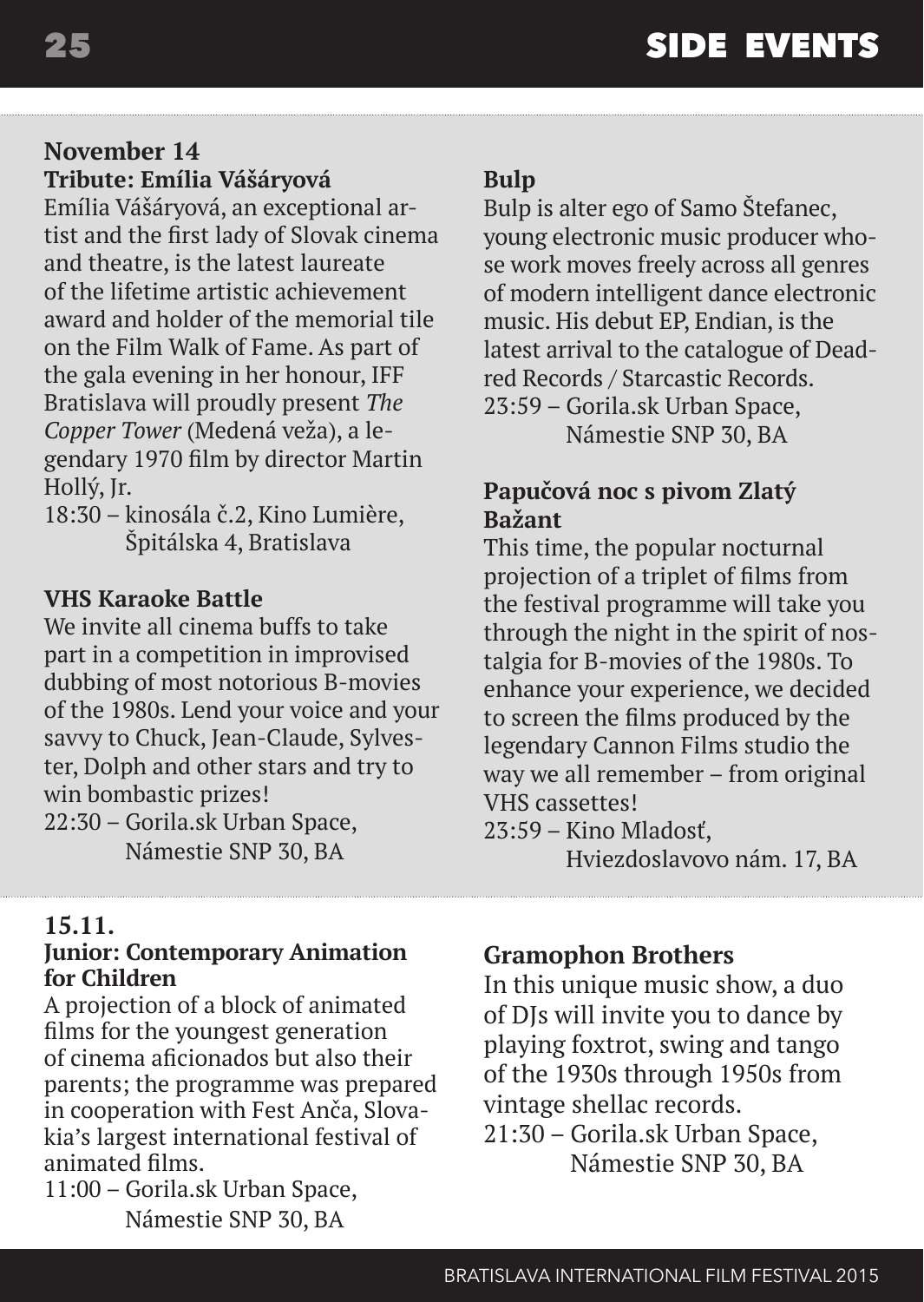# **16.11.**

# **Breakin'**

Joel Silberg, USA, 1984, 90' Premietame z originálnej VHS kazety!

"Vrtiac sa, kĺžuc a letiac krížom cez Ameriku ako pološialené tornádo, nový druh pouličného tanca v 80. rokoch povstal z centier najväčších miest a zaplavil všetky nárožia, nákupné centrá a školské dvory po celej krajine," básnili obaly videokaziet. Kelly navštevuje tanečnú školu, no džezgymnastika ju nebaví. Až v break dance konečne nájde svoj štýl. Breakin' je kultový tanečný film z počiatkov hiphopovej kultúry. 21:00 – Gorila.sk Urban Space, Námestie SNP 30, BA

### **Stroon**

Keď film Breakin' prišiel v roku 1984 do kín, Stroon mal dva roky a vo východnom bloku si brumkal Človečinu. O desať rokov na to uvidel na MTV Herbieho Hancocka a jeho Rock It a aj on zatúžil lietať na krídlach breakov (nie len) 80. rokov. Po dlhých 31 rokoch je to tu! Stroon sa ako eklektický DJ, producent a vibrafonista venuje hudbe na všetkých frontoch. Je piatym členom skupiny Puding Pani Elvisovej, akusticky hrával s Longital, je členom improvizačného kvarteta Škvíry & Spoje, Cluster Ensemble. Na konte má niekoľko releasov, hudbu k filmom a originálny soundtrack k niekoľkým nemým filmom. 22:30 – Gorila.sk Urban Space, Námestie SNP 30, BA

**Počas celého festivalu 12.11. - 17. 11. 2015 FESTIVALOVÁ KAVIAREŇ zóna plná príjemnej festivalovej atmosféry**

# **GORILA.SK URBAN SPACE – Námestie SNP 30, Bratislava**

# **AK NEPRÍDEŠ, NEZAŽIJEŠ!**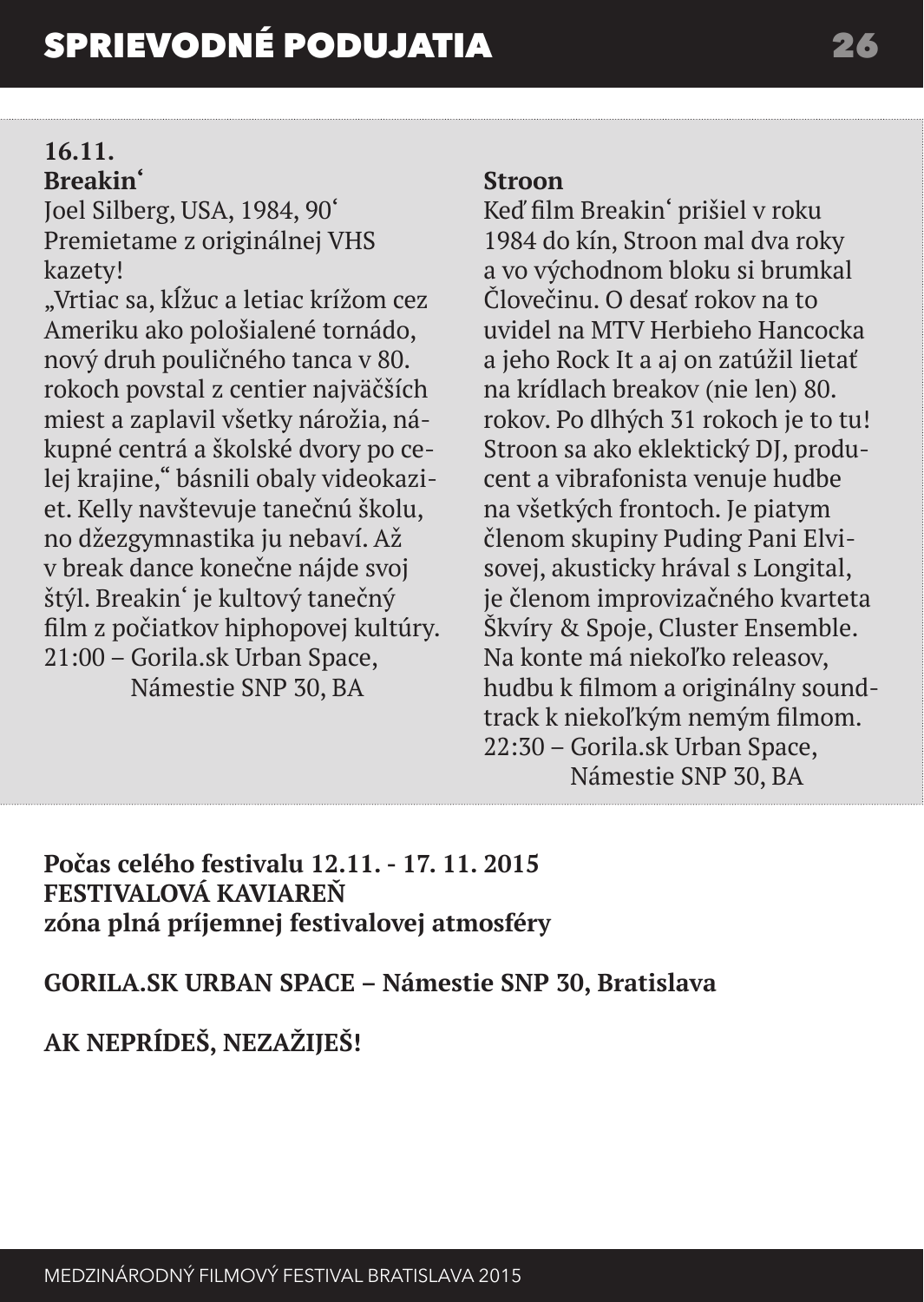#### **16.11. Breakin'**

(Joel Silberg, USA, 1984, 90') Projected from an original VHS videocassette!

A cult dance-movie about the dawn of the hip-hop era; here is just one example of how videocassette covers praised it at the time: "Spinning, gliding and flying across America like a half-mad tornado, a new form of street dancing rose from the core of the nation's inner cities in the 1980s and spread to street corners, shopping malls and schoolyards everywhere!" Kelly is a young dancer who wants to make it big but she is dead-bored of the jazz dancing taught at her dance school; then a friend introduces her to several dancers from the local breakdance scene and she realises she has found her calling as a dancer.

21:00 – Gorila.sk Urban Space, Námestie SNP 30, BA

#### **Stroon**

When Breakin' took cinemas by storm in 1984, Stroon was two and perhaps hummed some Slovak hits in his playpen. Ten years later he caught a glimpse of Herbie Hancock's "Rock It!" on MTV and he felt an instant urge to fly of the break wings of (not only) the 1980s. After 31 long years, he has made his dream come true and become an eclectic DJ, producer and vibraphone player who battles on all music fronts: he is the fifth member of the band, Puding Pani Elvisovej; he has done acoustic gigs with Longital; he is member of the improvisation quartet, Škvíry & Spoje, and contemporary music society, Cluster Ensemble. Stroon has also composed his own music, including film scores and original soundtracks to several silent movies. 22:30 – Gorila.sk Urban Space,

Námestie SNP 30, BA

**Throughout the festival, November 12 – 17, 2015, you are cordially invited to FESTIVAL CAFÉ a zone full of pleasant festival atmosphere** 

**GORILA.SK URBAN SPACE - Námestie SNP 30, Bratislava**

**COME AND EXPERIENCE IT!**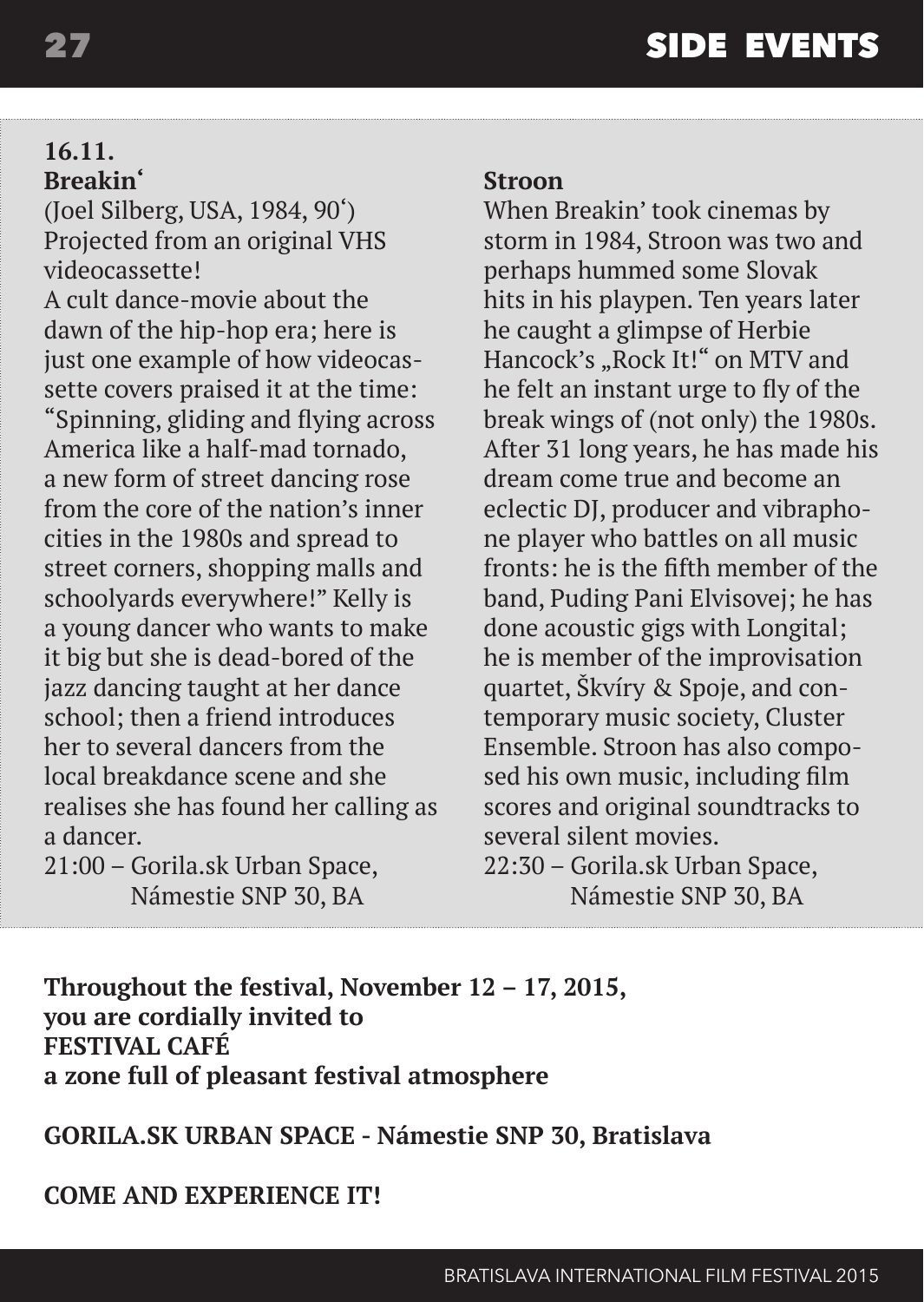# CHARITATÍVNA PROJEKCIA / CHARITY PROJECTION 28

### **CHARITATÍVNA PROJEKCIA MFF BRATISLAVA**

# **Snaha pomáhať ľudí spája.**

**Medzinárodný filmový festival Bratislava** vás pozýva na **charitatívne premietanie** filmu *Dal mi meno Malala*, ktorý nakrútil držiteľ Oscara, americký režisér Davis Guggenheim. Film je obrazom silného životného príbehu pakistanskej tínedžerky, najmladšej nositeľky Nobelovej ceny za mier Malály Júsufzajovej, o jej obdivuhodnom zanietení a snahe pomáhať.

Vstupným podporíte občianske združenie *ČERVENÝ NOS Clowndoctors*. Zdravotní klauni formou humoru a osobného prístupu podporujú psychickú pohodu hospitalizovaných detí a seniorov, tým pomáhajú k zlepšeniu ich celkového zdravotného stavu.

### **16.11. o 18:15 v Kine Mladosť, Hviezdoslavovo nám. 17**

### **CHARITY PROJECTION OF BRATISLAVA IFF**

### **The effort to help others brings people together.**

For the second consecutive year, **Bratislava International Film Festival** cordially invites you to a **charity projection** of a festival film in order to raise extra funds for the *RED NOSE Clowndoctors* civic association.

This year, we will screen *He Named Me Malala*, the latest film by American Academy Award-winning director Davis Guggenheim inspired by the powerful life story of Malala Yousafzai, Pakistani teenager and the youngest Nobel Prize laureate in history, her admirable enthusiasm and endeavour aimed at helping others.

By buying tickets to this special screening, you will help raise extra funds for the RED NOSE Clowndoctors civic association, which operates a network of health clowns who support mental well-being of hospitalised children and senior citizens through humour and personal approach, thus helping their overall health condition.

The charity projection will take place on:

**Monday, November 16, 18:15, Kino Mladosť, Hviezdoslavovo nám. 17**

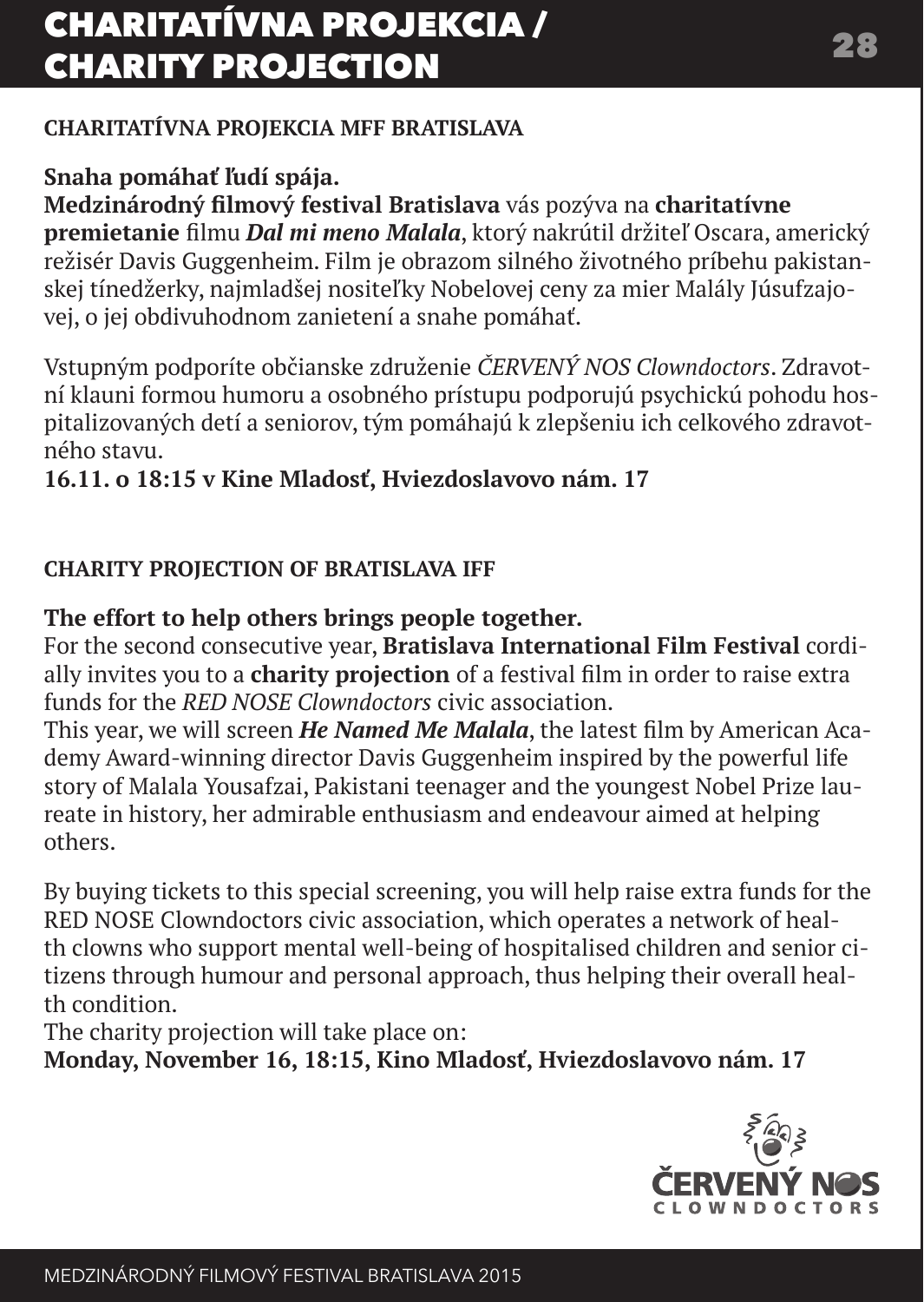

# 17. Medzinárodný filmový festival **BRATISLAVA** 12.- 17.11.2015

festivalový servis | festival service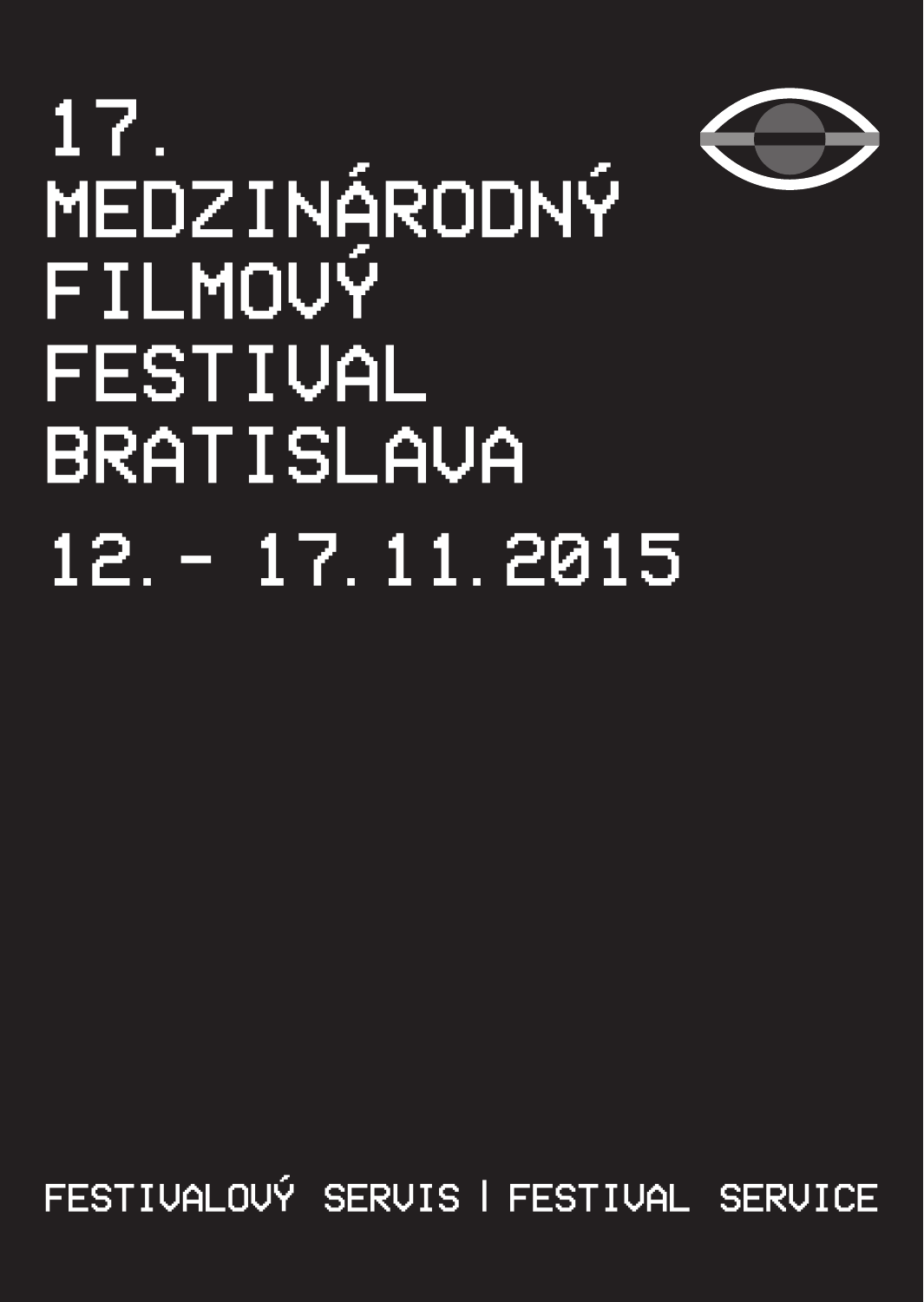# AKREDITÁCIE 30

Festival udeľuje tieto typy bezplatných akreditácií:

- **V.I.P.**
- **HOSŤ / GUEST**
- **NOVINÁR / PRESS**

Akreditáciu V.I.P. a GUEST možno získať len na základe pozývacieho listu od vedenia festivalu. Akreditáciu PRESS udeľuje PR oddelenie festivalu.

Tieto kategórie akreditácií umožňujú svojim držiteľom vstup na festivalové predstavenia v v **kinách Lumière**, **Mladosť** a **Nostalgia** a využívanie rezervačného systému, ktorý umožňuje rezervovať si vstup na ktorékoľvek verejné filmové predstavenie online a na **registračných miestach** festivalu - v Akreditačnom centre a v každom z festivalových kín.

# **Vo festivalovej kaviarni Gorila.sk Urban Space je na všetky festivalové premietania vstup voľný.**

Všetky typy akreditácií si bude možné vyzdvihnúť a aktivovať v **Akreditačnom centre** festivalu v **Park Inn Danube Hoteli – Rybné námestie 1, Bratislava** od štvrtka 12.11.2015 v čase od 14.00 do 20.00 hod. a v dňoch 13. - 17. 11. 2015 v čase od 10.00 do 20.00 hod.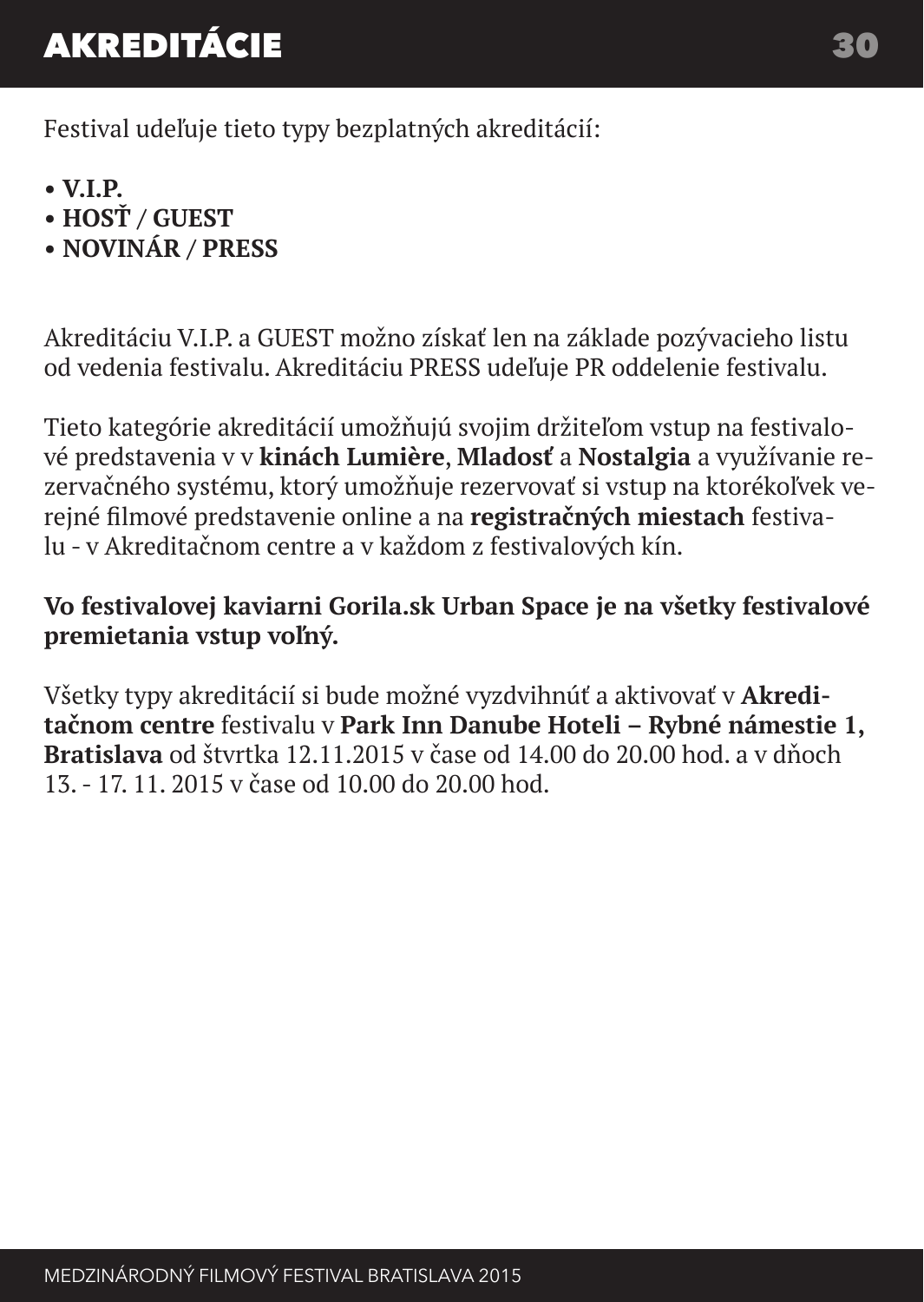The festival issues the following types of free accreditations:

- **V.I.P.**
- **HOSŤ / GUEST**
- **NOVINÁR / PRESS**

"V.I.P." and "Guest" types of accreditation may be obtained only based on a letter of invitation from the festival directorate. The "Press" type of accreditation may be obtained from the festival's PR Department.

These types of accreditations entitle their holders to free entry to all festival screenings at all municipal cinema theatres – **two cinemas of Kino Lumière** as well as **Kino Mladosť** and **Kino Nostalgia** theatres – and/or access the reservation system that allows them to reserve free tickets to any public screening, either online or via the festival's **registration spots**, i.e. the Accreditation Centre or the box office of each participating cinema theatre.

## **The entry to all screenings at Gorila.sk Urban Space, the festival's official lounge, is free.**

All types of accreditations can be picked up and activated at the festival's **Accreditation Centre at Park Inn Danube Hotel – Rybné námestie 1, Bratislava** – on Thursday November 12, 2015, between 14.00 and 20.00 and on following days (November 13 – 17, 2015) between 10.00 and 20.00.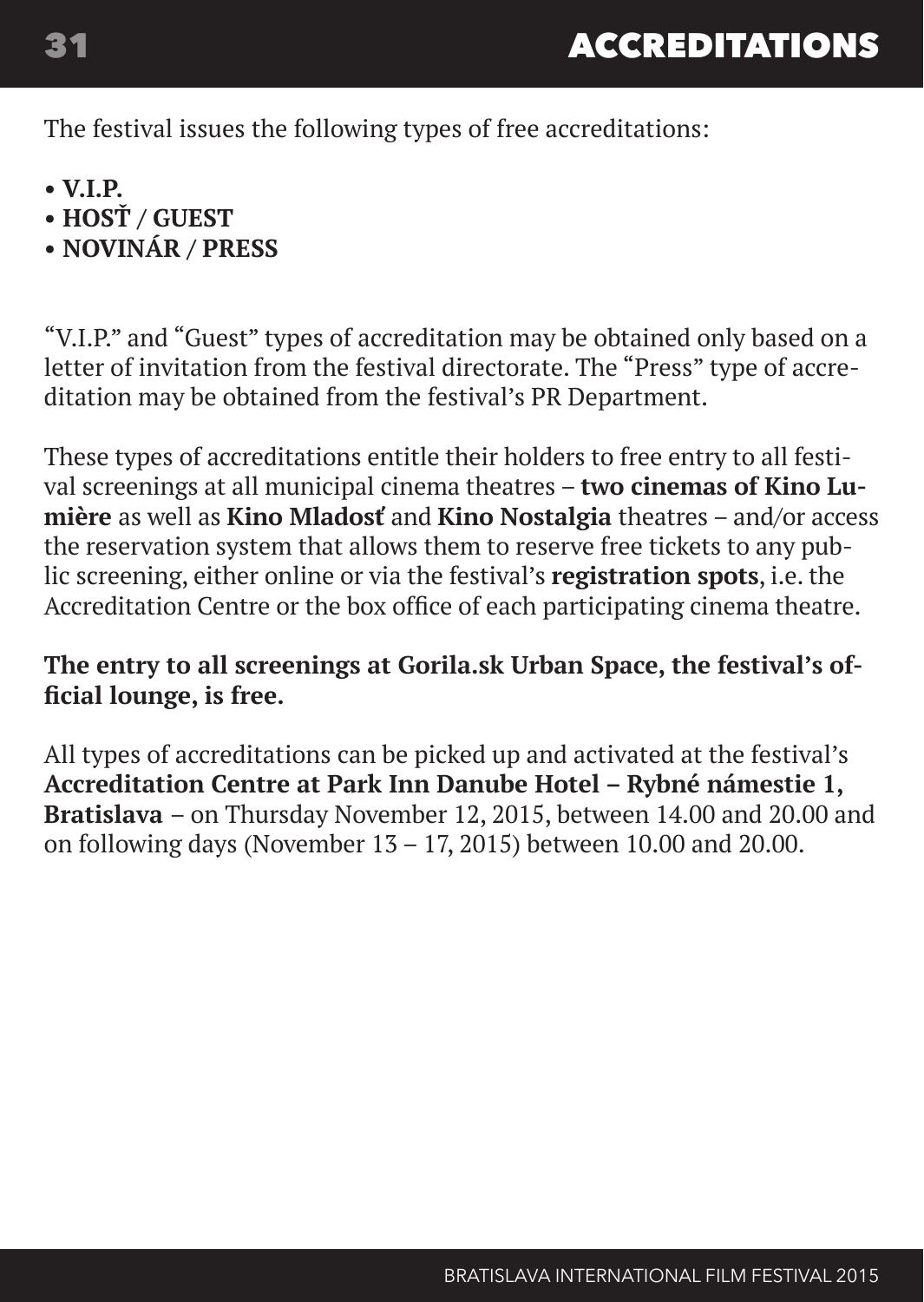**Festival pripravil pre svojich návštevníkov jednotné a cenovo výhodné vstupné vo výške 3,30 EUR.**

**V každom z festivalových kín si môžete zakúpiť vstupenky aj v predstihu, na predstavenia v ktoromkoľvek festivalovom kine a v ktorýkoľvek festivalový deň. Pokladne sa každý deň otvárajú polhodinu pred prvým festivalovým predstavením v danom kine.**

**Vstupenky na Papučovú noc v Kine Mladosť budú v predaji za 6,60 EUR.**

**Upozornenie! Sedenie v kinosálach na festivale je voľné. Najneskôr 5 minút pred predstavením prosíme zaujať svoje miesta. Po tomto termíne budú voľné miesta ponúknuté ďalším záujemcom.** 

**Vo festivalovej kaviarni Gorila.sk Urban Space je na všetky festivalové premietania vstup voľný.**

# **FESTIVAL PASS-y**

**FESTIVAL PASS** v cene **14,90 EUR** držiteľa oprávňuje na vstup na festivalové predstavenia v **kinách Lumière**, **Mladosť** a **Nostalgia** počas celého festivalu. Držitelia Festival passov majú môžnosť **využívať online rezervačný systém**, ktorý umožňuje rezerváciu vstupu na vybrané filmové predstavenie z pohodlia domova. Rezervácie je možné uskutočniť aj na **registračných miestach** festivalu - v Akreditačnom centre a v každom z festivalových kín.

Festival pass-y si po online registrácii môžete vyzdvihnúť a aktivovať v **Akreditačnom centre** festivalu **v Park Inn Danube Hoteli** (Rybné námestie 1, Bratislava).

# **Otváracie hodiny:**

12. november (14.00 - 20.00) 13. až 17. november (10.00 - 20.00)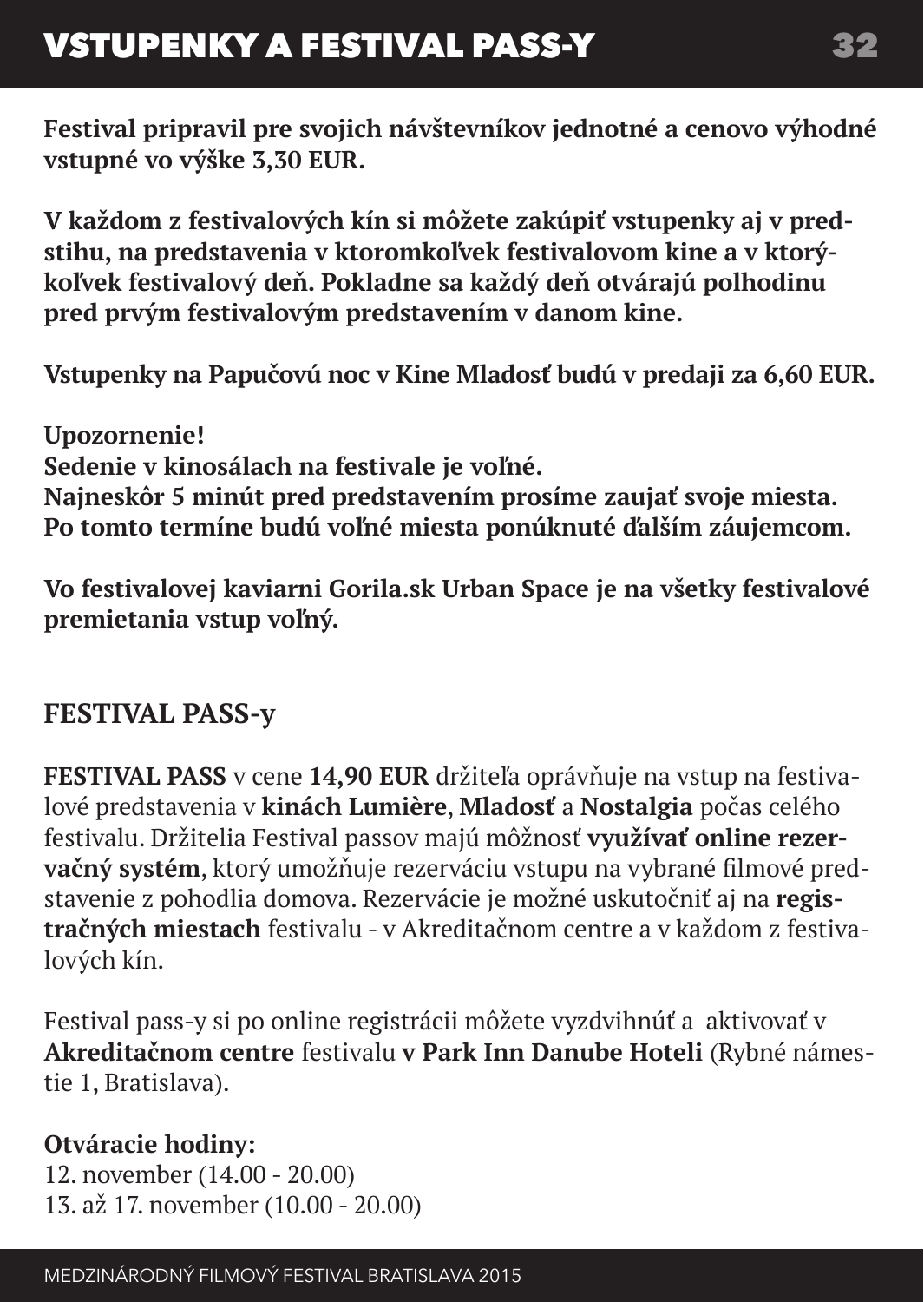**Tickets to all festival screenings are available for the single bargain price of €3.30.** 

**At all participating cinemas, festival-goers can buy tickets in advance to any scheduled festival screening at any participating cinema. Box offices open 30 minutes before the first festival screening in each cinema.**

**The tickets to Slippers Night at Kino Mladosť are available for €6.60 only in that cinema theatre's box office.** 

**Note!**

**Seat numbers at participating cinema theatres do not apply for the festival.** 

**Please take your seats not later than five minutes before the screening. All seats that are not taken by this point shall be made available to other festival-goers.** 

**The entry to all screenings at Gorila.sk Urban Space, the festival's official lounge, is free.**

# **FESTIVAL PASS-es**

Festival-goers may also buy a **FESTIVAL PASS** for the great price of **€14.90**, which entitles its holder to entry to all festival screenings at all municipal cinema theatres – **two cinemas of Kino Lumière** as well as **Kino Mladosť**  and **Kino Nostalgia** theatres – throughout the festival. Holders of **Festival passes shall have full access to our online reservation system**, which allows them to make reservations of select screenings from the comfort of their homes. The reservations may also be made at the festival's **registration spots**, i.e. the Accreditation Centre or the box office of each participating cinema theatre.

Upon your online registration, festival passes can be picked up and activated at the festival's **Accreditation Centre at Park Inn Danube Hotel (Rybné námestie 1, Bratislava)**.

### **Office hours:**

November 12 (14.00 - 20.00) November 13 – 17 (10.00 - 20.00)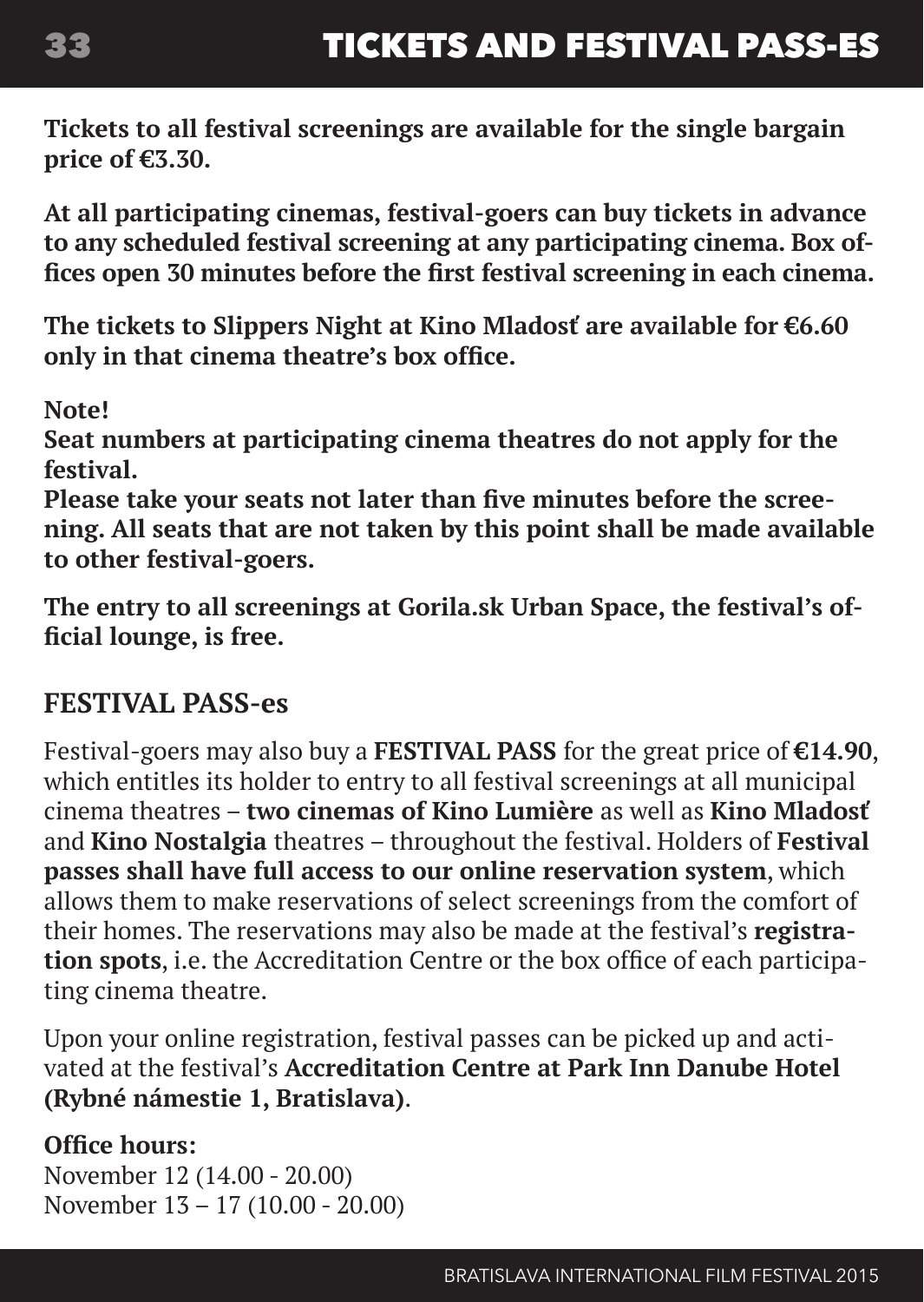Pred začatím používania rezervačného systému je nevyhnutné:

- zaregistrovať sa do rezervačného systému prostredníctvom unikátnej mailovej adresy a ľubovoľného hesla
- navštíviť Akreditačné centrum, kde si musíte vyzdvihnúť a tým aktivovať akreditačnú kartu alebo kartu Festival pass-u, ktorou sa budete preukazovať pri vstupe na vybrané filmové predstavenia

**Rezervačný systém** je webová aplikácia vyvinutá na mieru návštevníkom Bratislavského filmového festivalu na báze ticketingového systému Inviton. Je k dispozícii všetkým držiteľom akreditácií a Festival passov a slúži na pohodlné rezervovanie vstupov na ľubovoľné filmové predstavenia počas celého trvania festivalu. V jednom momente umožňuje držiteľovi maximálne 5 aktívnych rezervácií. Po začiatku rezervovaného predstavenia sa uvoľní v systéme miesto na ďalšiu rezerváciu.

Rezervácie môžete uskutočniť na počítačoch na registračných miestach festivalu – v Akreditačnom centre a v každom z festivalových kín alebo online, na podstránke, ktorá bude sprístupnená na webe festivalu. Rezervácia sa vzťahuje na predstavenie, nie na konkrétne sedadlo v kinosále. Sedenie v kinosálach je počas celého festivalu voľné.

### **Rezervačný systém umožňuje:**

- vytvárať a rušiť rezervácie na filmové predstavenia
- udržiavať prehľad o navštívených filmových predstaveniach
- udržiavať prehľad o aktívnych rezerváciách

### **Rezervácie nie je možné uskutočniť v nasledujúcich prípadoch:**

- ak je na predstavenie vstup voľný
- ak v danom momente máte na svojej akreditácii alebo Festival passe 5 aktívnych rezervácií
- ak ostáva menej ako 30 minút do začiatku predstavenia, ktoré si chcete rezervovať
- ak rezervácie držiteľov akreditácií a Festival passov zaplnia tri štvrtiny z celkovej kapacity kinosály
- ak ste držiteľom hosťovskej akreditácie, ktorá vás oprávňuje na návštevu 5 filmových predstavení a tento počet ste už naplnili
- ak je vaša akreditácia alebo Festival pass v čase premietania filmu neplatný

**Najneskôr 5 minút pred začiatkom projekcie prosíme zaujať miesto na rezervovanom predstavení. Po tomto termíne budú nevyužité rezervácie zrušené a voľné miesta budú ponúknuté ďalším záujemcom.**

**Posledných 5 minút pred začiatkom predstavenia umožníme vstup na nevypredané predstavenia držiteľom akreditácií a Festival pass-ov bez rezervácie, až do zaplnenia kinosály.**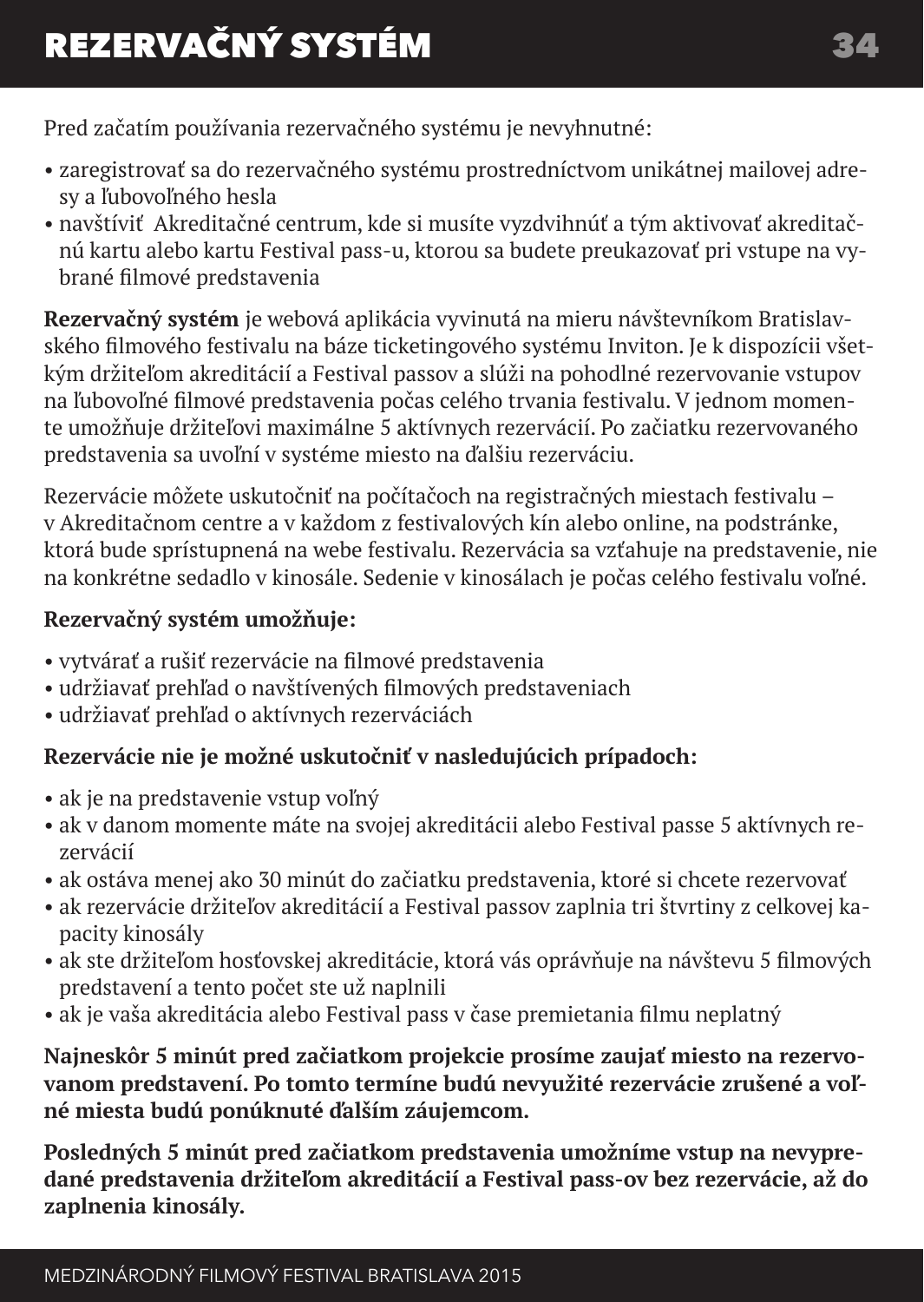#### **Before you start using our reservation system, you are required:**

- To register with the reservation system through their unique e-mail address and a password of their choice;
- To visit the Accreditation Centre where you must pick up and thus activate your accreditation card and/or your festival pass, which will subsequently serve as your pass to select festival screenings.

**The reservation system** is an online application that has been tailor-made for visitors of the Bratislava film festival based on the Inviton ticketing system. It shall be available to all holders of accreditations and festival passes and shall allow them to reserve tickets to any screening throughout the festival from the comfort of their homes. It allows any holder to keep the maximum of 5 active reservations at any given time. As soon as the earliest booked screening begins, the system automatically makes room for a new reservation.

The reservations may be placed from computers at the festival's registration spots, i.e. the Accreditation Centre or the box office of each participating cinema theatre, as well as online via link that shall be available at the festival's official website. The reservation applies to a particular screening but not to a particular seat at the cinema theatre. Seat numbers at participating cinema theatres do not apply for the festival.

#### **The reservation system allows you:**

- To place and cancel your reservations to individual screenings;
- To keep track of all films you have already seen;
- To keep track of your active reservations.

#### **The reservation cannot be made in the following cases:**

- If entry to the given screening is free;
- If your accreditation or festival pass currently keeps 5 active reservations;
- If there is less than 30 minutes before the beginning of the screening you want to book;
- If seats reserved by holders of accreditations or festival passes exceed three quarters of the total capacity of a given cinema theatre;
- If you are a holder of the guest accreditation, which entitles you to see 5 screenings, and you have already seen all five;
- If your accreditation or festival pass is invalid at the time of screening.

#### **Note!**

**Please take your seats not later than five minutes before the reserved screening begins. All reservations that are not used by this point shall be cancelled and the remaining free seats will be made available to other festival-goers.** 

**The final five minutes before an unsold-out screening begins, holders of accreditations and festival passes will be able to enter the screening without a reservation, until the point of filling the cinema theatre's capacity.**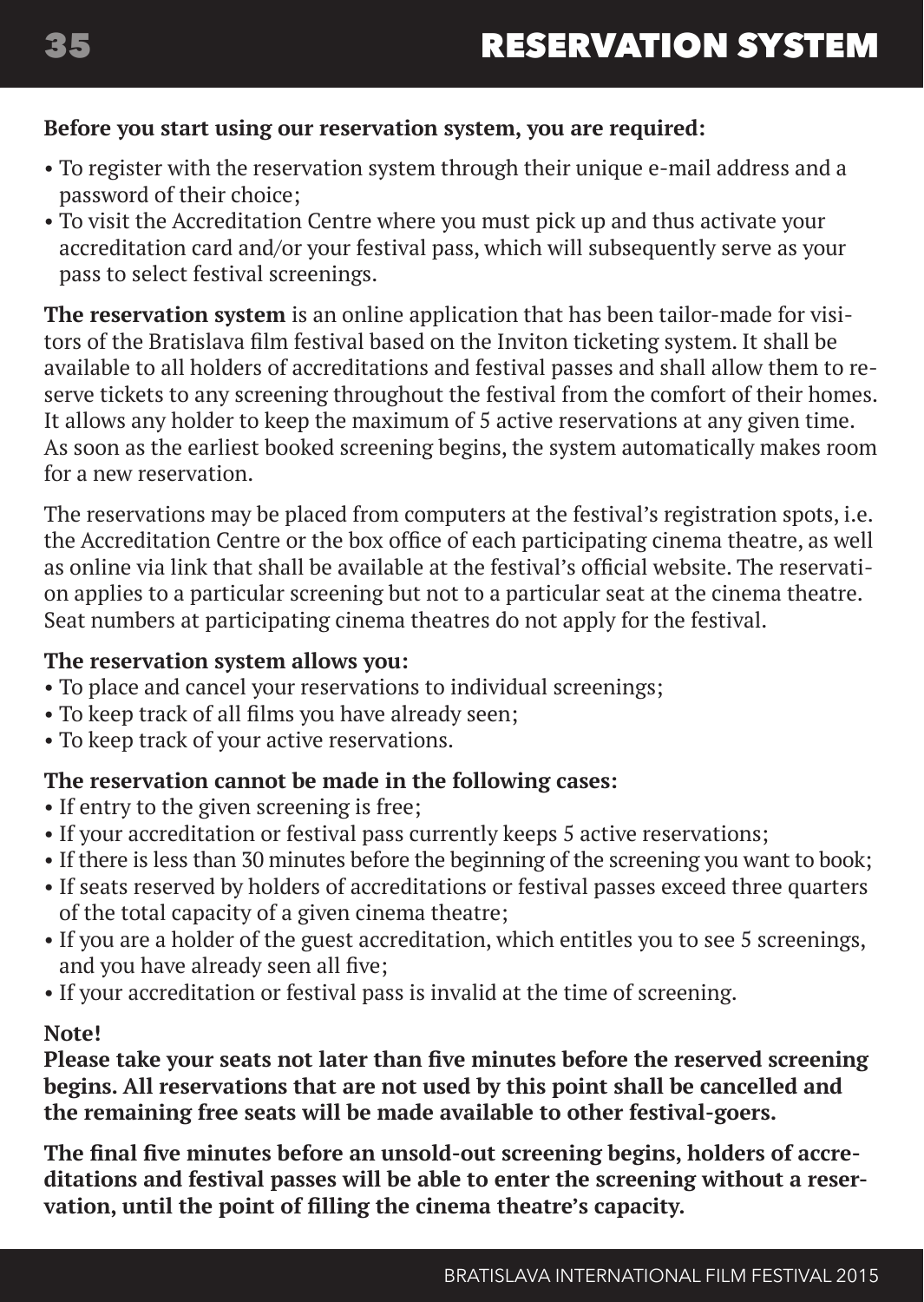**Spoločne vyberáme najlepší film z celého programu 17. MFF Bratislava 2015 a hlasujúci diváci budú mať šancu vyhrať zaujímavé ceny.**

# **Pravidlá súťaže**

- a) Po skončení filmu vyplňte na lístku svoje údaje a hodnotenie filmu
- b) Lístok vhoďte do vyznačenej schránky
- c) Mená všetkých výhercov zverejníme na internetovej stránke www.bratislavaiff.sk

**Let's select the best film of the 17th Bratislava International Film Festival 2015 and voting festival visitors will have a chance to win interesting prizes.**

# **Rules of the competition**

- a) After the screening of any film, fill in the ballot including your data and a short evaluation
- b) Cast the ballot into the marked box
- c) The names of all prize-winners will be published on the festival's official website at www.bratislavaiff.sk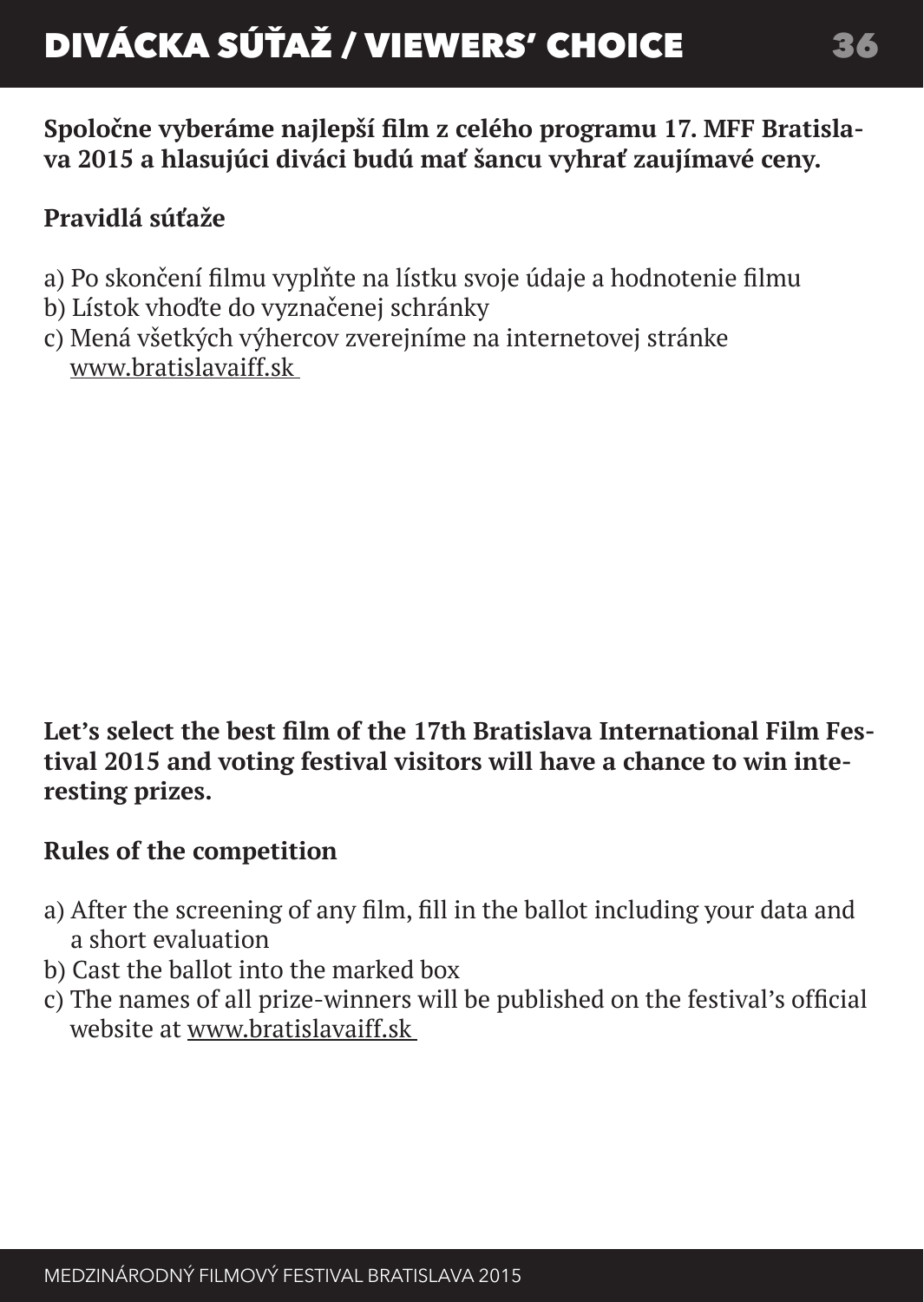# Praktické informácie / **PRACTICAL INFORMATION**

Po projekciách vybraných filmov bude možné zúčastniť sa na diskusiách s prítomnými tvorcami.

**Tlačové stredisko** pre akreditovaných novinárov sa nachádza **v Park Inn Danube Hoteli na Rybnom námestí 1**.

Otvorené je počas festivalu; 12.11. od 14.00 do 18.00 hod. a 13. – 17.11. od 10.00 do 20.00 hod.

**Guest Service** pre akreditovaných hostí sa nachádza **v Park Inn Danube Hoteli na Rybnom námestí 1**.

Otvorené je počas festivalu;

12.11. od 14.00 do 18.00 hod. a 13. – 17.11. od 10.00 do 20.00 hod.

After the screenings of select films, the viewers are invited to take part in discussions with the filmmakers.

**The Press Centre** for accredited journalists is at **Park Inn Danube Hotel at Rybné námestie 1**.

It is open throughout the festival; on November 12 between 14.00 and 18.00 and on November 13– 17 between 10.00 and 20.00.

**The Guest Service** for accredited guests is at **Park Inn Danube Hotel at Rybné námestie 1**.

It is open throughout the festival; on November 12 between 14.00 and 18.00 and on November 13 – 17 between 10.00 and 20.00.

**www.bratislavaiff.sk** 

 $Tel \t+421$  2 5441 0673 Email: **bratislavaiff@bratislavaiff.sk**